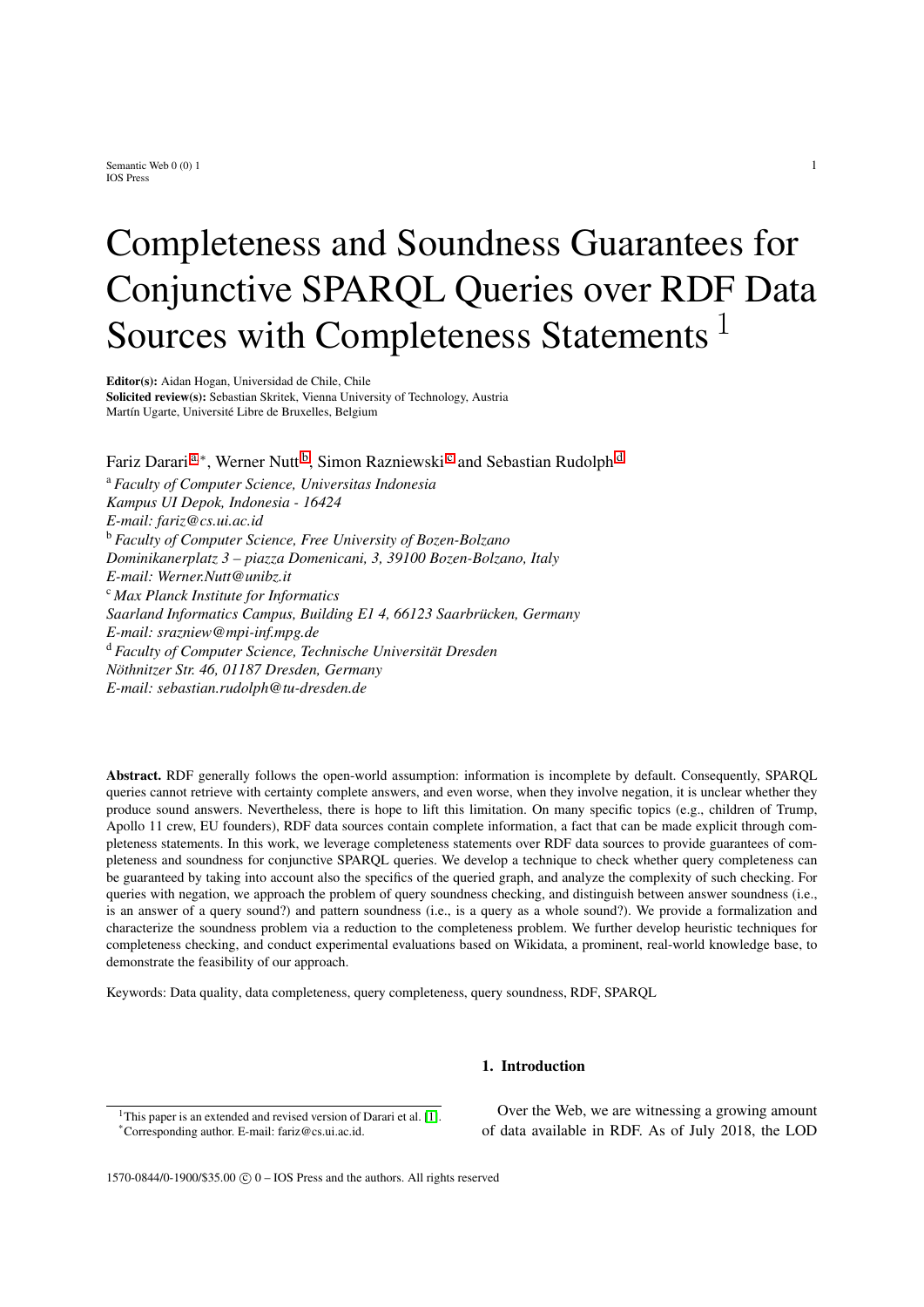$Cloud<sup>1</sup>$  $Cloud<sup>1</sup>$  $Cloud<sup>1</sup>$  has recorded over 1,200 RDF data sources, covering a wide range of application domains from government to life sciences. RDF follows the openworld assumption (OWA), assuming that data is inherently incomplete [\[2\]](#page-31-1). Yet, given such a large quantity of RDF data, one might wonder if it is complete for some topics. As an illustration, consider Wikidata, a collaborative knowledge base (KB) whose content is made available in RDF [\[3\]](#page-31-2). For data about the movie Reservoir Dogs, Wikidata is incomplete, $2$  as it is missing the fact that Michael Sottile was acting in that movie.<sup>[3](#page-1-2)</sup> On the other hand, for data about the European Union (EU), Wikidata actually stores *all* of its founding members,<sup>[4](#page-1-3)</sup> as shown in Figure [1.](#page-1-4) Nevertheless, the figure does not provide any indicator about completeness, leaving the user undecided whether the presented facts about the EU founders are complete or not.



<span id="page-1-4"></span>Fig. 1. Wikidata is complete for all EU founding members

The incorporation of completeness information can help users assess the quality of data. Over the Web, completeness information is in fact already available in various forms. For instance, Wikipedia provides a template for adding completeness annotations for lists<sup>[5](#page-1-5)</sup> and contains about 15,000 pages with the keywords 'complete list of' and 'list is complete'; IMDb offers around 52,000 editor-verified (natural language) statements about the completeness of cast and crew;<sup>[6](#page-1-6)</sup> and OpenStreetMap has around 2,200 pages featur-ing completeness status information.<sup>[7](#page-1-7)</sup> For RDF data, such information about completeness is particularly crucial due to RDF's incomplete nature. In [\[4\]](#page-31-3), Darari et al. proposed completeness statements, metadata to specify which parts of an RDF data source are complete: for a complete part all facts that hold in reality are captured by the data source. They also provided an RDF representation of completeness statements, making them machine readable. The availability of explicit completeness information opens up the possibility of specialized applications for data source curation, discovery, analytics, and so forth. Moreover, it can also benefit data access over RDF data sources, mainly done via SPARQL queries [\[5\]](#page-31-4). More specifically, the quality of query answers can also be made more transparent given that now we know the quality of data sources with regard to completeness.

*Query Completeness* When data sources are enriched with completeness information, the question naturally arises as to whether queries can be answered also completely. Intuitively, queries that are evaluated only over parts of data captured by completeness statements, are guaranteed to be complete. Consider the query "Give the EU founders" over Wikidata:[8](#page-1-8)

PREFIX wd: <http://www.wikidata.org/entity/> PREFIX wdt: <http://www.wikidata.org/prop/direct/> SELECT \* WHERE { wd:Q458 wdt:P112 ?c } # EU founder ?c

Without completeness information, evaluating the query would give only query answers, for which we do not know the completeness. By having the statement that Wikidata is complete for the EU founders, we can then guarantee that the answers are complete. Darari et al. [\[4,](#page-31-3)[6\]](#page-31-5) characterized such reasoning, that is, checking whether queries can be guaranteed to be complete by completeness statements. Nonetheless, this approach is limited in the sense that the specifics of the queried graph are not taken into account in the completeness reasoning.

Let us give an example, illustrating this limitation. Suppose that in addition to the statement about all EU founders, we also have the statements that Wikidata is complete for the official languages of the following countries: Belgium, France, Germany, Italy, Lux-

<span id="page-1-1"></span><span id="page-1-0"></span><sup>1</sup><http://lod-cloud.net/>

<sup>2</sup><https://www.wikidata.org/wiki/Q72962> (as of July 31, 2018)

<span id="page-1-2"></span> $3$ See, e.g., [http://www.imdb.com/title/tt0105236/](http://www.imdb.com/title/tt0105236/fullcredits) [fullcredits](http://www.imdb.com/title/tt0105236/fullcredits)

<span id="page-1-3"></span><sup>4</sup>[https://europa.eu/european-union/about-eu/](https://europa.eu/european-union/about-eu/history/) [history/](https://europa.eu/european-union/about-eu/history/)

<span id="page-1-5"></span><sup>5</sup>[https://en.wikipedia.org/wiki/Template:](https://en.wikipedia.org/wiki/Template:Complete_list) [Complete\\_list](https://en.wikipedia.org/wiki/Template:Complete_list)

<span id="page-1-6"></span><sup>6</sup>E.g., see [http://www.imdb.com/title/tt0105236/](http://www.imdb.com/title/tt0105236/fullcredits) [fullcredits](http://www.imdb.com/title/tt0105236/fullcredits)

<span id="page-1-7"></span><sup>7</sup>For instance, see [http://wiki.openstreetmap.org/w](http://wiki.openstreetmap.org/wiki/Abingdon) [iki/Abingdon](http://wiki.openstreetmap.org/wiki/Abingdon)

<span id="page-1-8"></span><sup>8</sup>Wikidata has internal identifiers for resources, as shown in the SPARQL query example.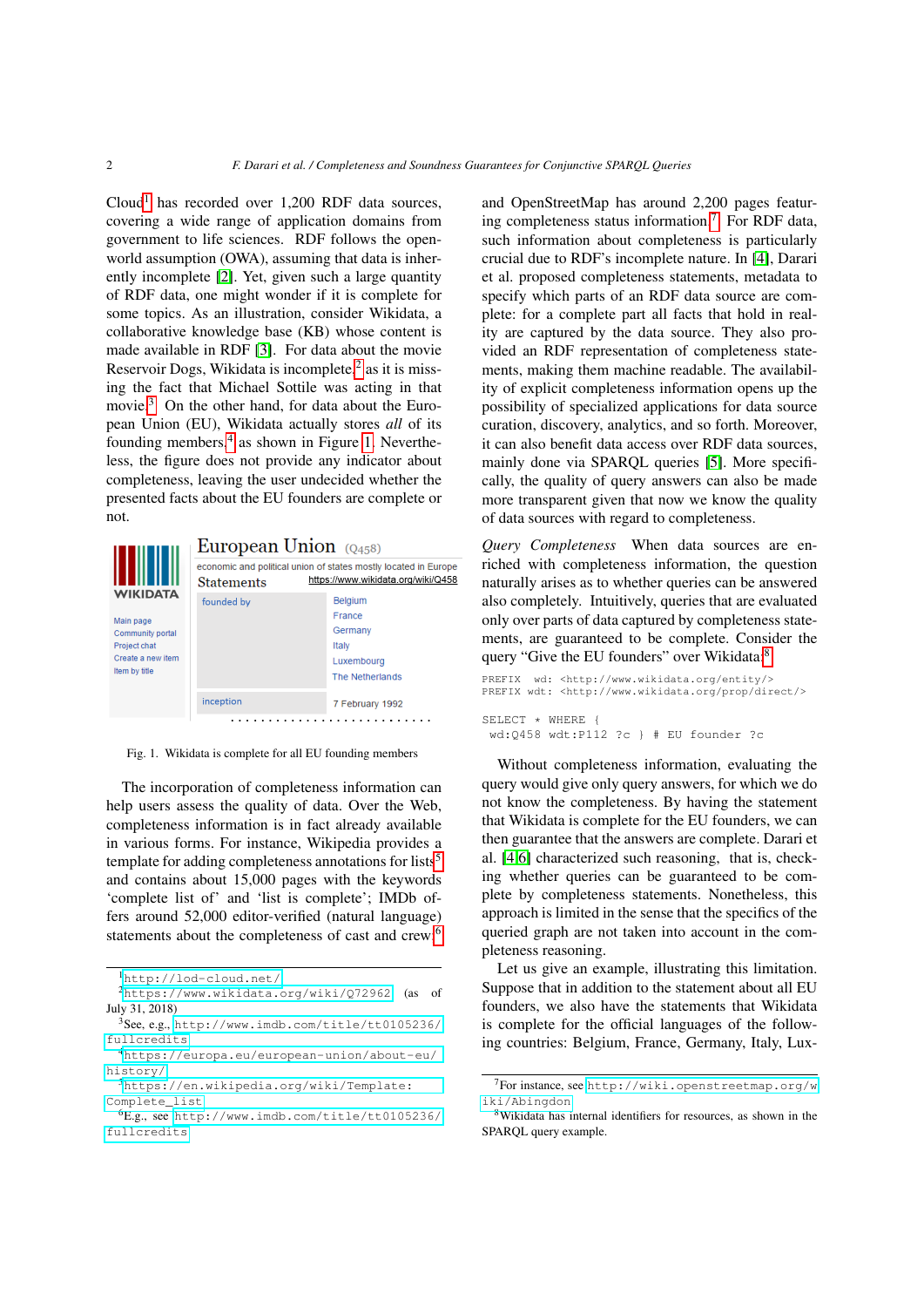embourg, and the Netherlands. Let us now consider the query "Give the EU founders and their official languages." We show that the query can be answered completely by applying a *data-aware* approach: we enumerate the complete EU founders stored in Wikidata, and for each of them, we are complete for its languages. On the other hand, the *data-agnostic* approach from Darari et al. [\[4,](#page-31-3)[6\]](#page-31-5) would fail to capture the query completeness: it can be that all the EU founders are completely different than those in Wikidata, and thus, having completeness statements about the six countries above could not help in the reasoning. We argue that data-aware reasoning can provide more finegrained insights over the completeness of query answers, which otherwise cannot be captured by relying only on the data-agnostic approach.

*Query Soundness* While it is rather obvious to see that completeness information may guarantee query completeness, one might wonder if such completeness information can also be leveraged to check the soundness of query answers. Indeed, for the positive fragment of SPARQL, the soundness of query answers trivially holds, thanks to monotonicity. Now let us consider queries with negation. There are different ways to express negation in SPARQL, either by the explicit syntactic constructs MINUS and FILTER NOT EX-ISTS, which are available in SPARQL 1.1, or by combining OPTIONAL patterns with a check for unbound variables, as was the method of choice in SPARQL 1.0. The meaning of such queries on the Semantic Web has always been dubious (see, e.g., W3C mailing list discussions in [\[7\]](#page-31-6) and [\[8\]](#page-31-7)). The evaluation of SPARQL queries that include negation relies on the absence of some information. On the other hand, RDF, which follows the OWA, regards missing information as undecided, that is, it is unknown whether the missing information is false. Given this situation, answers to queries with negation can *never* be assured to be sound.

Completeness information can tackle the problem of query soundness. To illustrate this, consider asking for "countries that are not EU founders" over Wikidata:

PREFIX wd: <http://www.wikidata.org/entity/> PREFIX wdt: <http://www.wikidata.org/prop/direct/> SELECT \* WHERE { ?c wdt:P31 wd:Q6256 # ?c a country FILTER NOT EXISTS { wd:Q458 wdt:P112 ?c }} # EU founder ?c

The answers include Spain  $(= wd:Q29)$ . Without any completeness information about Wikidata, we cannot be sure about its soundness: assume Spain were an EU founder, but this information were missing from the data. In that case, Spain is not a correct answer. In reality, the EU founders are *exactly* as shown before in Figure [1.](#page-1-4) Knowing this guarantees that Spain is *not* an EU founding country. What we can observe here is that negation in SPARQL, due to its inherent *nonmonotonicity*, may lead to the problem of judging answer soundness: adding new information may invalidate an answer. *Soundness* of answers is ensured, however, if we know that the parts of the data, over which the negated parts of a query range, are complete (i.e., not open-world).

*Contributions* An earlier version of our ideas on query completeness checking was published in the Proceedings of the International Conference on Web Engineering [\[1\]](#page-31-0). In that work, we provided a formalization of the data-aware completeness entailment problem and developed a sound and complete algorithm for the entailment problem. The SPARQL fragment considered in that work is the conjunctive fragment, which is the core fragment underlying all extensions [\[9,](#page-31-8)[10\]](#page-31-9). The present paper significantly extends the previous work in the following ways:

- 1. we formulate the soundness problem for conjunctive SPARQL queries augmented with negation in the presence of completeness information, and distinguish between answer soundness (i.e., is an answer of a query sound?) and pattern soundness (i.e., is a query as a whole sound?);
- 2. we provide a full characterization of both the answer and pattern soundness problem via a reduction to the completeness problem;
- 3. we identify the bottlenecks of the completeness reasoning techniques from [\[1\]](#page-31-0) and develop heuristic techniques for completeness reasoning;
- 4. we provide experimental evaluations based on Wikidata, a prominent, real-world data source to study the effectiveness of the proposed heuristics (and their interplay) and to validate the feasibility of our approach; and
- 5. we provide a comprehensive complexity analysis of the completeness and soundness entailment problem, include the proofs of all theorems as well as more recent related work, and improve the presentation of the theoretical parts.

A poster by Darari et al. [\[11\]](#page-31-10) contained a result that can be interpreted as a sufficient condition for soundness in the data-agnostic setting. We now provide a distinction between so-called pattern soundness and an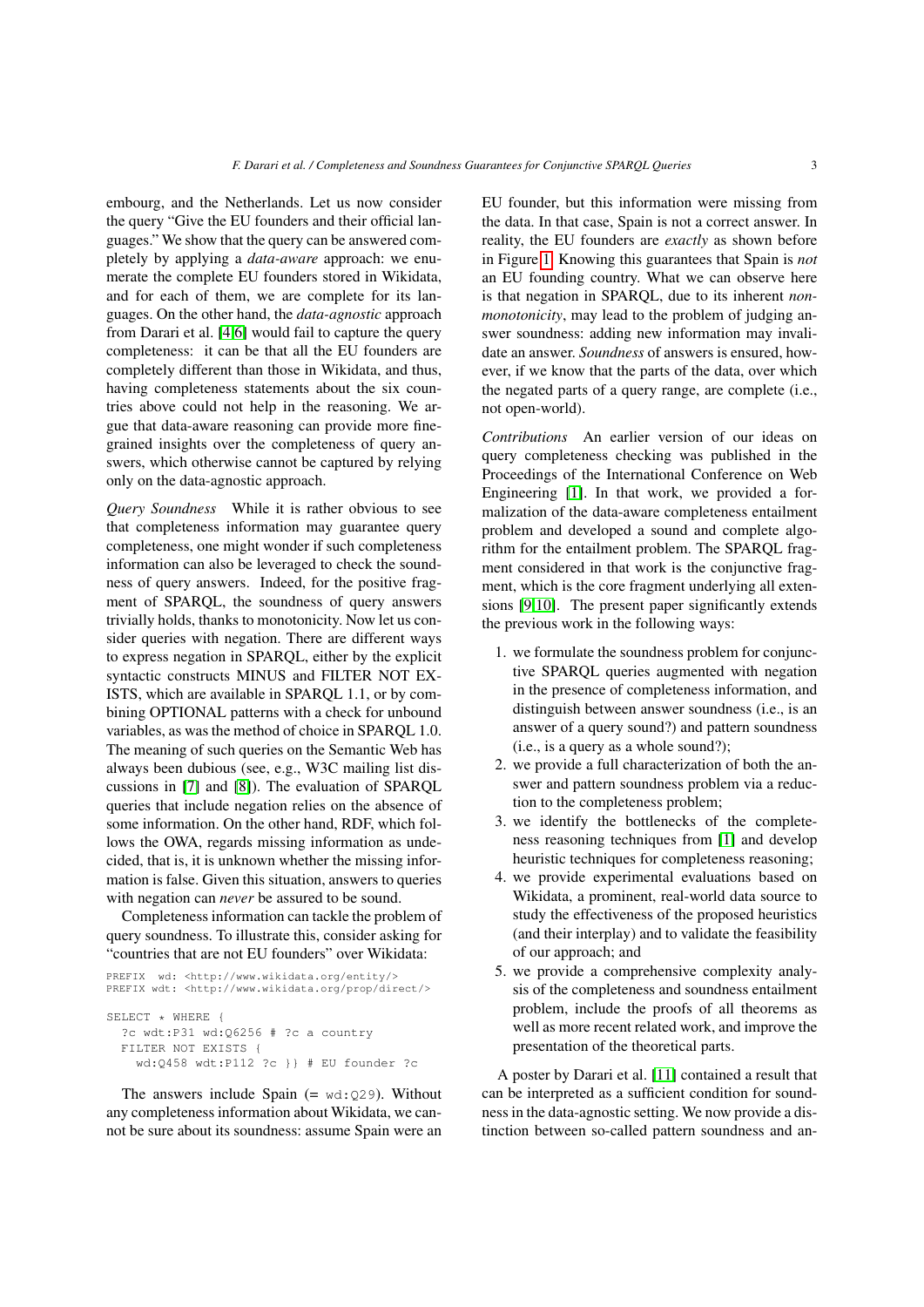swer soundness, a full characterization by means of a reduction to completeness checking, as well as a complexity analysis and experimental evaluations for the soundness problem.

*Organization* The rest of the article is organized as follows. Section [2](#page-3-0) provides some background about RDF and SPARQL, as well as completeness statements. Section [3](#page-5-0) motivates and formalizes the problem of query completeness and query soundness. In Section [4,](#page-8-0) we first introduce formal notions capturing aspects of completeness, then present an algorithm for completeness entailment checking based on those notions, and conclude with a complexity analysis of the completeness entailment problem. We give a characterization of the two problem variants of query soundness, that is, answer soundness and pattern soundness, in Section [5.](#page-13-0) We describe our heuristic techniques for completeness checking in Section [6,](#page-17-0) and report on our experimental evaluations for query completeness and query soundness checking in Section [7.](#page-22-0) Related work is presented in Section [8.](#page-26-0) Section [9](#page-29-0) provides a discussion of our framework, while Section [10](#page-30-0) gives conclusions and future work. Proofs are provided in the appendices.

### <span id="page-3-0"></span>2. Preliminaries

In this section, we introduce basic notions of RDF and SPARQL, and provide a formalization of completeness statements. We adopt the formalization of RDF and SPARQL as in [\[12\]](#page-32-0) and base ourselves on the formalization of completeness as in [\[4,](#page-31-3)[6\]](#page-31-5).

# <span id="page-3-2"></span>*2.1. RDF and SPARQL*

We assume three pairwise disjoint infinite sets *I* (*IRIs*), *L* (*literals*), and *V* (*variables*). We collectively refer to IRIs and literals as RDF terms or simply terms. An *RDF graph* (or simply, graph) *G* is a finite set of triples  $(s, p, o) \in I \times I \times (I \cup L)$ . For simplicity, we omit namespaces in the abstract representation of RDF graphs.

The standard RDF query language is SPARQL [\[5\]](#page-31-4). At the core of SPARQL lie triple patterns, which resemble triples, except that in each position also variables are allowed. A *basic graph pattern* (BGP) is a set of triple patterns. A mapping  $\mu$  is a partial function  $\mu: V \to I \cup L$ . The operator  $dom(\mu)$  returns the set of all variables that are mapped in  $\mu$ . We define the mapping with the empty domain as the *empty mapping*  $\mu_{\emptyset}$ . The operator  $var(P)$  denotes the set of variables that are in a BGP  $P$ . Given a BGP  $P$ ,  $\mu$ P denotes the BGP obtained by replacing variables in *P* with terms according to  $\mu$ . Evaluating *P* over a graph *G* gives the set of mappings  $[P]_G = \{ \mu \mid \mu \in G \text{ and } dom(\mu) =$ *var*(*P*) }.

In the following, we define variable freezing, an important notion for the characterizations of completeness and soundness entailment in the subsequent sections.

Definition 1 (Variable Freezing). *For a BGP P, the* freeze mapping *id maps each variable* ˜ ?*v in P to a fresh IRI*  $\tilde{v}$ *. With this mapping, we construct the* prototypical graph  $\tilde{P}$  :=  $\tilde{i}dP$  *to represent any possible graph that can satisfy the BGP P. The melt mapping*  $\tilde{id}^{-1}$  *undoes the freezing by substituting the fresh IRIs with the original variables.*[9](#page-3-1)

Example 1. Consider the query "Give the founding members of the EU" as introduced in Section [1.](#page-0-4) The query's BGP can be written as: {(*EU*, *founder*, ?*c*)}. The freeze mapping of the BGP is  $\tilde{id} = \{?c \mapsto \tilde{c}\}\$ , and the prototypical graph is  $\{(EU, founder, \tilde{c})\}.$ 

The standard query type of SPARQL is the SELECT query, which has the abstract form  $Q = (W, P)$ , where *P* is a BGP and  $W \subseteq \text{var}(P)$ . The evaluation  $\llbracket Q \rrbracket_G$  over a graph *G* is obtained by projecting the mappings in  $\Vert P \Vert_G$  to *W*. We study only SELECT queries where  $W =$  $var(P)$ . In this regard, there is no distinction between bag and set semantics (that is, both semantics coincide since duplicates cannot occur). Beside SPARQL SELECT, in our formalization later on we will rely on CONSTRUCT queries. Given two BGPs  $P_1$  and  $P_2$ where  $var(P_1) \subseteq var(P_2)$ , a CONSTRUCT query has the abstract form (CONSTRUCT  $P_1$   $P_2$ ). Evaluating a CONSTRUCT query over *G* yields a graph where  $P_1$  is instantiated with all the mappings in  $\llbracket P_2 \rrbracket_G$ .

<span id="page-3-1"></span><sup>9</sup>Technically, this definition is ambiguous, since there are infinitely many ways to choose the fresh IRIs and therefore there are infinitely many such mappings and corresponding prototypical graphs. In addition, the choice depends on the pattern *P* so that a correct notation would include a subscript *P*. To keep our formalism slim, we do not specify how to choose the IRIs, nor do we introduce the subscript, which would be inessential details for the arguments in the paper.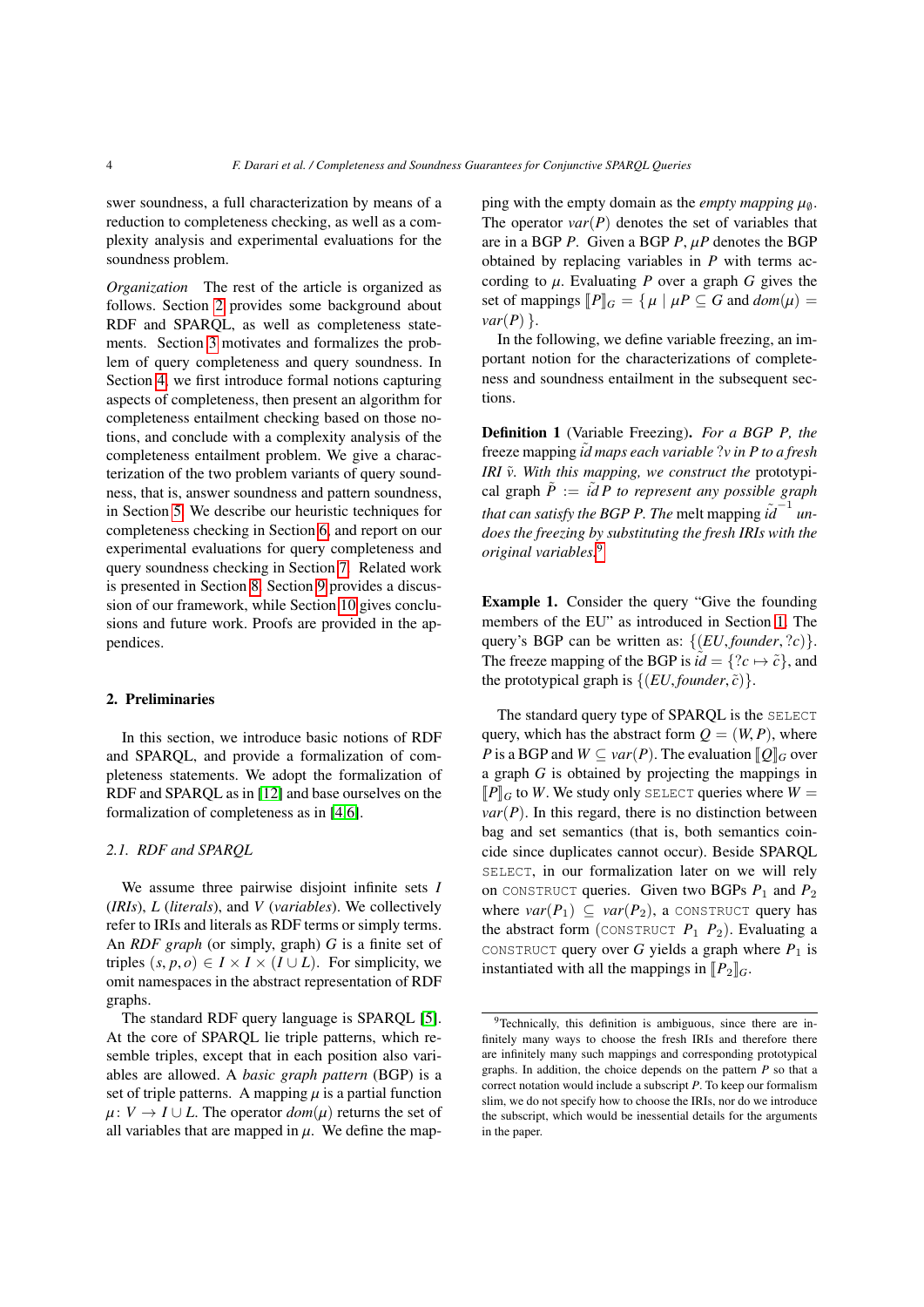*SPARQL with Negation* SPARQL queries can also include negation. We introduce notation that is concise and more convenient for our purposes than the original SPARQL syntax [\[5\]](#page-31-4). A NOT-EXISTS pattern is constructed by negating a BGP using '¬∃'. A *graph pattern P*, as used throughout this paper, is defined as a set of triple patterns and NOT-EXISTS patterns. The *positive part* of *P*, denoted *P* <sup>+</sup>, consists of all triple patterns in *P*, and the *negative part* of *P*, denoted *P* −, consists of the BGPs of all NOT-EXISTS patterns in *P*. The evaluation  $\llbracket P \rrbracket_G$  of a graph pattern *P* over a graph *G* produces a set of mappings and is defined in [\[5\]](#page-31-4) as:  $\{\mu \in [P^+]_G \mid \forall P_i \in P^- \cdot [\mu P_i]_G = \emptyset\}$ .<br>As for SEI ECT queries with negation the projection is As for SELECT queries with negation, the projection is allowed only for the variables in the positive part, that is,  $Q = (var(P^+), P)$ , where *P* is a graph pattern.

Example 2. Consider the query with negation, "Give countries that are not EU founders." The graph pattern of the query can be written as follows:  $\{(?c, a, country),\}$ ¬∃{ (*EU*, *founder*, ?*c*) }}. The positive part of the query is  $\{(?c, a, country)\}$ , whereas the negative part is  $\{ \{ (EU, founder, ?c) \} \}.$ 

We refer to the SPARQL fragment where positive and negative parts of queries are constructed from BGPs as the conjunctive SPARQL fragment augmented with negation. Note that BGPs are the basic building blocks underlying other SPARQL extensions [\[9](#page-31-8)[,10\]](#page-31-9) as well.

# <span id="page-4-2"></span>*2.2. Completeness Statements*

We want to formalize a mechanism for specifying which parts of a data source are complete. When talking about the completeness of a data source, one implicitly compares the information available in the source with a possible state of the source that contains all information that holds in the real world. We model this situation with a pair of graphs: one graph is the available, possibly incomplete state, while another stands for an ideal, conceptual complete reference, which contains the available graph. In this work, we only consider data sources that may miss information, but do not contain wrong information.

Definition 2 (Extension Pair). *An* extension pair *is a pair*  $(G, G')$  *of two graphs, where*  $G \subseteq G'$ *. We call*  $G$  *the available graph and*  $G'$  *the ideal graph the* available *graph and G* 0 *the* ideal *graph.*

In an application, the state stored in an RDF data source is our actual, available graph, which consists of a part of the facts that hold in reality. The full set of facts that constitute the ideal state are, however, unknown. Nevertheless, an RDF data source can be complete for some parts of the reality. In order to make assertions in this regard, we now introduce completeness statements, as meta-information about the extent to which the available state captures the ideal state. We adopt the unconditional version of the completeness statements defined in [\[4\]](#page-31-3).

Definition 3 (Completeness Statement). *A* completeness statement *C* has the form  $Compl(P_C)$ *, where*  $P_C$ *is a non-empty BGP.*

For example, we express that a data source is complete for all triples about the EU founders using the statement  $C_{eu} = Compl((EU, founder, ?f))$ .<sup>[10](#page-4-0)</sup><br>To serialize completeness statements in PDF, we re To serialize completeness statements in RDF, we refer the reader to [\[4\]](#page-31-3). We now define when a completeness statement is satisfied by an extension pair. To a statement  $C = Compl(P_C)$ , we associate the CONSTRUCT query  $Q_C =$  (CONSTRUCT  $P_C$   $P_C$ ). Note that, given a graph  $G$ , the query  $Q_C$  returns the graph consisting of those instantiations of the pattern  $P_C$  present in *G*. For example, the query  $Q_{C_{eu}} =$  $($ CONSTRUCT $\{(EU, founder, ?f)\}\{(EU, founder, ?f)\})$ returns the founding members of the EU in *G*. Intuitively, an extension pair  $(G, G')$  satisfies a complete-<br>ness statement C, if the subgraph of  $G'$  identified by C ness statement  $C$ , if the subgraph of  $G'$  identified by  $C$ is also present in *G*.

Definition 4 (Satisfaction of Completeness Statements). An extension pair  $(G, G')$  satisfies a complete-<br>pass statement C, written  $(G, G') \models C$ , if  $[Q_{\sigma}]_{\sigma \in C}$  $\nu$  *ness statement C, written*  $(G, G') \models C$ , if  $[\![\mathcal{Q}_C]\!]_{G'} \subseteq G$ .

The above definition naturally extends to the satisfaction of a set  $C$  of completeness statements, that is,  $(G, G') \models C$  iff for all  $C \in C$ , it is the case that  $\llbracket O \llbracket \cdot C \mid C$  $[Q_C]$ <sub>*G'*</sub> ⊆ *G*.

An important tool for characterizing completeness entailment is the transfer operator, which evaluates over *G* all CONSTRUCT queries associated to the statements in  $\mathcal C$  and returns the union of the results.

<span id="page-4-1"></span>Definition 5 (Transfer Operator). *Let* C *be a set of completeness statements. The* transfer operator  $T_c$ *maps every graph G to the subgraph*

$$
T_{\mathcal{C}}(G) = \bigcup_{C \in \mathcal{C}} [Q_C]_G.
$$

<span id="page-4-0"></span> $10$ For the sake of readability, we slightly abuse the notation by removing the set brackets of the BGPs of completeness statements.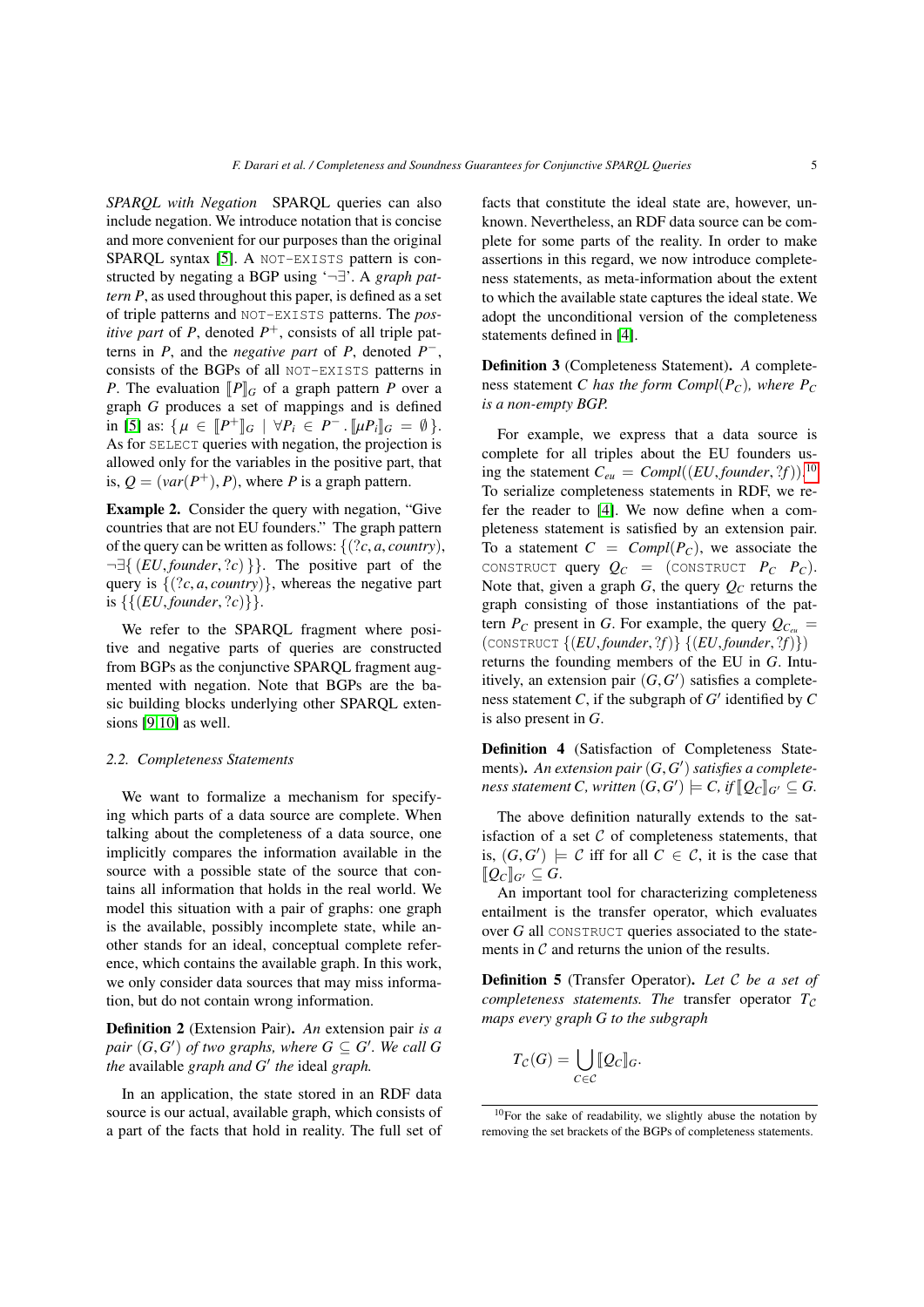As an illustration, consider the statement *Ceu* as before and the graph  $G_{org} = \{(EU, founder, ger),\}$ (*ASEAN*, *founder*,*sgp*)}. Then, it is the case that  $T_{\{C_{\text{eul}}\}}(G_{\text{org}}) = \{(EU, founder, ger)\}.$  We have the following immediate characterization of transfer operator: for all extension pairs  $(G, G')$ , it holds that  $(G, G') \sqsubset C$  $(G, G') \models C$  iff  $T_C(G') \subseteq G$ .

# <span id="page-5-0"></span>3. Motivation and Formal Framework

In this section, we motivate and formalize the problem of query completeness and query soundness, adapting the definitions from [\[4\]](#page-31-3) to the data-aware setting and to the problem of soundness.

# *3.1. Query Completeness*

Given an RDF graph and a set of completeness statements, we want to check whether a query can be answered completely.

#### <span id="page-5-5"></span>*3.1.1. Motivating Scenario*



<span id="page-5-1"></span>Fig. 2. RDF graph *Gcou* about countries

Consider the RDF graph *Gcou* about members countries of the United Nations (UN) and official languages of the members as in Figure [2.](#page-5-1) Next, consider the query *Q*<sup>0</sup> asking for the UN members and their languages:

$$
Q_0 = (W_0, P_0)
$$
  
= ({?m, ?l}, {(UN, member, ?m), (?m, lang, ?l)})

Evaluating *Q*<sup>0</sup> over the graph gives only one mapping, where the member is mapped to Germany and the language is mapped to de. Up until now, nothing can be said about the completeness of the query since *(i)* there can be another UN member with an official language; *(ii)* Germany may have another language; or *(iii)* the USA may have an official language.

Let us consider the same graph as above, now enriched with completeness information, as displayed in Figure [3.](#page-5-2) The figure illustrates the set  $\mathcal{C}_{cou}$  of three completeness statements and to which parts of the graph the statements apply:



<span id="page-5-2"></span>Fig. 3. RDF graph *Gcou* with completeness statements

- $-C_{un} = Compl((UN, member, ?m))$ , which states that the graph contains all members of the UN;<sup>[11](#page-5-3)</sup>
- $-C_{ger} = Compl((ger, lang, ?l))$ , which states the graph contains all official languages of Germany;
- $-C_{usa} = Compl((usa, lang, ?l))$ , which states the graph contains all official languages of the USA (i.e., the USA has no official languages). $12$

With the addition of completeness information, let us see whether we can answer our query completely.

First, from the statement  $C_{un}$  about UN members, we can infer that the part  $(UN, member, ?m)$  of  $Q_0$  is complete. By evaluating that part over *Gcou*, we know that all the UN members are Germany and the USA. In terms of extension pairs, that means that no extension  $G'_{cou} \supseteq G_{cou}$  satisfying  $C_{un}$  has UN members other than Germany and the USA. This allows us to instantiate the query  $Q_0$  to the following two queries that intuitively are together equivalent to  $Q_0$  itself:

$$
Q_1 = (W_1, P_1)
$$
  
= ({?1}, {(*UN*, *member*, *ger*), (*ger*, *lang*, ?*l*)})  

$$
Q_2 = (W_2, P_2)
$$
  
= ({?1}, {(*UN*, *member*, *usa*), (*usa*, *lang*, ?*l*)}),

where we record that the variable ?*m* has been instantiated by Germany and the USA, respectively.

Our task is now transformed to checking whether  $Q_1$  and  $Q_2$  can be answered completely. As for  $Q_2$ , we know from the statement *Cusa* that our data graph is complete with regard to the triple pattern (*usa*, *lang*, ?*l*). This again allows us to instantiate the query  $Q_2$  wrt. the graph *Gcou*. However, now we come to the situation where there is no matching part in *Gcou*: instantiating the triple pattern (*usa*, *lang*, ?*l*) returns nothing (i.e., the USA has no official languages). In other words, for any possible extension  $G'_{cou}$  of  $G_{cou}$ , as guaranteed by  $C_{usa}$ , the extension  $G'_{cou}$  is also empty for the part (*usa*, *lang*, ?*l*). Thus, there is no way that  $Q_2$  will return an answer, so it can be safely removed. Here we can also see that we are complete for *Q*2.

<span id="page-5-4"></span><span id="page-5-3"></span><sup>&</sup>lt;sup>11</sup>For the sake of example, let us suppose that this is true.

<sup>12</sup>See, e.g., [https://www.cia.gov/library/public](https://www.cia.gov/library/publications/the-world-factbook/geos/us.html) [ations/the-world-factbook/geos/us.html](https://www.cia.gov/library/publications/the-world-factbook/geos/us.html)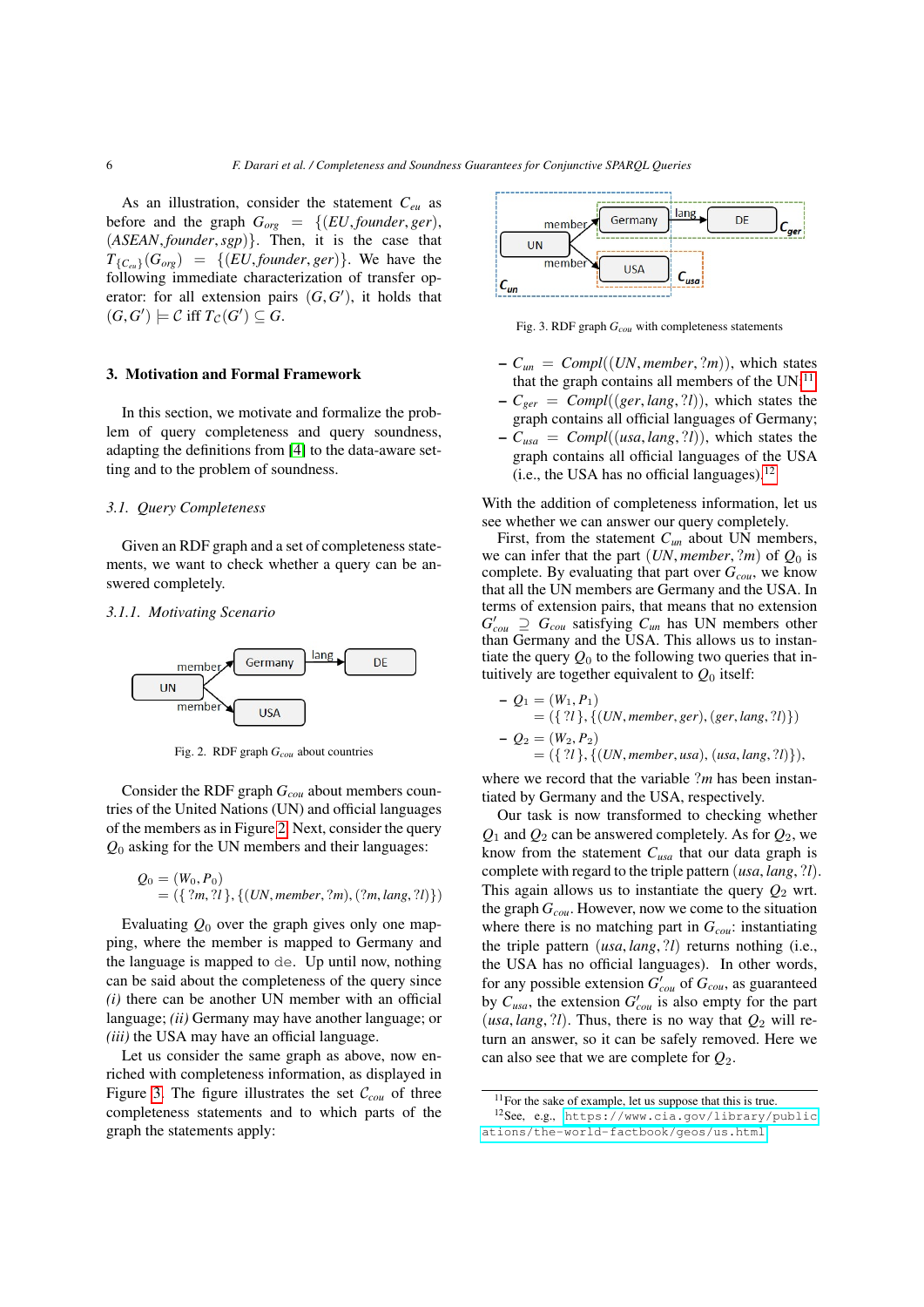Now, only the query  $Q_1$  is left. Again, from the statement  $C_{ger}$ , we know that we are complete for the part (*ger*, *lang*, ?*l*) of *<sup>Q</sup>*1. This allows us to instantiate the query  $Q_1$  to the query  $Q_3$ , that is intuitively equivalent to  $Q_1$  itself:

$$
Q_3 = (W_3, P_3)
$$
  
= ({ }  $\{ \}, \{ (UN, member, ger), (ger, lang, de) \}),$ 

where we record that the variable ?*m* has been instantiated by Germany and ?*l* by de. However, our graph is complete for  $Q_3$  as it contains the whole ground body of  $Q_3$ . Clearly, no extension  $G'_{cou}$  of  $G_{cou}$  can contain more information about *Q*3. Now, tracing back our reasoning steps, we know that our  $Q_3$  is in fact intuitively equivalent to our original query *Q*0. Since we are complete for  $Q_3$ , we are also complete for  $Q_0$ , wrt. our graph and completeness statements. In other words, our statements and graph can guarantee the completeness of the query  $Q_0$ . Concretely, this means that de is the only official language of Germany, the only UN member with an official language.

In summary, we have reasoned about the completeness of a query given a set of completeness statements and a graph. The reasoning is basically done as follows: *(i)* we find parts of the query that can be guaranteed to be complete by the completeness statements; *(ii)* we produce equivalent query instantiations by evaluating those complete query parts over the graph and applying the obtained mappings to the query itself; *(iii)* for all the query instantiations, we repeat the above steps until no further complete parts can be found. The original query is complete iff all the BGPs of the generated queries are contained in the data graph.

Note that using the data-agnostic completeness reasoning approach of [\[4\]](#page-31-3), it is not possible to derive the same conclusion. Without looking at the available graph, we cannot conclude that Germany and the USA are all the UN members, since it could be the case that the members are completely different items (i.e., not Germany nor the USA). Consequently, just knowing that the official languages of Germany and the USA are complete does not help in the reasoning.

# *3.1.2. Formalization of Completeness Reasoning*

When querying a data source, we want to know whether the data source provides sufficient information to retrieve all answers to the query, that is, whether the query is *complete* wrt. the real world. For instance, when querying for members of the UN, it would be interesting to know whether we really get *all* such countries. Intuitively, a query is complete over an extension pair whenever all answers we retrieve over the ideal graph are also retrieved over the available graph. We now define query completeness wrt. extension pairs.

Definition 6 (Query Completeness). *To express that a query Q* is complete*, we write Compl*(*Q*)*. An extension pair*  $(G, G')$  satisfies  $Compl(Q)$ , if the result of  $G$  evaluated over  $G'$  also appears in  $Q$  over  $G$  that *Q evaluated over G* <sup>0</sup> *also appears in Q over G, that is,*  $[\![Q]\!]_{G'} \subseteq [\![Q]\!]_G$ .<sup>[13](#page-6-0)</sup> *In this case we write*  $(G, G') \models$ <br>*Compl(O)*  $Compl(Q)$ .

The above definition can be naturally adapted to the completeness of a BGP *P*, written *Compl*(*P*), that is used in subsequent content: An extension pair  $(G, G')$ <br>satisfies  $Compl(P)$  written  $(G, G')$   $\vdash$   $Compl(P)$  if satisfies *Compl*(*P*), written  $(G, G') \models Compl(P)$ , if  $[P]_{G'} \subseteq [P]_G.$ 

Now, the question arises as to when some metainformation about data completeness can provide a guarantee for query completeness. In other words, the available state contains all data, as guaranteed by completeness statements, that is required for computing the query answers, so one can trust the result of the query. In the following, we define completeness entailment.

Definition 7 (Completeness Entailment). *Let* C *be a set of completeness statements, G a graph, and Q a query. Then* C and *G* entail the completeness of *Q, written*  $C, G \models Compl(Q)$ *, if for all extension pairs*  $(G, G') \models C$ *, it holds that*  $(G, G') \models Compl(Q)$ .

In our motivating scenario, we have seen that the graph about the UN and the completeness statements entail the completeness of the query  $Q_0$  asking for members of the UN and their official languages.

Since for our SPARQL queries all variables are distinguished, the set of query answers for such a query is the same as the set of mappings satisfying the BGP. We can therefore focus on the BGPs used in the body of queries for completeness entailment. Note that here (again) the distinction between bag and set semantics collapses. The following proposition provides an initial characterization of completeness entailment, which will serve as a starting point to develop formal notions for completeness checking and an algorithm in Section [4.](#page-8-0) Basically, for a set of completeness statements, a graph, and a BGP, the completeness entailment holds, if and only if extending the graph with a possible BGP instantiation (by some mapping) such that the extension satisfies the statements, always results in the inclusion of the BGP instantiation in the graph itself.

<span id="page-6-0"></span><sup>&</sup>lt;sup>13</sup>For monotonic queries, the other direction, that is,  $\llbracket \mathcal{Q} \rrbracket_{G}$ <sup>0</sup>  $\supseteq$  $\llbracket Q \rrbracket_G$ , comes for free. Hence, we sometimes use the '=' condition when queries are monotonic.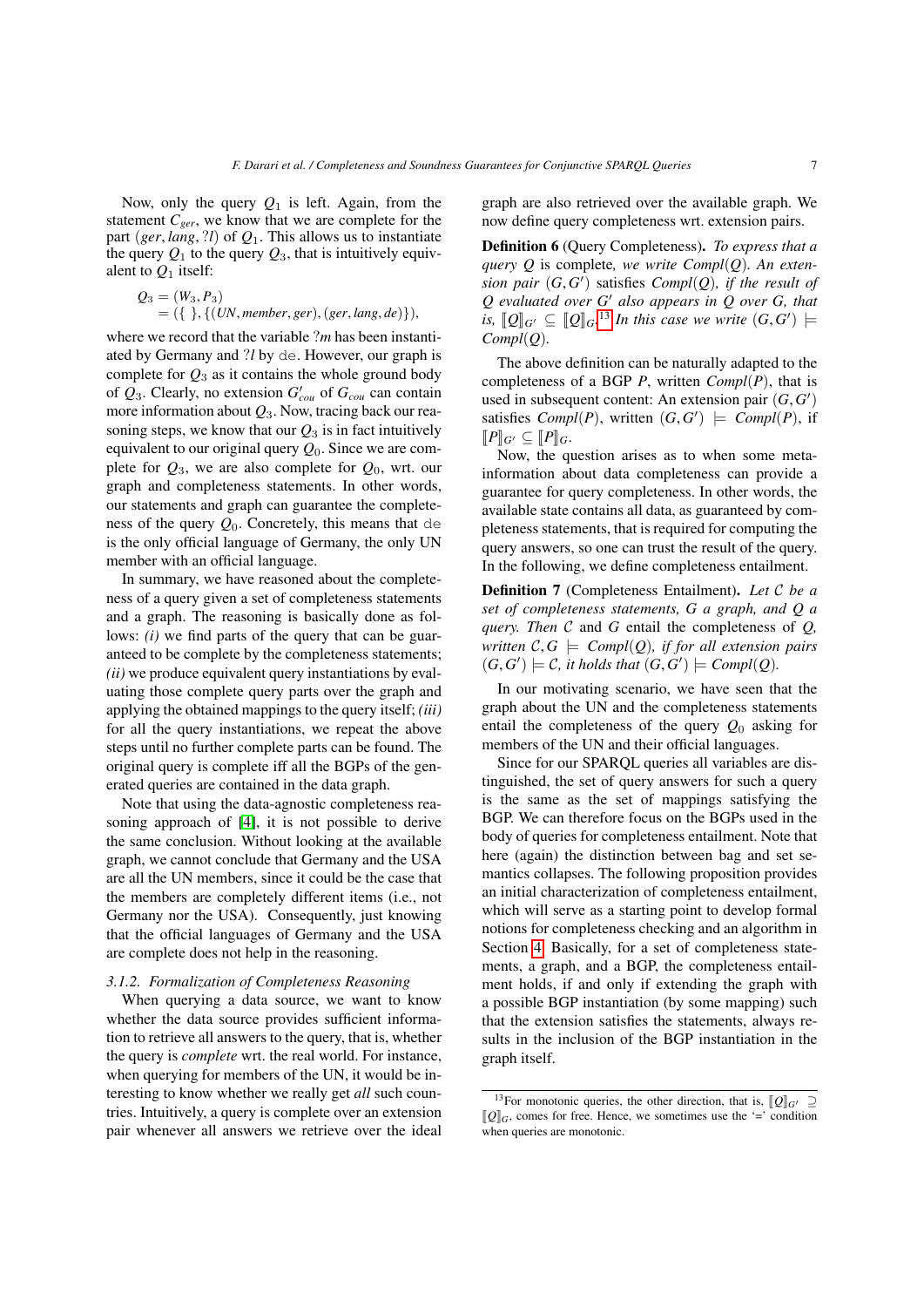<span id="page-7-1"></span>Proposition 1. *Let* C *be a set of completeness statements, G a graph, and P a BGP. Then the following are equivalent:*

- *1.*  $C, G \models Compl(P);$
- *2. for every mapping*  $\mu$  *such that dom* $(\mu) = \text{var}(P)$ *and*  $(G, G \cup \mu) \models C$ , *it is the case that*  $\mu$ *P*  $\subseteq$  *G*.

In other words, the completeness entailment does not hold, if and only if we can find a possible BGP instantiation (by some mapping) such that the extension satisfies the statements, but the BGP instantiation is not contained in the graph. The idea here is that, as demonstrated in our motivating example, by using completeness statements we always try to find complete parts of BGPs and instantiate them over the graph, until either all the instantiations are included in the graph  $(=$  the success case), or there is one instantiation that is not included there (= the failure case).

# *3.2. Query Soundness*

Here, we motivate the second main problem of this work, query soundness. The problem comes in two variants: answer soundness and pattern soundness.

# <span id="page-7-2"></span>*3.2.1. Answer Soundness*

In a nutshell, a mapping is a sound answer for a query with negation over a given graph if it continues to be an answer over all possible completions of the graph. For an example, consider the following graph pattern, asking for countries where en is no official language and whose official languages (if any) do not include an official language of an EU founder:

$$
P_l = \{ (?c, a, country),
$$
  
\n
$$
\neg \exists \{ (?c, lang, en) \},
$$
  
\n
$$
\neg \exists \{ (?c, lang, ?l), (?f, lang, ?l),
$$
  
\n
$$
(EU, founder, ?f) \}.
$$

For the sake of example, consider the following graph about countries:

$$
G_l = \{ (ger, a, country), (usa, a, country), (sgp, a, country), (spa, a, country), (ger, lang, de), (spa, lang, es), (EU, founder, ger) \}.
$$

For this graph, consider also the set  $C_l$  of the following four completeness statements: the first two are *Cger* and *Cusa* as we have had before in the motivating scenario of query completeness. The other two are  $C_{spa} = Compl((spa, lang, ?l))$  for all official languages of Spain and  $C_{eu} = Compl((EU, founder, ?f))$ for all EU founders.<sup>[14](#page-7-0)</sup> Note that we do not claim anything about the completeness of the official languages of Singapore (= *sgp*).

Evaluating the graph pattern over the graph in the standard way results in  $\llbracket P_l \rrbracket_{G_l} = \{ \{ ?c \mapsto usa \},\$  ${?c \mapsto sgp}, {?c \mapsto spa}$ . We want to verify whether these answers are sound, that is, whether they cannot have been returned due to possibly incomplete information. This amounts to checking that there is no valid extension of  $G_l$  wrt.  $C_l$  over which the answers are not returned.

Let us analyze  $\{?c \mapsto \textit{usa}\}.$  First, we check if (*usa*, *lang*, *en*) is certainly not true. Indeed, since we know by the graph and the statement *Cusa* that the USA has no official languages, the triple (*usa*, *lang*, *en*) must not be true. Second, we check if {(*usa*, *lang*, ?*l*),  $(?f, lang, ?l), (EU, founder, ?f)$ } surely fails. This is clearly the case for the same reason as before, namely that there is no official language of the USA. From this reasoning, we conclude that the answer  $\{?c \mapsto usa\}$  is sound.

Next, let us analyze  $\{?c \mapsto sgp\}$ . We check if (*sgp*, *lang*, *en*) is indeed not true, that is, there is no valid extension where (*sgp*, *lang*, *en*) is true. Now we have a problem: due to the lack of completeness information, it might be that in reality, en is an official language of Singapore, but the fact is missing in our data. Thus, we cannot guarantee the soundness of  ${?c \mapsto sgp}.$ 

Last, let us analyze  $\{?c \mapsto spa\}$ . First, we check if the triple (*spa*, *lang*, *en*) is not true. Since we know by *Cspa* and the graph that Spain's official language is only es, then (*spa*, *lang*, *en*) must not be true. Second, we check if the BGP  $\{(spa, lang, ?l), (?f, lang, ?l),$ (*EU*, *founder*, ?*f*)} evaluates to false. From the graph and the statements  $C_{ger}$  and  $C_{eu}$ , we know that de is the only official language of Germany as the only EU founder, which is different from es. Thus, the pattern must evaluate to false. We therefore conclude that the answer  ${?c \mapsto spa}$  is sound.

In summary, our analysis established for which answers the NOT-EXISTS patterns of the query pattern are surely false and thus whether the answer is sound.

# <span id="page-7-3"></span>*3.2.2. Pattern Soundness*

Consider now the graph pattern asking for countries where en is no official language and that are not EU

<span id="page-7-0"></span><sup>&</sup>lt;sup>14</sup>For the sake of example, suppose this is true.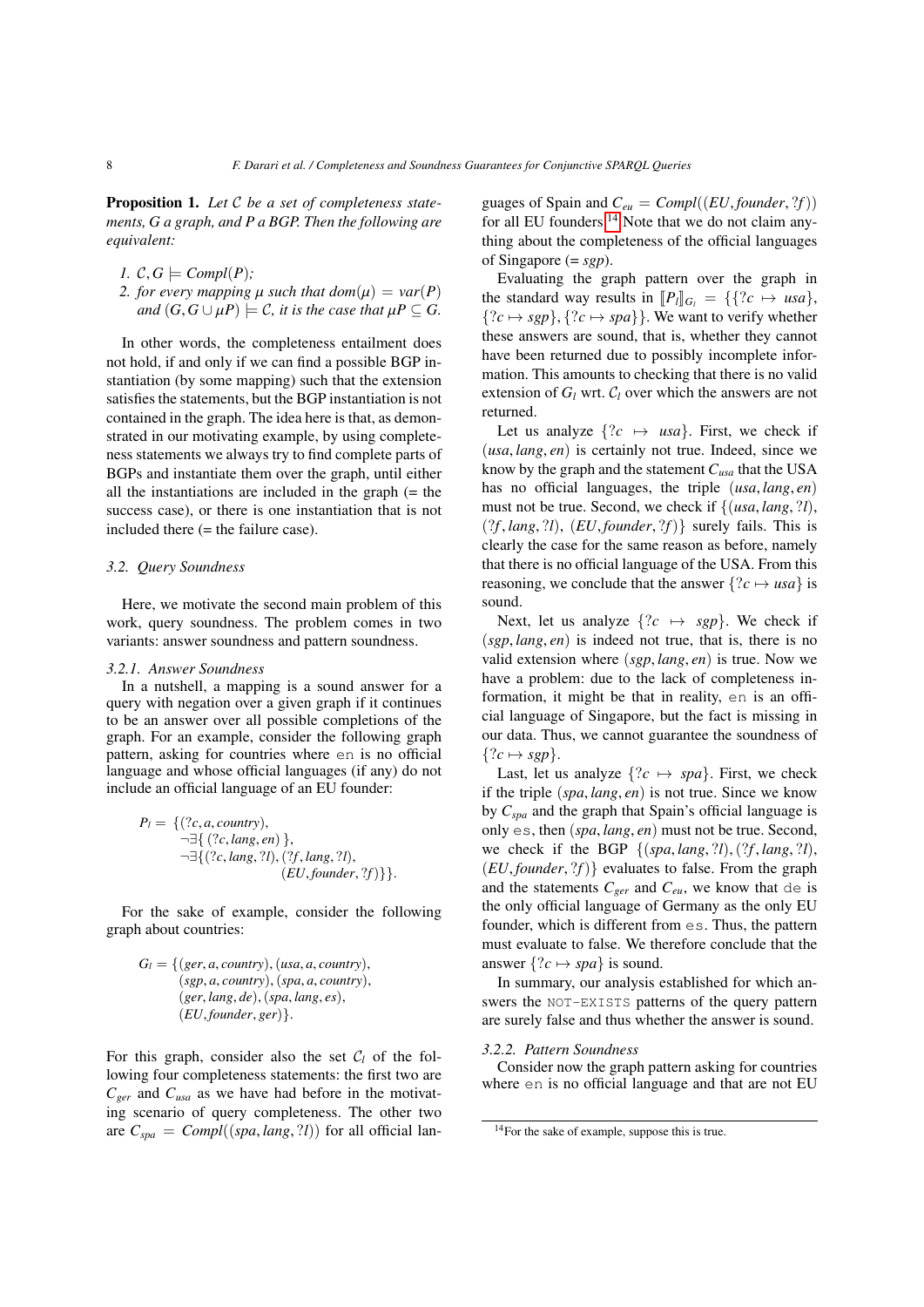founders:

$$
P_f = \{ (?c, a, country), \neg \exists \{ (?c, lang, en) \}, \neg \exists \{ (EU, founder, ?c) \} \}.
$$

Consider also the set  $C_f$  consisting of two completeness statements: *Clang* for all languages of countries and *Ceu* for all EU founders. We will show that the statements guarantee that all answers returned by *P<sup>f</sup>* are sound, independently of the queried graph. In such a case, we say that the pattern itself is *sound.*

Let us see why  $C_f$  guarantees for any possible graph the soundness of all answers to *P<sup>f</sup>* . Consider a graph *G* and suppose that pattern evaluation over *G* returns  ${?c \mapsto \overline{c}}$  for an IRI  $\overline{c}$ . Consider also an arbitrary extension *G'* of *G* such that  $(G, G') \models C_f$ . To show that  $\Omega^2 c \mapsto \overline{c} \setminus R$  is sound, we must make sure that neither  ${?c \mapsto \overline{c}}$  is sound, we must make sure that neither over *G* nor over *G*<sup> $\prime$ </sup> does  $\bar{c}$  have en as an official language and is  $\bar{c}$  an EU founder. By the statement  $C_{lang}$ , it is the case that *G* is complete for all languages of countries. Therefore, *G* is also complete for all languages of  $\overline{c}$ . The fact that  $\overline{c}$  is returned by  $P_f$  over  $G$ means that en is not among its official languages according to *G*, and due to completeness, also not according to  $G'$ . Moreover, the fact that  $\overline{c}$  is returned over *G* means that  $\bar{c}$  is not an EU founder according to *G*, and, since *G* is complete for all EU founders due to  $C_{eu}$ , also not according to  $G'$ . Thus we can be sure that the answer  $\{?c \mapsto \overline{c}\}$  is sound. Since the answer and the graph were arbitrary, we conclude that the set  $C_f$  of completeness statements entails the soundness of *P<sup>f</sup>* .

In this scenario, as opposed to answer soundness, we have reasoned for a graph pattern whether the soundness of an arbitrary answer over an arbitrary graph can be guaranteed by a set of completeness statements.

# *3.3. Formalization of Soundness Reasoning*

In the following, we provide definitions of answer soundness and pattern soundness.

Definition 8 (Answer Soundness). *To express that a mapping* µ *is sound for a graph pattern P, we write Sound*( $\mu$ , *P*). We say that an extension pair (*G*, *G'*) sat-<br>is fies Sound( $\mu$ , *P*) if whenever  $\mu \in \mathbb{P}$   $\mathbb{P}$  a then also  $\mu \in$ *isfies Sound*( $\mu$ , *P*) *if, whenever*  $\mu \in [P]_G$ *, then also*  $\mu \in$  $[P]$ <sub>*G'*</sub>. In this case we write  $(G, G') \models Sound(\mu, P)$ .

From the above definition, for  $\mu \notin [P]_G$  it is trivial that  $(G, G') \models Sound(\mu, P)$ . Thus, we are only inter-<br>ested in the soundness of answers occurring in  $\mathbb{P} \mathbb{P}_+$ ested in the soundness of answers occurring in  $\llbracket P \rrbracket_G$ .

Definition 9 (Answer Soundness Entailment). *Given a set* C *of completeness statements, a graph G, a graph pattern P, and a mapping*  $\mu \in [P]_G$ *, we say that* C and *G* entail the soundness of  $\mu$  for *P*, written as  $\mathcal{C}, G \models$ *Sound*( $\mu$ , *P*)*, if for all extension pairs*  $(G, G') \models C$ *, it*<br>holds that  $(G, G') \models$  Sound( $\mu$ , *P*)  $holds that (G, G') \models Sound(\mu, P).$ 

In our motivating scenario we saw that for all possible completions of the graph, *usa* is a sound answer while *sgp* is not. Thus,  $C_l$ ,  $G_l \models$  *Sound*({ $?c \mapsto$  *sgp*} $P_l$ ) whereas  $C_l$ ,  $G_l \not\models$  *Sound*({ $?c \mapsto$  *sgp*} $P_l$ ) *<i>sa*},  $P_l$ ), whereas  $C_l$ ,  $G_l \not\models$  *Sound*({?*c*  $\mapsto$  *sgp*},  $P_l$ ).

Pattern soundness, as opposed to answer soundness, is concerned with a graph pattern as a whole and abstracts from any specific answers of the pattern.

Definition 10 (Pattern Soundness). *We express that a graph pattern P is* sound *by Sound*(*P*)*. We say that P* is sound over the extension pair  $(G, G')$ , written<br> $(G, G') \models$  Sound(*P*) if  $\llbracket P \rrbracket_{\alpha} \subset \llbracket P \rrbracket_{\alpha}$  $(G, G') \models Sound(P), \text{ if } [P]_G \subseteq [P]_G'.$ 

Thus, a pattern is sound whenever *all* answers in the evaluation over  $G$  are also present in that over  $G'$ . Entailment of pattern soundness by completeness statements is defined in a natural manner.

Definition 11 (Pattern Soundness Entailment). *A set of completeness statements* C entails *the soundness of a graph pattern P, written*  $C \models$  *Sound*(*P*)*, if for all extension pairs*  $(G, G') \models C$ *, it holds that*  $(G, G') \models$ *Sound*(*P*)*.*

In our motivating scenario, it is the case that  $C_f$   $\models$ *Sound*( $P_f$ ). Combining the definitions above, we see that a pattern is sound if and only if over all graphs all its answers are sound.

<span id="page-8-1"></span>Proposition 2. *Let* C *be a set of completeness statements and P be a graph pattern. Then,*  $C \models Sound(P)$  $\text{if } C, G \models \text{Sound}(\mu, P) \text{ for every graph } G \text{ and map-}$ *ping*  $\mu \in [P]_G$ *.* 

# <span id="page-8-0"></span>4. Checking Query Completeness

In this section, we introduce formal notions and present an algorithm for checking the entailment of query completeness. We also analyze the complexity of the entailment problem.

#### <span id="page-8-2"></span>*4.1. Formal Notions*

First, we need a notion for a BGP with a stored mapping from variable instantiations. This allows us to represent BGP instantiations wrt. our completeness entailment procedure. We define a *partially mapped BGP* as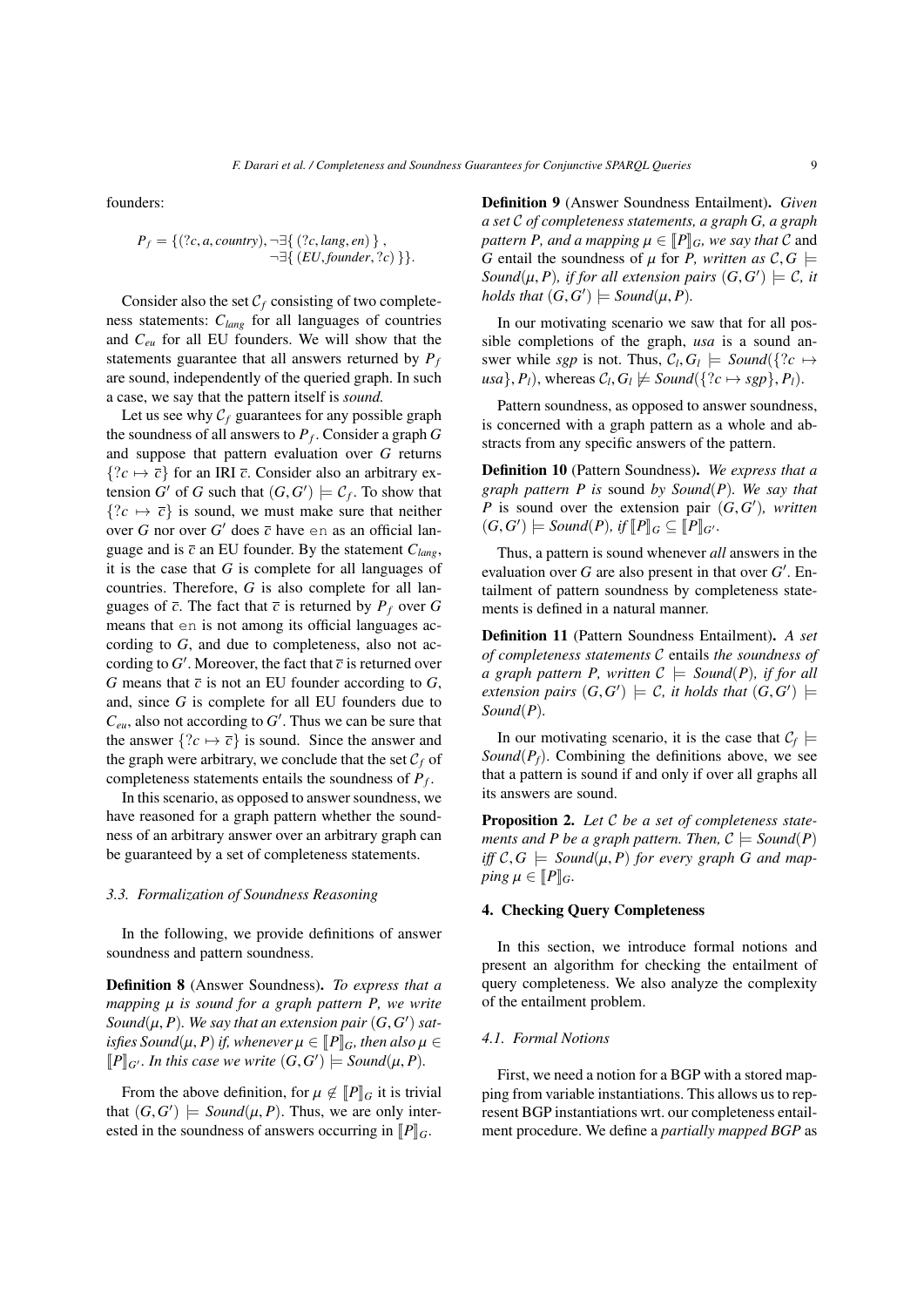a pair  $(P, \mu)$  where *P* is a BGP and  $\mu$  is a mapping with  $dom(\mu) \cap var(P) = \emptyset$ . Over a graph *G*, the evaluation of  $(P, \mu)$  is defined as  $[(P, \mu)]_G = {\mu \cup \nu \mid \nu \in [P]_G}$ . It is easy to see that  $P \equiv (P, \mu_{\emptyset})$ . Furthermore, we define the evaluation of a set of partially mapped BGPs over a graph *G* as the union of the evaluations of each of them over *G*.

Example 3. Consider our motivating scenario. Over the BGP  $P_0$  of the query  $Q_0$ , instantiating the variable ?*m* to *ger* results in the BGP  $P_1$  of the query  $Q_1$ . Pairing  $P_1$  with this instantiation gives the partially mapped BGP  $(P_1, \{ ?m \mapsto ger \})$ . Moreover, it is the case that  $[(P_1, \{?m \mapsto ger\})]_{G_{cou}} = \{\{?m \mapsto$  $ger, ?l \mapsto de$  } }.

Next, we formalize when two partially mapped BGPs are equivalent wrt. a set  $\mathcal C$  of completeness statements and a graph *G*. Essentially, this is the case if they return the same answers over all possible extensions of *G*. We need this notion to capture the equivalence of the BGP instantiations that resulted from the evaluation of complete BGP parts.

**Definition 12** (Equivalence under C and G). Let  $(P, \mu)$ *and*  $(P', v)$  *be partially mapped BGPs, C be a set of completeness statements and G be a graph Then of completeness statements, and G be a graph. Then*  $(P, \mu)$  *is* equivalent *to*  $(P', \nu)$  *wrt.* C *and G, written*<br> $(P, \mu) = \sigma e(P', \nu)$  *if for all*  $(G, G') \vdash C$  *it holds that*  $(P, \mu) \equiv_{\mathcal{C}, G} (P', \nu)$ , if for all  $(G, G') \models \mathcal{C}$ , it holds that  $\mathbb{F}(P, \mu)\mathbb{I}_{\alpha} = \mathbb{F}(P', \nu)\mathbb{I}_{\alpha}$  $[[(P,\mu)]]_{G'} = [[(P',\nu)]]_{G'}$ .

The above definition naturally extends to sets of partially mapped BGPs.

Example 4. Consider the queries in our motivating scenario in Section [3.1.1.](#page-5-5) The equivalences discussed there can now be stated as  $\{ (P_0, \mu_{\emptyset}) \} \equiv_{\mathcal{C}_{con}, G_{con}}$  $\{(P_1, \{?m \mapsto ger\}), (P_2, \{?m \mapsto usa\})\} \equiv_{C_{cou}, G_{cou}}$  $\{(P_3, \{?m \mapsto ger, ?l \mapsto de\})\}.$ 

Next, we would like to figure out which parts of a BGP contain variables that can be instantiated completely over  $G$  wrt.  $C$ , in the sense that over any legitimate extension of  $G$  that is still respecting  $C$ , there are no additional mappings for these variables. The idea is that, we 'match' completeness statements to the BGP and the graph, and return the matched parts of the BGP. Note that in the matching we consider also the graph since it might be the case that for a single completeness statement, some parts of it have to be matched to the BGP, and the remaining parts are matched to the graph. For this reason, using the transfer operator from Definition [5,](#page-4-1) we define

<span id="page-9-3"></span>
$$
cruc_{\mathcal{C},G}(P) = P \cap \tilde{id}^{-1}(T_{\mathcal{C}}(\tilde{P} \cup G))
$$
 (1)

as the *crucial part of P wrt.* C *and G*. In the crucial part computation, we evaluate the  $T_c$  operator over the union of the prototypical graph  $\tilde{P}$  and the graph *G* in order to obtain the complete parts wrt. the set  $C$  of completeness statements.[15](#page-9-0) However, we are only interested in the complete parts that are overlapping with our BGP *P*. Therefore, we undo the 'freezing' effect of the prototypical graph by the melt operator  $\tilde{i}d^{-1}$  to transform it back into a BGP, and then compute the intersection with the BGP *P* to get the complete parts that are relevant to  $P^{16}$  $P^{16}$  $P^{16}$ 

By its construction, we are complete for the crucial part, that is,  $C, G \models Compl(cruc_{C,G}(P))$ . Later on, we will see that the crucial part can be used to guide the instantiation process during completeness entailment checking.

<span id="page-9-2"></span>**Example 5.** Consider the query  $Q_0 = (W_0, P_0)$  in our motivating scenario. Applying the freeze mapping  $\tilde{u} = \{ ?m \mapsto \tilde{m}, ?l \mapsto \tilde{l} \}$  to  $P_0$ , we obtain  $\tilde{P}_0 = \{(UN, member, \tilde{m}), (\tilde{m}, lang, \tilde{l})\}.$  Among the three completeness statements in C*cou*, only *Cun* and  $C_{\text{ger}}$  can be applied to  $\tilde{P}_0 \cup G_{\text{cou}}$  and their application results in  $T_{\mathcal{C}_{con}}(\tilde{P}_0 \cup G_{con}) = \{(UN, member, usa),$ <br>(*IIN*, *member, aer*), (*IIN*, *member*,  $\tilde{m}$ ), (ger, lang, de)  $(UN, member, ger), (UN, member, \tilde{m}), (ger, lang, de)$ Undoing the freezing and intersecting with  $P_0$  results  $\text{in } \text{cruc}_{\text{Coul}}(P_0) = P_0 \cap \tilde{id}^{-1}(T_{\text{Coul}}(\tilde{P}_0 \cup G_{\text{coul}})) =$  $\{(UN, member, ?m)\}$ . Consequently, the graph  $G_{coul}$ <br>provides us with a complete instantiation of the UN provides us with a complete instantiation of the UN members.

Consider next the pattern  $P_2 = \{(UN, member, usa),\}$ (*usa*, *lang*, ?*l*)}. Now, all completeness statements in  $C_{\text{cou}}$  apply to the frozen version of  $P_2$  and the graph, which gives us  $T_{C_{coul}}(\tilde{P}_2 \cup G_{coul}) = \{(UN, member, ger), (UN, member, ger), (UN, member, uca), (gar, lang, de), (usal, ang, \tilde{P}_1)\}$ . Mal  $(UN, member, usa), (ger, lang, de), (usa, lang,  $\tilde{l}$ )}. Melt$ ing the frozen variable and intersecting with  $P_2$  then results in  $cruc_{\mathcal{C}_{cou}}$ ,  $G_{cou}$  ( $P_2$ ) =  $P_2$ .

Consider now the pattern  $P_3 = \{(UN, member, ger),\}$ (*ger*, *lang*, *de*)}. Then  $P_3$  is ground and  $P_3 = \tilde{P}_3$  ⊆  $G_{cou}$ . Only the statements  $C_{un}$  and  $C_{ger}$  apply to  $G_{cou}$ ,  $y$ ielding  $T_{C_{cou}}(\tilde{P}_3 \cup G_{cou}) = T_{C_{cou}}(G_{cou}) = G_{cou}$ . Thus,  $\mathit{cruc}_{\mathcal{C}_{\mathit{cou}}}, G_{\mathit{cou}}}(P_3) = P_3 \cap G_{\mathit{cou}} = P_3.$ 

<span id="page-9-0"></span><sup>15</sup>An example demonstrating why the graph is necessary to be included in the  $T_C$  application is provided in Appendix [B.](#page-34-0) The formal part of the example uses the notions we will define in the following parts of this section.

<span id="page-9-1"></span><sup>&</sup>lt;sup>16</sup>Here we slightly abuse the notation by performing a mapping (which itself is actually a 'reverse' mapping) over a graph instead of a BGP.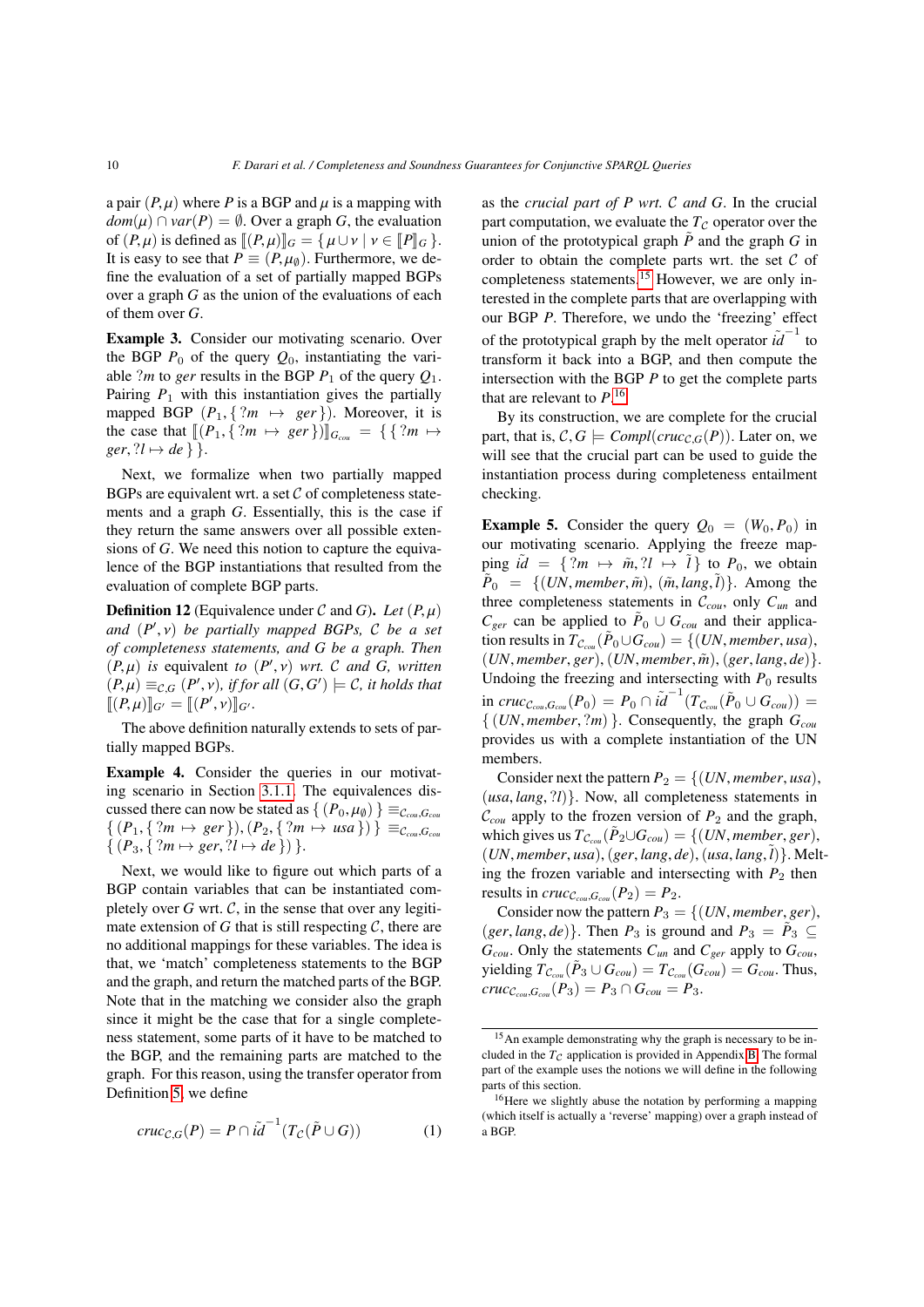The operator below implements the instantiations of a partially mapped BGP wrt. its crucial part.

Definition 13 (Equivalent Partial Grounding). *Let* C *be a set of completeness statements, G be a graph, and* (*P*, ν) *be a partially mapped BGP. We define the operator* equivalent partial grounding:

$$
epg((P,v), C, G) = \{ (\mu P, v \cup \mu) \mid
$$
  

$$
\mu \in [cruc_{C,G}(P)]_G \}.
$$

The following shows that such instantiations produce a set of partially mapped BGPs equivalent to the original partially mapped BGP, hence the name equivalent partial grounding. It holds basically since the instantiation is done over the crucial part, which is complete wrt. C and *G*.

<span id="page-10-2"></span>Proposition 3 (Equivalent Partial Grounding). *Let* C *be a set of completeness statements, G a graph, and* (*P*, ν) *a partially mapped BGP. Then*

$$
\{ (P, v) \} \equiv_{\mathcal{C}, G} \exp((P, v), \mathcal{C}, G).
$$

<span id="page-10-0"></span>Example 6. Consider our motivating scenario. Recall from Example [5](#page-9-2) the crucial parts of the BGPs  $P_2$ ,  $P_3$ , and  $P_0$  from our motivating example:

- 
$$
cruc_{C_{con},G_{con}}(P_2) = P_2;
$$
  
- 
$$
cruc_{C_{con},G_{con}}(P_3) = P_3;
$$
  
- 
$$
cruc_{C_{con},G_{con}}(P_0) = P_{un} = \{(UN, member, ?m)\}.
$$

Evaluating the crucial parts over the graph *Gcou* yields

$$
- [P2]Gcou = \emptyset;
$$
  
\n
$$
- [P3]Gcou = {\mu\emptyset};
$$
  
\n
$$
- [Pun]Gcou = {\{\Im m \mapsto ger\}, {\Im m \mapsto usa\}}.
$$

The corresponding equivalent partial groundings are

$$
- epg((P_2, \{?m \mapsto usa\}), C_{cou}, G_{cou}) = \emptyset; - epg((P_3, \{?m \mapsto ger, ?l \mapsto de\}), C_{cou}, G_{cou}) = \{(P_3, \{?m \mapsto ger, ?l \mapsto de\})\}; - epg((P_0, \mu_{\emptyset}), C_{cou}, G_{cou}) = \{(P_1, \{?m \mapsto ger\}), (P_2, \{?m \mapsto usa\})\}.
$$

Generalizing from the example above, there are three cases of the operator  $epg((P, v), C, G)$ :

- $-If$   $\llbracket cruc_{C,G}(P) \rrbracket_G = \emptyset$ , it returns the empty set.
- $-I$  If  $\llbracket \text{cruc}_{\mathcal{C},G}(P) \rrbracket_G = {\mu_{\emptyset}}$ , it returns  $\{(P, v)\}.$
- Otherwise, it returns a non-empty set of partially mapped BGPs, where some variables in *P* are instantiated.

Let us describe what these three cases mean to our completeness entailment procedure, and how their applications lead to termination. The first case corresponds to the non-existence of the query answer in any possible extension of the graph that satisfies the set of completeness statements (e.g., the USA's official languages case). As demonstrated in Example [6,](#page-10-0) the first case removes partially mapped BGPs. This is due to the emptiness of the crucial parts. Now, for the third case, it corresponds to the instantiation of complete parts (that is, the crucial parts) of the BGP. The third case generates more specific partially mapped BGPs that are equivalent to the original partially mapped BGP.

As for the second case, it generates exactly the same partially mapped BGP as the original one. This means that the crucial part computation cannot find any more variables that can be instantiated completely. Here, we need a special treatment. We first define that a partially mapped BGP  $(P, v)$  is *saturated* wrt. C and G, if  $epg((P, v), C, G) = \{ (P, v) \}$ , that is, if the second case above applies. Note that the notion of saturation is independent of the mapping in a partially mapped BGP: given a mapping  $\nu$ , a partially mapped BGP  $(P, \nu)$  is saturated wrt. C and G iff  $(P, v')$  is saturated wrt. C<br>and G for any manning  $v'$ . Thus, wrt. C and G we say and *G* for any mapping  $v'$ . Thus, wrt. *C* and *G* we say that a BGP *P* is saturated if  $(P, u_0)$  is saturated that a BGP *P* is saturated if  $(P, \mu_{\emptyset})$  is saturated.

Saturated BGPs hold the key as to whether our completeness entailment check succeeds or not: completeness of saturated BGPs is simply checked by testing whether they are contained in the graph *G*. Furthermore, once the repeated *epg* applications with the above three cases hit the saturated case (i.e., the second case), we can readily check completeness entail-ment.<sup>[17](#page-10-1)</sup> Note that this ensures also the termination of the *epg* applications.

<span id="page-10-3"></span>Lemma 1 (Completeness Entailment of Saturated BGPs). *Let P be a BGP,* C *a set of completeness statements, and G a graph. Suppose P is saturated wrt.* C *and G. Then:*

$$
C, G \models Compl(P) \quad \text{iff} \quad P \subseteq G.
$$

By consolidating all the above notions, we are ready to provide an algorithm to check data-aware completeness entailment.

<span id="page-10-1"></span><sup>17</sup>Essentially, it might be that the *epg* applications hit the first case only, that is, there are no more partially mapped BGPs that have to be checked for completeness. For this case, completeness entailment trivially holds.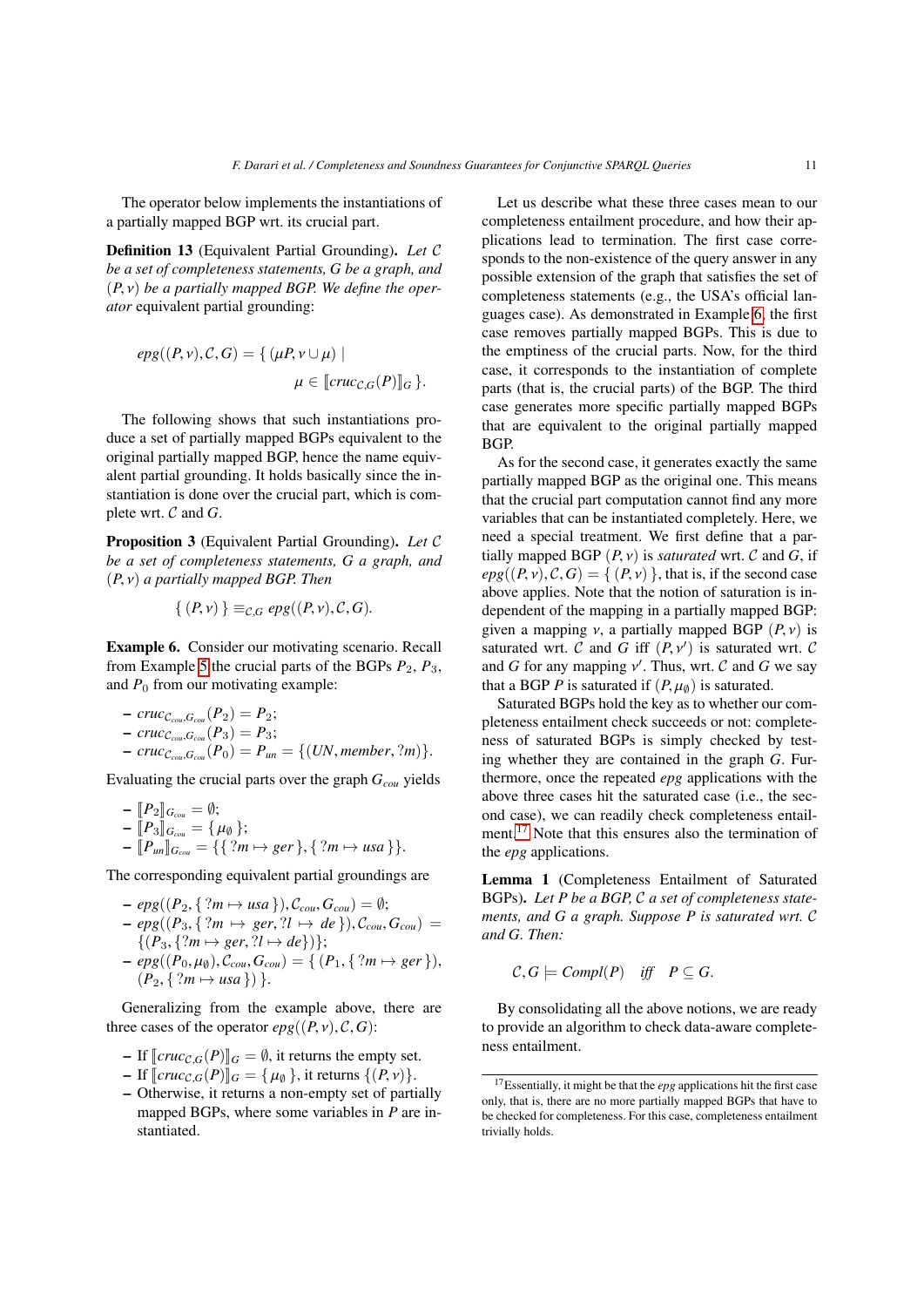# *4.2. Algorithm*

From the above notions, we have defined the *cruc* operator to find parts of a BGP that can be instantiated completely. The instantiation process wrt. the crucial part is facilitated by the *epg* operator. We have also learned that repeating the application of the *epg* operator results in saturated BGPs for which we have to check whether they are contained in the graph or not, in order to know whether our original BGP is complete. Algorithm [1](#page-11-0) computes a function that, given a set of completeness statements  $C$ , a graph  $G$ , and a BGP  $P$ , returns the set

 $sat(P, \mathcal{C}, G)$ 

of all mappings that have two properties: each BGP instantiation of the mappings constitutes a saturated BGP wrt. C and G; and the original BGP is equivalent wrt. C and *G* with the BGP instantiations produced from all the resulting mappings of the algorithm.

|                  | <b>ALGORITHM 1:</b> $sat(P_{orie}, C, G)$                                      |  |  |  |  |
|------------------|--------------------------------------------------------------------------------|--|--|--|--|
|                  | <b>Input:</b> A BGP $P_{orig}$ , a set C of completeness                       |  |  |  |  |
|                  | statements, a graph $G$                                                        |  |  |  |  |
|                  | <b>Output:</b> A set $\Omega$ of mappings                                      |  |  |  |  |
|                  | 1 $\mathbf{P}_{working} \leftarrow \{ (P_{orig}, \mu_{\emptyset}) \}$          |  |  |  |  |
|                  | $2 \Omega \leftarrow \emptyset$                                                |  |  |  |  |
|                  | 3 while $\mathbf{P}_{working} \neq \emptyset$ do                               |  |  |  |  |
| $\overline{4}$   | $(P, v) \leftarrow$ takeOne ( $\mathbf{P}_{working}$ )                         |  |  |  |  |
| 5                | $\mathbf{P}_{\text{equiv}} \leftarrow \text{epg}((P, \nu), C, G)$              |  |  |  |  |
| 6                | if $\mathbf{P}_{equiv} = \{ (P, v) \}$ then                                    |  |  |  |  |
| $\overline{7}$   | $\Omega \leftarrow \Omega \cup \{\nu\}$                                        |  |  |  |  |
| 8                | else                                                                           |  |  |  |  |
| $\boldsymbol{9}$ | $\mathbf{P}_{working} \leftarrow \mathbf{P}_{working} \cup \mathbf{P}_{equiv}$ |  |  |  |  |
| 10               | end                                                                            |  |  |  |  |
| 11               | end                                                                            |  |  |  |  |
|                  | 12 return $\Omega$                                                             |  |  |  |  |

<span id="page-11-0"></span>Let us now describe how Algorithm [1](#page-11-0) works. Consider a BGP  $P_{orig}$ , a set C of completeness statements, and a graph *G*. First, we transform our original BGP *Porig* into its equivalent partially mapped BGP  $(P_{orig}, \mu_{\emptyset})$  and put it in  $\mathbf{P}_{working}$ . Then, in each iteration of the while loop, we take and remove a partially mapped BGP  $(P, v)$  from  $\mathbf{P}_{working}$  via the method takeOne. Afterwards, we compute  $epg((P, v), C, G)$ . As discussed above there can be three result cases here: *(i)* If  $epg((P, v), C, G) = \emptyset$ , then we simply remove  $(P, v)$  and will not consider it anymore in the later iteration; *(ii)* If  $epg((P, v), C, G) = \{ (P, v) \}$ , that is,  $(P, v)$ 

is saturated, then we add the mapping  $\nu$  to the set  $\Omega$ ; and *(iii)* otherwise, we add to P*working* a set of partially mapped BGPs instantiated from  $(P, v)$ . We keep iterating until  $\mathbf{P}_{working} = \emptyset$ , and finally return the set  $\Omega$ .

The next proposition about the function computed by Algorithm [1](#page-11-0) follows from the construction of the algorithm and Proposition [3.](#page-10-2)

<span id="page-11-2"></span>Proposition 4. *Let P be a BGP,* C *a set of completeness statements, and G a graph. Then the following properties hold:*

- $\{ (P, \mu_{\emptyset}) \} \equiv_{\mathcal{C}, G} \{ (\mu P, \mu) | \mu \in \mathit{sat}(P, \mathcal{C}, G) \};$
- µ*<sup>P</sup> is saturated wrt.* <sup>C</sup> *and G, for all mappings*  $\mu \in sat(P, \mathcal{C}, G)$ .

From the above proposition, we can derive the following theorem, which shows the soundness and completeness of the algorithm to check completeness entailment.

<span id="page-11-1"></span>Theorem 1 (Completeness Entailment Check). *Let P be a BGP,* C *a set of completeness statements, and G a graph. Then the following are equivalent:*

- *1.*  $C$ *,*  $G \models Compl(P)$ *;*
- *2.*  $\mu P$  ⊆ *G, for all*  $\mu$  ∈ *sat*(*P, C, G*)*.*

Example 7. Consider our motivating scenario. Then  $sat(P_0, C_{cou}, G_{cou}) = \{ \{ ?m \mapsto ger, ?l \mapsto de \} \}.$ For every mapping  $\mu$  in  $sat(P_0, C_{cou}, G_{cou})$ , it holds that  $\mu P_0 \subseteq G_{\text{cou}}$ . Thus, by Theorem [1](#page-11-1) the entailment  $\mathcal{C}_{cou}$ ,  $G_{cou} \models Compl(P_0)$  holds.

From looking back at the initial characterization of completeness entailment in Proposition [1,](#page-7-1) it actually does not give us a concrete way to compute a set of mappings to be used in checking completeness entailment. Now, by Theorem [1](#page-11-1) it is sufficient for completeness entailment checking to consider only the mappings in  $sat(P, C, G)$ , which we know how to compute.

### *4.2.1. Simple Practical Considerations*

Following from the aforementioned algorithm to compute saturated mappings, and Theorem [1,](#page-11-1) a corresponding algorithm for checking completeness entailment can be easily derived. In what follows we provide two simple heuristic techniques of the completeness checking algorithm: early failure detection and completeness skip. More elaborate heuristics are given in Section [6.](#page-17-0)

*Early Failure Detection.* In our algorithm, the containment checks for saturated BGPs are done at the end.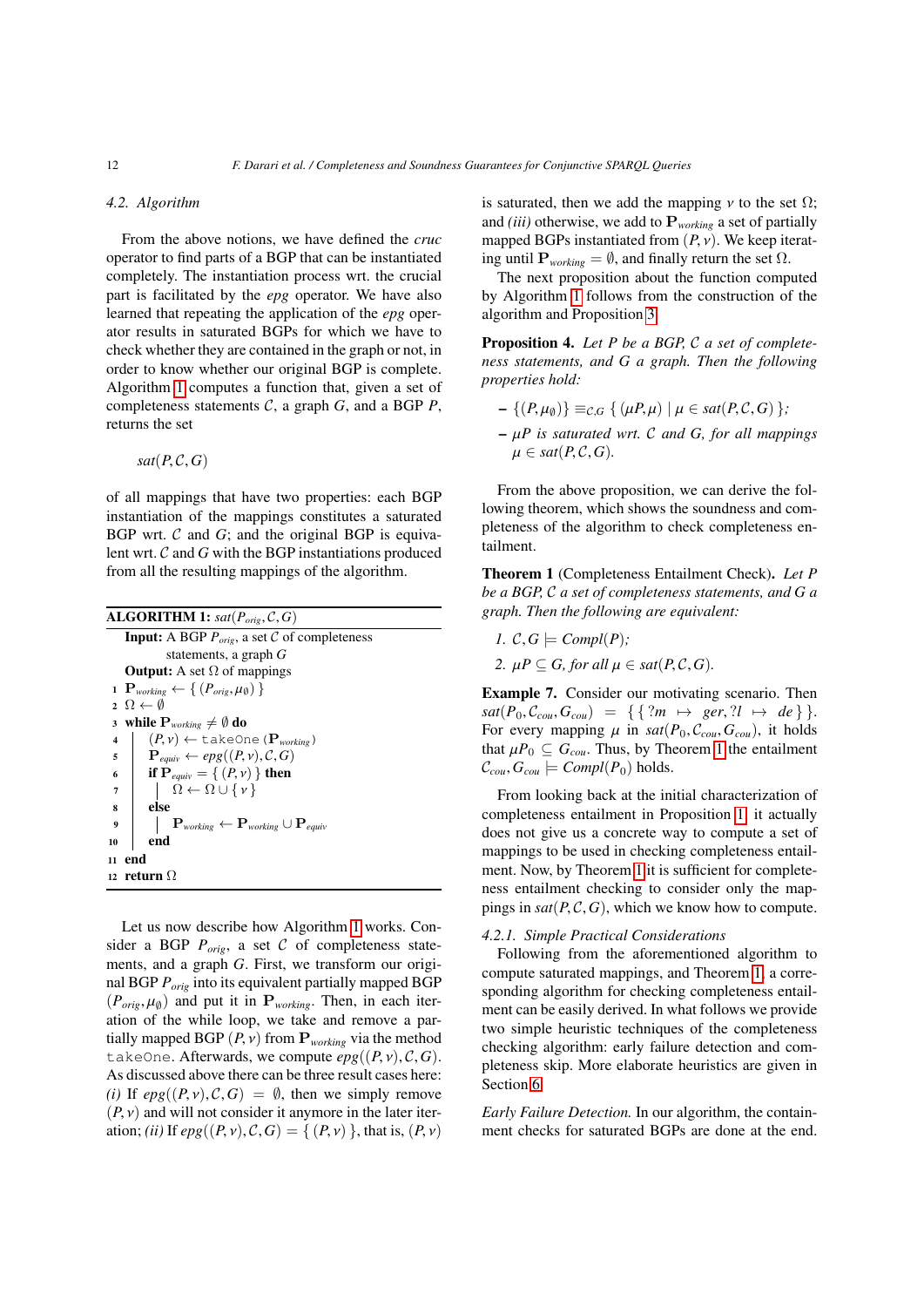Indeed, if there is a single saturated BGP not contained in the graph, we cannot guarantee query completeness (recall Theorem [1\)](#page-11-1). Thus, instead of having to collect all saturated BGPs and then check the containment later on, we can improve the performance of the algorithm by performing the containment check right after the saturation check (Line 6 of the algorithm). So, as soon as there is a failure in the containment check, we stop the loop and conclude that the completeness entailment does not hold.

*Completeness Skip.* Recall the definition of *epg* as  $epg((P, v), C, G) = \{ (\mu P, v \cup \mu) \mid \mu \in \llbracket \text{cruc}_{C, G}(P) \rrbracket_G \},\$ which relies on the *cruc* operator. Now, suppose that  $cruc_{C,G}(P) = P$ , implying that we are complete for the whole part of the BGP *P*. Thus, we actually do not have to instantiate *P* in the epg operator, since we know that the instantiation results will be contained in *G* anyway due to P's completeness wrt. C and *G*. In conclusion, whenever  $cruc_{\mathcal{C},G}(P) = P$ , we just remove the corresponding  $(P, v)$  from  $\mathbf{P}_{working}$  and thus skip its instantiations.

# *4.3. Complexity*

In this subsection, we analyze the complexity of the problem of data-aware completeness entailment. While the complexity of checking data-agnostic completeness entailment is NP-complete [\[4\]](#page-31-3), the addition of the data graph to the entailment increases the complexity, which is now  $\Pi_2^P$ -complete. The hardness is shown by a reduction of the validity problem for ∀∃3SAT formulas.

<span id="page-12-0"></span>**Proposition 5.** *Deciding the entailment*  $C, G$   $=$ *Compl*(*P*)*, given a set* C *of completeness statements, a*  $graph G$ , and a  $BGP P$ , is  $\Pi_2^P$ -complete.

One might wonder, if some parts of the inputs were fixed, what would be the complexity of the entailment problem. We answer this question in the following series of propositions.

The following proposition follows from the reduction proof of Proposition [5,](#page-12-0) in which the graph is fixed.

Proposition 6. *Let G be a graph. Deciding the entailment*  $C$ *,*  $G \models \text{Compl}(P)$ *, given a set* C *of completeness statements and a BGP P, is in* Π*<sup>P</sup>* 2 *. There is a graph for* which the problem is  $\Pi_2^P$ -complete.

Now, we want to see the complexity when the BGP *P* is fixed. Recall that in the algorithm, *P* dominates the complexity of the instantiation process in the *epg* operator. When it is fixed, the size of the instantiations is bounded polynomially, reducing the complexity of the entailment problem to NP-complete. Note it is still NP-hard even when the input graph *G* is fixed.

Proposition 7. *Let P be a BGP. Deciding the entailment*  $C$ *,*  $G \models Compl(P)$ *, given a set*  $C$  *of completeness statements and a graph G, is in NP. There is a BGP for which the problem is NP-complete. This still holds when the graph is fixed.*

Let us now see the complexity when the set of statements  $C$  is fixed. In the algorithm,  $C$  dominates the complexity of the  $T_c$  operator used in computing the crucial part. When it is fixed, the  $T_c$  operator can be applied in PTIME, reducing the complexity of the entailment problem to CoNP-complete. Again, fixing also the graph does not change the complexity.

Proposition 8. *Let* C *be a set of completeness statements. Deciding the entailment*  $\mathcal{C}, G \models \text{Compl}(P)$ *, given a graph G and a BGP P, is in CoNP. There is a set* C *of completeness statements for which the problem is CoNP-complete. This still holds when the graph is fixed.*

Finally, the following proposition tells us that fixing both the set of statements  $C$  and the BGP  $P$  reduces the complexity to PTIME.

Proposition 9. *Let* C *be a set of completeness statements and P be a BGP. Deciding the entailment*  $C, G \models$ *Compl*(*P*)*, given a graph G, is in PTIME.*

This result corresponds to some practical cases when queries are assumed to be of limited length<sup>[18](#page-12-1)</sup> and hence, so are completeness statements (which are essentially also queries).

Table 1

<span id="page-12-2"></span>Complexity table for the data-aware completeness entailment problem with various inputs fixed  $(\forall x$  denotes 'fixed')

| input    |          |          | complexity          |
|----------|----------|----------|---------------------|
| C        | G        | P        |                     |
|          |          |          | $\Pi_2^P$ -complete |
|          | $\times$ |          | $\Pi_2^P$ -complete |
|          |          | ×        | NP-complete         |
|          | $\times$ | $\times$ | NP-complete         |
| $\times$ |          |          | CoNP-complete       |
| $\times$ | ×        |          | CoNP-complete       |
| $\times$ |          | $\times$ | in PTIME            |

<span id="page-12-1"></span><sup>18</sup>as also customary in database theory when analyzing the data complexity of query evaluation [\[13\]](#page-32-1)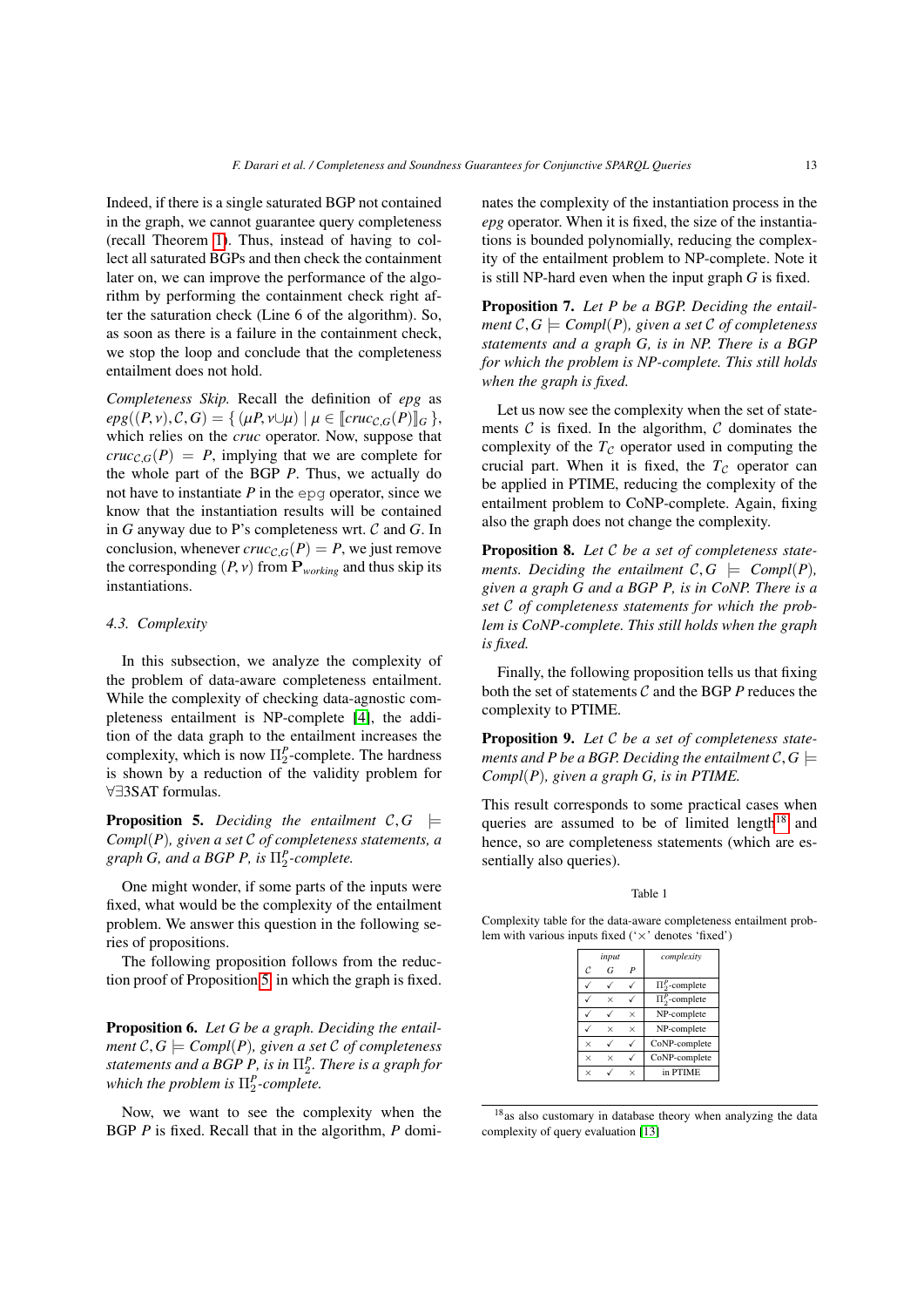Our complexity results with various inputs fixed are summarized in Table [1.](#page-12-2) From this complexity study, it is therefore of our interest to investigate how well the problem of completeness entailment may be solved in practice. In later sections, we will provide heuristic techniques, as well as experimental evaluations of the problem.

*Completeness of Queries with Projections* The above formalization deals with the completeness of queries with no projections (that is, where all variables in the BGP are distinguished). One may wonder, what happens when not all variables are distinguished? The answer depends on whether bag or set semantics is used.

With bag semantics, due to the monotonicity of BGPs, and answer-multiplicity being preserved, our results immediately transfer to queries with projections: a query with projections is complete if and only if the projection-free version of the query is complete.

We do not know a characterization of completeness for queries with projections under set semantics. Nevertheless, Theorem [1](#page-11-1) derives a sufficient condition for completeness in this case: whenever the BGP of a query with projections is complete, then the query is also complete under set semantics.

# <span id="page-13-0"></span>5. Checking Query Soundness

In this section, we leverage completeness reasoning for checking answer and pattern soundness.

# *5.1. Checking Answer Soundness*

We will use data-aware completeness reasoning to judge whether an answer obtained by evaluating a graph pattern over a graph is sound.

Example 8. Remember the motivating scenario of answer soundness in Section [3.2.1.](#page-7-2) Consider the mapping  $\{?c \mapsto usa\} \in [P_l]_{G_l}$ . After instantiat-<br>ing the variable  $?c$  in the two negated subpatterns ing the variable ?*c* in the two negated subpatterns with *usa*, we obtain the patterns (*usa*, *lang*, *en*) and (*usa*, *lang*, ?*l*),(?*<sup>f</sup>* , *lang*, ?*l*),(*EU*, *founder*, ?*f*). Using the techniques for completeness checking in Section [4,](#page-8-0) we find that both the entailment C*<sup>l</sup>* ,*Gl* |= *Compl*((*usa*, *lang*, *en*)) and the entailment

 $C_l, G_l \models Compl((usa, lang, ?l), (?f, lang, ?l),$ (*EU*, *founder*, ?*f*))

hold. Therefore, these subpatterns will fail over every extension of  $G_l$  compatible with  $C_l$ , and  $\{?c \mapsto usa\}$ 

will continue to be an answer, that is formally,  $C_l$ ,  $G_l$   $\models$ <br>Sound( $\Omega_c \mapsto \mu s a \cdot P_l$ .) *Sound*( ${?c \mapsto usa}$ , *P*<sub>*l*</sub>).

In contrast, consider the mapping  $\{?c \mapsto sgp\} \in$  $\llbracket P_l \rrbracket_{G_l}$ . For the extension  $G_l' = G_l \cup \{(sgp, lang, en)\},$ <br>however, we have  $J_c^2 \leftrightarrow sgn \downarrow d \parallel P_l \parallel_{G_l}$  since however, we have {?*<sup>c</sup>* 7→ *sgp*} <sup>∈</sup>/ <sup>J</sup>*P<sup>l</sup>*K*<sup>G</sup>*<sup>0</sup> *l* , since instantiating the negated subpattern (?*c*, *lang*, *en*) to  $(sgp, lang, en)$  results in a triple satisfied by  $G'_i$ .<br>Clearly  $(G, G') \models C$ , from which we conclude that Clearly,  $(G_l, G_l') \models C_l$ , from which we conclude that  $C \subseteq G_l \not\models \text{Compl}((\text{sgn} \text{ } \text{lang} \text{ } \text{gn}))$ . In short  $f \circ C_l \mapsto \text{sgn}$  $\mathcal{C}_l$ ,  $G_l \not\models \text{Compl}((sgp, lang, en)).$  In short,  $\{?c \mapsto sgp\}$ <br>is not a sound answer for  $P_l$  over  $G_l$ , because  $C_l$  and  $G_l$ is not a sound answer for  $P_l$  over  $G_l$ , because  $C_l$  and  $G_l$ do not entail the completeness of the instantiated triple pattern  $\{?c \mapsto sgp\}$  (?*c*, *lang*, *en*).

The main theorem of this subsection generalizes the observations of the example. Intuitively, it states that the soundness of some answer-mapping of a graph pattern over a graph is guaranteed exactly if all the graph pattern's NOT-EXISTS-BGPs, after applying the answer-mapping to them, are complete for the graph.

<span id="page-13-1"></span>Theorem 2. (ANSWER SOUNDNESS) *Let G be a graph,* C *a set of completeness statements, P a graph pattern, and*  $\mu \in [P]_G$  *a mapping. Then the following are equivalent:*

1. 
$$
C, G \models Sound(\mu, P)
$$
;  
2.  $C, G \models Compl(\mu, P)$  for all P

2.  $C, G \models Compl(\mu P_i)$ *, for all*  $P_i \in P^-$ *.* 

In fact, Theorem [2](#page-13-1) holds for a wider class of graph patterns than defined in this article. We only need the positive part of the pattern to be monotonic, that is, a mapping remains a solution over all extensions of the graph *G*. We do not make this formal to keep the exposition simple.

*Complexity* From Theorem [2,](#page-13-1) the check of whether an answer is sound wrt. a set of completeness statements and a graph can be reduced to a linear number of data-aware completeness checks (as discussed in Section [4\)](#page-8-0). From this, it follows that the complexity of the answer soundness entailment problem is in  $\Pi_2^P$ . Moreover, the answer soundness problem is also  $\Pi_2^P$ -hard as the completeness problem can be reduced to it by using Theorem [2.](#page-13-1) Nevertheless, from a practical perspective, one may expect graph patterns (including BGPs used to construct completeness statements) to be short, giving us a potentially manageable answer soundness check. Section [7](#page-22-0) reports an experimental study of answer soundness checking in practical settings.

### *5.2. Checking Pattern Soundness*

As shown in our motivating scenario, it might be the case that completeness statements guarantee the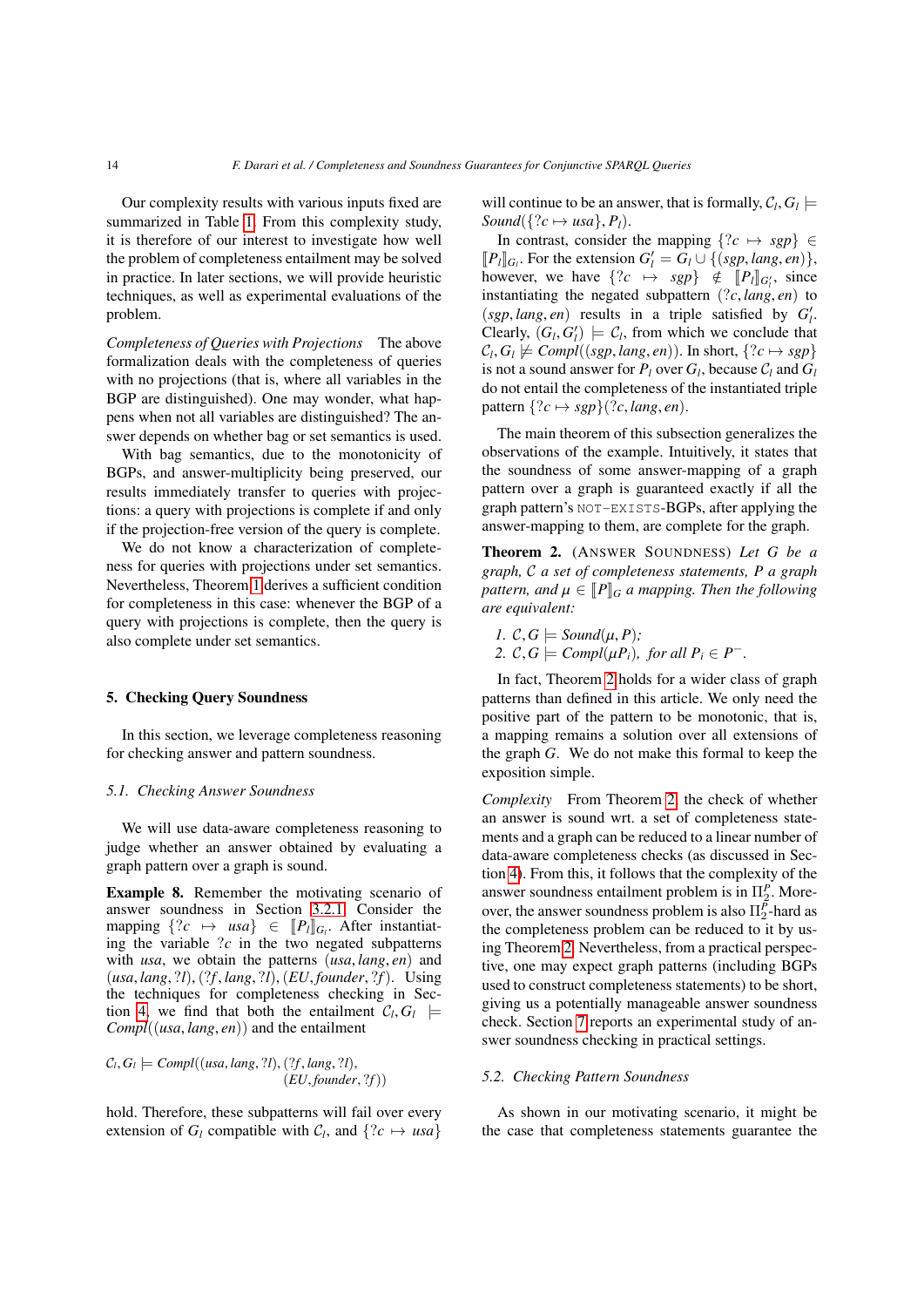soundness of a graph pattern as such, that is, all answers returned by the graph pattern are known to be sound, no matter the specifics of the graph. To characterize pattern soundness, we follow the same strategy as before: we reduce the problem of soundness checking to completeness checking.

First, we generalize completeness statements to *conditional completeness statements*, which express the completeness of a BGP under the condition of another BGP. Given two BGPs *P* and *P'*, the *completeness of P wrt. P*<sup> $\prime$ </sup> is denoted as *Compl*( $P \mid P'$ ). Given an extension pair  $(G, G')$ , we define that  $(G, G') \models$ <br>Compl( $B \mid B'$ ) if  $\mathbb{F}(\text{var}(B) \mid B \cap B') \mathbb{F}_{\text{var}} \subset \mathbb{F}P \mathbb{F}_{\text{var}}$  <sup>19</sup> This *Compl*(*P* | *P*<sup> $\prime$ </sup>) if  $[(var(P), P \cup P')]_{G'} \subseteq [P]_G$ .<sup>[19](#page-14-0)</sup> This means that the conditional completeness statement is satisfied by the extension pair, whenever the evaluation of the BGP *P* over the graph *G* contains the evaluation of *P* under the condition of  $P'$  over the graph  $G'$ . For example, the conditional completeness statement *Compl*( $(?c, \text{lang}, \text{en})$  |  $(?c, a, \text{countrv})$  denotes the completeness of all things having English as their language, provided that those things are of type country. Note that conditional completeness statements are more general than completeness statements as introduced in Section [2.2,](#page-4-2) since a completeness statement  $Compl(P)$  can be expressed as a conditional completeness statement with the empty condition  $Compl(P | \emptyset)$ . We define that the entailment  $C \models Compl(P \mid P')$ holds if for all extension pairs  $(G, G')$  satisfying C, it is<br>the case that  $(G, G') \models Comp1(P \mid P')$ . The following the case that  $(G, G') \models Compl(P | P')$ . The following<br>proposition states that such an entailment holds iff the proposition states that such an entailment holds iff the application of the transfer operator  $T_c$  to the prototypical graph  $\tilde{P} \cup \tilde{P}'$  contains  $\tilde{P}$ . Recall that the prototypical graph represents any possible graph that satisfies a BGP.

<span id="page-14-2"></span>Proposition 10. *For a set* C *of completeness statements and BGPs P and P* 0 *, it is the case that*

$$
C \models Compl(P \mid P') \quad \text{iff} \quad \tilde{P} \subseteq T_{\mathcal{C}}(\tilde{P} \cup \tilde{P}').
$$

In the motivating scenario of pattern soundness, it holds that  $C_f \models Compl((?c, lang, en) \mid (?c, a, country))$ <br>due to the inclusion due to the inclusion

$$
\begin{aligned} \{(\tilde{c}, \text{lang}, \text{en})\} &\subseteq \{(\tilde{c}, \text{lang}, \text{en})(\tilde{c}, a, \text{country})\} \\ &= T_{\mathcal{C}_f}(\{(\tilde{c}, \text{lang}, \text{en}), (\tilde{c}, a, \text{country})\})\}. \end{aligned}
$$

This means that the set  $C_f$  of statements guarantees the completeness of all things whose official language is English, under the condition that those things are of type country.

The following lemma states that the soundness of a graph pattern can be guaranteed if each BGP of the NOT-EXISTS patterns is complete under the condition of the positive part of the graph pattern.

<span id="page-14-1"></span>Lemma 2. *Let* C *be a set of completeness statements and P a* graph pattern. Then  $C \models$  *Sound*(*P*) *provided that*  $C \models Compl(P_i \mid P^+)$  *for all*  $P_i \in P^-$ *.* 

One might wonder whether the converse of the above lemma also holds. However, the following counterexample shows that it does not.

Example 9. Consider the following graph patterns:

$$
P_1 = \{ (?c, a, country), \neg \exists \{ (?c, lang, en) \},\n\neg \exists \{ (?c, lang, en), (?c, lang, fr) \} \}
$$
\n
$$
P_2 = \{ (?c, a, country),\n\neg \exists \{ (?c, lang, en), (?c, lang, ?l) \} \}.
$$

Suppose both return as answers mappings  $\{?c \mapsto \overline{c}\}$ for an IRI  $\bar{c}$ . It is the case that  $\bar{c}$  is a country that does not have the language en. The reason is that, after instantiating  $\partial c$  with  $\overline{c}$ , all three negated subpatterns are empty over a graph *G* if and only if the triple  $(\overline{c}, \text{lang}, \text{en})$  is not present in *G*. Consider next also the completeness statement  $C = \{Compl((?c, lang, en))\}.$ If the triple  $(\overline{c}, \text{lang}, \text{en})$  is not present in *G*, and  $(G, G') \models C$ , then the triple is not present in *G'* either.<br>Hence, all three pegated subpatterns fail and  $\frac{f}{c}$ Hence, all three negated subpatterns fail and  $\{?c \mapsto$  $\overline{c}$ } persists to be an answer to  $P_1$  and  $P_2$  over *G'*. We thus have  $C \models Sound(P_1)$  and  $C \models Sound(P_2)$  despite the violation of the right-hand side of Lemma [2.](#page-14-1)

Taking a closer look, one notices that both graph patterns in fact contain redundancies, which can be checked via query containment under set semantics (written  $\mathbb{Z}_s$ ). For  $P_1$ , the second NOT-EXISTS pattern is superfluous due to the first one being more general; whereas for  $P_2$ , the triple pattern  $(?c, lang, ?l)$ is superfluous since the emptiness of the BGP of the NOT-EXISTS pattern only depends on the triple pattern (?*c*, *lang*, *en*). Consequently, for both cases having only the completeness statement *Compl*((?*c*, *lang*, *en*)) is sufficient to guarantee their soundness.

To identify such redundancies, we associate to each pattern  $P_i \in P^-$  the query  $(var(P^+), P^+ \cup P_i)$ .<br>These are essentially conjunctive queries, which can These are essentially conjunctive queries, which can

<span id="page-14-0"></span><sup>19</sup>Though redundancies may occur in the left-hand side due to the projection, for our characterizations here the  $\subseteq$  operation is done under set semantics. Hence, the redundancies are ignored.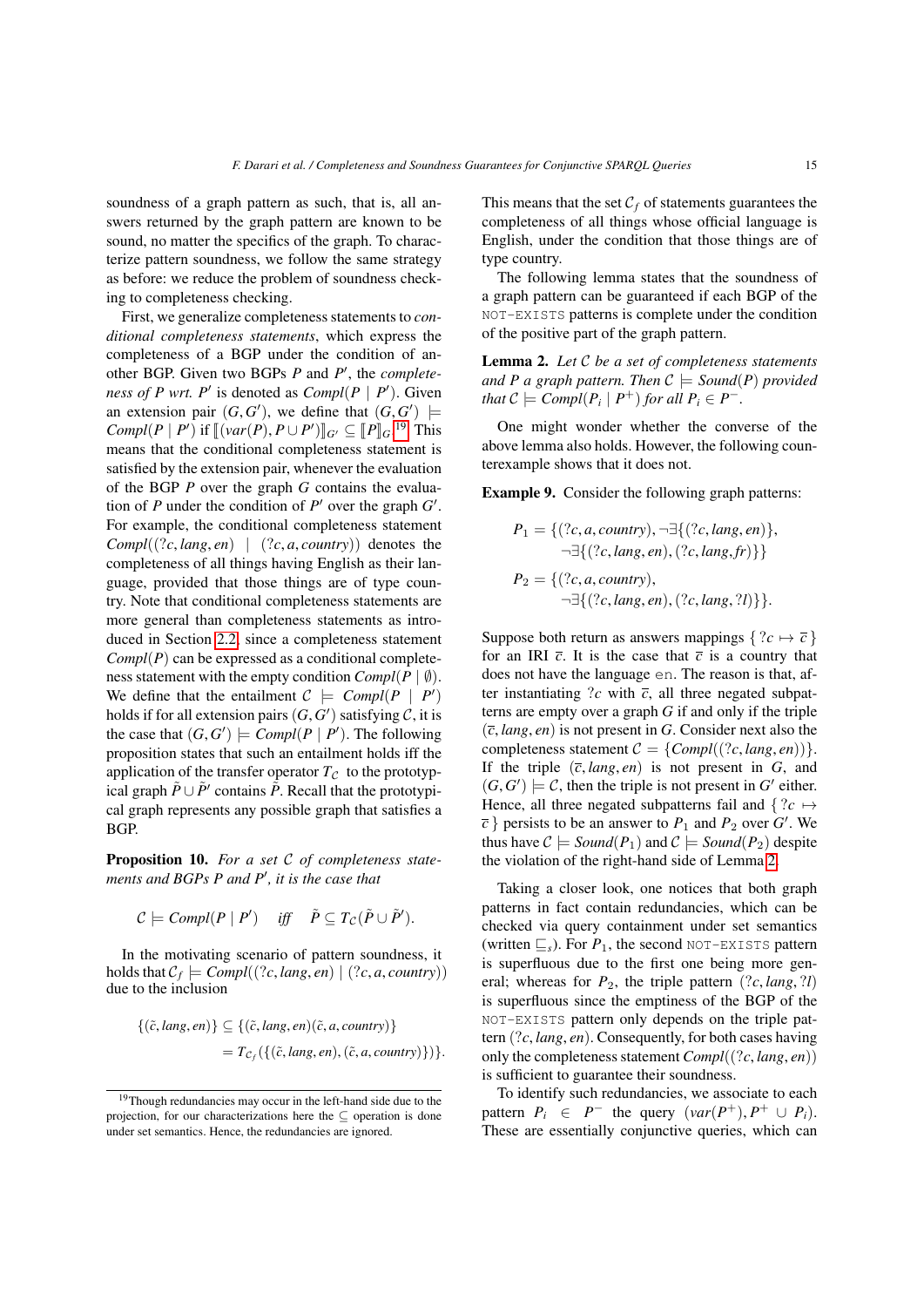be checked for set containment and which can be minimized (see [\[14\]](#page-32-2)). Specifically, we propose a normal form for graph patterns, called *non-redundant form (NRF)*. A graph pattern *P* is in NRF if it satisfies two conditions: there are no redundant negated patterns, and there are no non-minimal negated patterns. This can be formalized as follows:

− The BGP  $P_i$  ∈  $P^-$  is *redundant* if there is a distinct  $P_j \in P^-$  such that

$$
(var(P^+), P^+ \cup P_i) \sqsubseteq_s (var(P^+), P^+ \cup P_j).
$$

 $\blacksquare$  The BGP  $P_i$  ∈  $P^-$  is *non-minimal* if there is a non-empty strict subpattern  $P'_i \subset P_i$  such that

$$
(var(P^+), P^+ \cup P'_i) \sqsubseteq_s (var(P^+), P^+ \cup P_i).
$$

With this notion in place, we can obtain the main theorem of this subsection. The theorem states that given an NRF graph pattern, the check of whether it is sound can be reduced to checking whether each BGP among the NOT-EXISTS patterns is complete under the condition of the positive part. Thus, the theorem ensures that the converse of Lemma [2](#page-14-1) holds for NRF graph patterns.

<span id="page-15-0"></span>Theorem 3. (PATTERN SOUNDNESS) *Let* C *be a set of completeness statements and P a graph pattern in NRF. Then the following are equivalent:*

\n- $$
C \models Sound(P);
$$
\n- $C \models Compl(P_i \mid P^+)$  for all  $P_i \in P^-$ .
\n

Example 10. In the motivating scenario of pattern soundness, it holds that

$$
C_f
$$
 |= Compl((?c, lang, en) | (?c, a, country))  
 $C_f$  |= Compl((EU, founder, ?c) | (?c, a, country)).

By Theorem [3,](#page-15-0) it is the case  $\mathcal{C}_f \models \text{Sound}(P_f)$ .

*Complexity* If *P* is a graph pattern (which may have negated parts) and  $\overline{P}$  is obtained from *P* by eliminating redundant negated patterns and minimizing the remaining ones, we say that  $\overline{P}$  is an NRF of *P*. Clearly, *P* and every such  $\bar{P}$  are equivalent. According to Theorem [3,](#page-15-0) a straightforward attempt at implementing a soundness check for patterns *P* would be to compute an NRF  $\bar{P}$  of  $P$  and then perform the completeness entailment checks specified by the theorem. Such a  $\bar{P}$ can be computed by a function that runs in polynomial time and makes several calls to an NP-oracle, while the entailment checks can be performed in NP. This gives us  $P<sup>NP</sup>$  as an upper complexity bound for checking pattern soundness. We will show that the problem is even in NP.

For that purpose we introduce a relationship between patterns with negation of which the relationship between a pattern and its NRF is a special case. We say that two graph patterns  $P$ ,  $\bar{P}$  are *negation-similar* if the following holds:

- $-P^+ = \bar{P}^+;$
- $-$  for every  $P_i \in P^-$ , there is a  $\overline{P}_j \in \overline{P}^-$  such that  $\left(\text{var}(P^+), P^+ \cup P_i\right) \sqsubseteq_s (\text{var}(\overline{P^+}), \overline{P^+} \cup \overline{P_j});$ <br>
– for every  $\overline{P}_j \in \overline{P^-}$ , there is a  $P_i \in P^-$  such that  $(var(\bar{P}^+), \bar{P}^+ \cup \bar{P}_j) \sqsubseteq_s (var(P^+), P^+ \cup P_i).$

Note that negation-similarity is in NP, since it can be checked by guessing for every  $P_i$  a corresponding  $\overline{P}_j$ , for every  $\overline{P}'_j$  a corresponding  $P'_i$  and then performing containment checks by guessing and verifying query homomorphisms (see [\[14\]](#page-32-2)).

Negation-similarity is a key-property here because it preserves equivalence.

<span id="page-15-1"></span>Proposition 11. *Negation-similar graph patterns are equivalent.*

With this background we can design an NP soundness check for patterns *P* by, intuitively, first guessing  $\bar{P}$ , verifying that it is negation-similar to  $P$ , and running the completeness entailment checks of the theorem. We first make the step of guessing  $\bar{P}$  more formal.

Proposition 12. *Let P be a graph pattern. Then there exists a graph pattern*  $\overline{P}$  *such that* 

- $\bar{P}$  *is in NRF*;
- $-\bar{P}$  *is obtained from P by dropping negated patterns and by dropping atoms from negated patterns;*
- $\bar{P}$  *is negation-similar to*  $P$ .

We can obtain such a  $\bar{P}$  as an NRF of *P* by first dropping redundant negated patterns until there are no redundancies any more and then dropping atoms from the remaining  $P_i \in P^-$  during the minimization of the  $(var(P^+), P^+ \cup P_i)$ . Clearly, the redundancy removal and minimization steps preserve peoption-similarity and minimization steps preserve negation-similarity.

Now we have all ingredients in place for an NPalgorithm that checks whether a set of completeness statements  $C$  entails the soundness of a graph pattern *P*:

(i) nondeterministically drop negated patterns from *P*;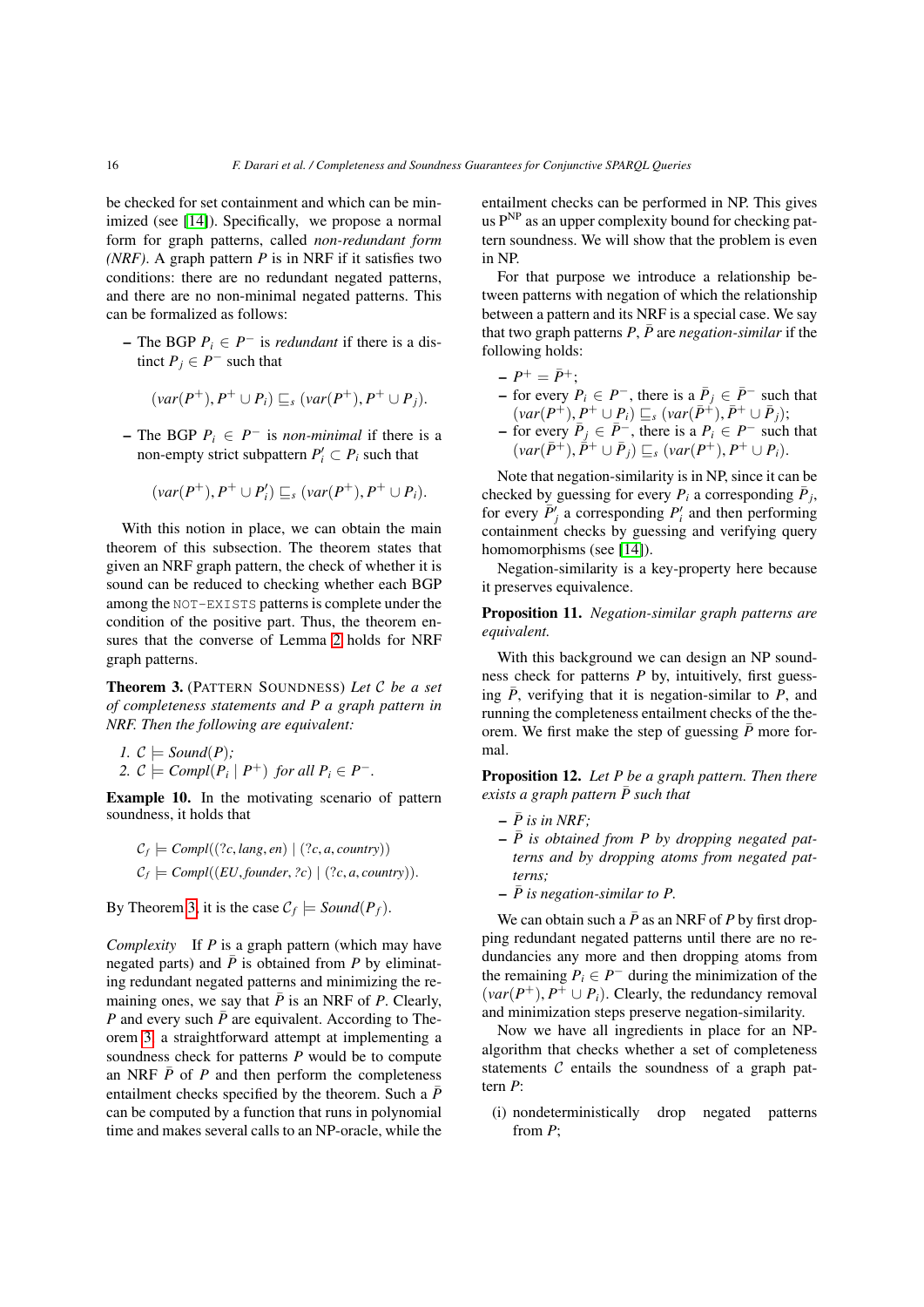- (ii) nondeterministically drop atoms from the remaining negated patterns;
- (iii) verify that the resulting pattern  $\overline{P}$  is negationsimilar to *P*;
- <span id="page-16-0"></span>(iv) verify that  $C \models Compl(\bar{P}_j | \bar{P}^+)$  for every  $\bar{P}_j$  ∈  $\bar{P}^-$ .

Clearly, the first two steps can be performed in nondeterministic polynomial time. As seen above, also, negation-similarity can be checked in nondeterministic polynomial time. Finally, by Proposition [10,](#page-14-2) the completeness checks in Step [\(iv\)](#page-16-0) can be reduced to a linear number of  $T_c$  applications, which are basically evaluations of conjunctive CONSTRUCT queries and are therefore in NP. Thus, all the checks together can be performed in NP.

If the resulting  $\bar{P}$  passes the completeness checks, then we have found a query that is sound by Lemma [2](#page-14-1) and is equivalent to *P* by Proposition [11](#page-15-1) so that *P* is sound. If *P* is sound, then any NRF of *P* is a pattern that can be guessed and verified by the above algorithm. This shows membership in NP.

NP-hardness is clear, since Theorem [3](#page-15-0) also shows that completeness checking can be reduced to soundness checking.

# Proposition 13. *Soundness checking of graph patterns is NP-complete.*

From a practical viewpoint, one may expect graph patterns of queries and BGPs of completeness statements to be short, potentially allowing for a feasible soundness check. Section [7](#page-22-0) reports an experimental investigation of pattern soundness checking in practical cases.

*Soundness of Queries with Projections* We have provided a full characterization of the soundness of queries with negation where no projections are involved (or where the projection is over all variables in the query body). One may wonder whether our characterization here can also be used for queries with negation that involve generic projections (that is, where some variables can be non-distinguished). The next example shows that in general, the condition from Theorem [3](#page-15-0) is not a necessary condition for pattern soundness entailment of queries with projection.

Example 11. Consider the following boolean query, which asks whether there is some triple that cannot be right-shifted.

$$
Q = (\{\}, \{ (?x, ?y, ?z), \neg \exists \{ (?z, ?x, ?y) \} \}).
$$

Consider also the singleton set containing a completeness statement of three possible shifts of triples:

$$
C = \{ Compl((?x, ?y, ?z), (?z, ?x, ?y), (?y, ?z, ?x))\}.
$$

If we assume bag semantics, *Q* returns a bag of empty mappings  $\mu_{\emptyset}$  when evaluated over a graph *G*, one for each answer to the graph pattern of the query. We show that if *G'* is such that  $(G, G') \models C$ , then the num-<br>her of empty mappings returned by *O* over *G'* is no ber of empty mappings returned by  $Q$  over  $G'$  is no less than the number retrieved over *G* (as otherwise, it will be not sound). Now suppose that *Q* returns a copy of  $\mu_{\emptyset}$  over *G*. Then there is a triple  $(a, b, c) \in G$  such that  $(c, a, b) \notin G$ . If also  $(c, a, b) \notin G'$ , then *Q* over *G*<sup>*'*</sup> continues to return a copy of  $u<sub>z</sub>$  for the same reason as continues to return a copy of  $\mu_{\emptyset}$  for the same reason as before. Consider therefore the case that  $(c, a, b) \in G'$ .<br>If  $(b, c, a) \notin G'$ , then  $O$  returns again a conv of  $u_0$ . If  $(b, c, a) \notin G'$ , then *Q* returns again a copy of  $\mu_{\emptyset}$ ,<br>this time because the triple  $(c, a, b) \in G'$  does not have this time because the triple  $(c, a, b) \in G'$  does not have<br>its right shift in  $G'$ . If however, also  $(b, c, a) \in G'$ its right shift in *G'*. If, however, also  $(b, c, a) \in G'$ , then the completeness statement kicks in and enforces then the completeness statement kicks in and enforces that  $(c, a, b) \in G$ , which contradicts our original assumption. Thus, C entails the pattern soundness of *Q*, even though C does not entail  $Compl((?z, ?x, ?y)$  $(?x, ?y, ?z).$ 

We do not know a characterization of pattern soundness for queries involving projections. Nevertheless, Theorem [3](#page-15-0) still gives a sufficient condition for soundness in this case.

*Combining Soundness and Completeness Reasoning* A graph pattern with negation can be both sound and complete. Theorem [3](#page-15-0) characterizes when a graph pattern  $P$  in NRF is sound wrt. a set  $C$  of completeness statements. One can show that *P* is complete if and only if the positive part  $P^+$  is complete. For the right-to-left direction, it can be seen that whenever the positive part is complete, if there is an extension to the graph *G*, the whole graph pattern *P* can only remove mappings (that is, it cannot add new mappings). Hence, the evaluation result of *P* over *G* is guaranteed to contain that over  $G'$ . For the left-to-right direction, whenever the positive part cannot be guaranteed to be complete wrt. the set *C* of completeness statements, we can build a counterexample extension pair of the pattern soundness entailment by putting the freeze version of the positive part as the graph  $G'$ , and the  $T_C$ application over  $G'$  as the graph  $G$ . Via both characterizations, we can then check whether a graph pattern is sound and/or complete.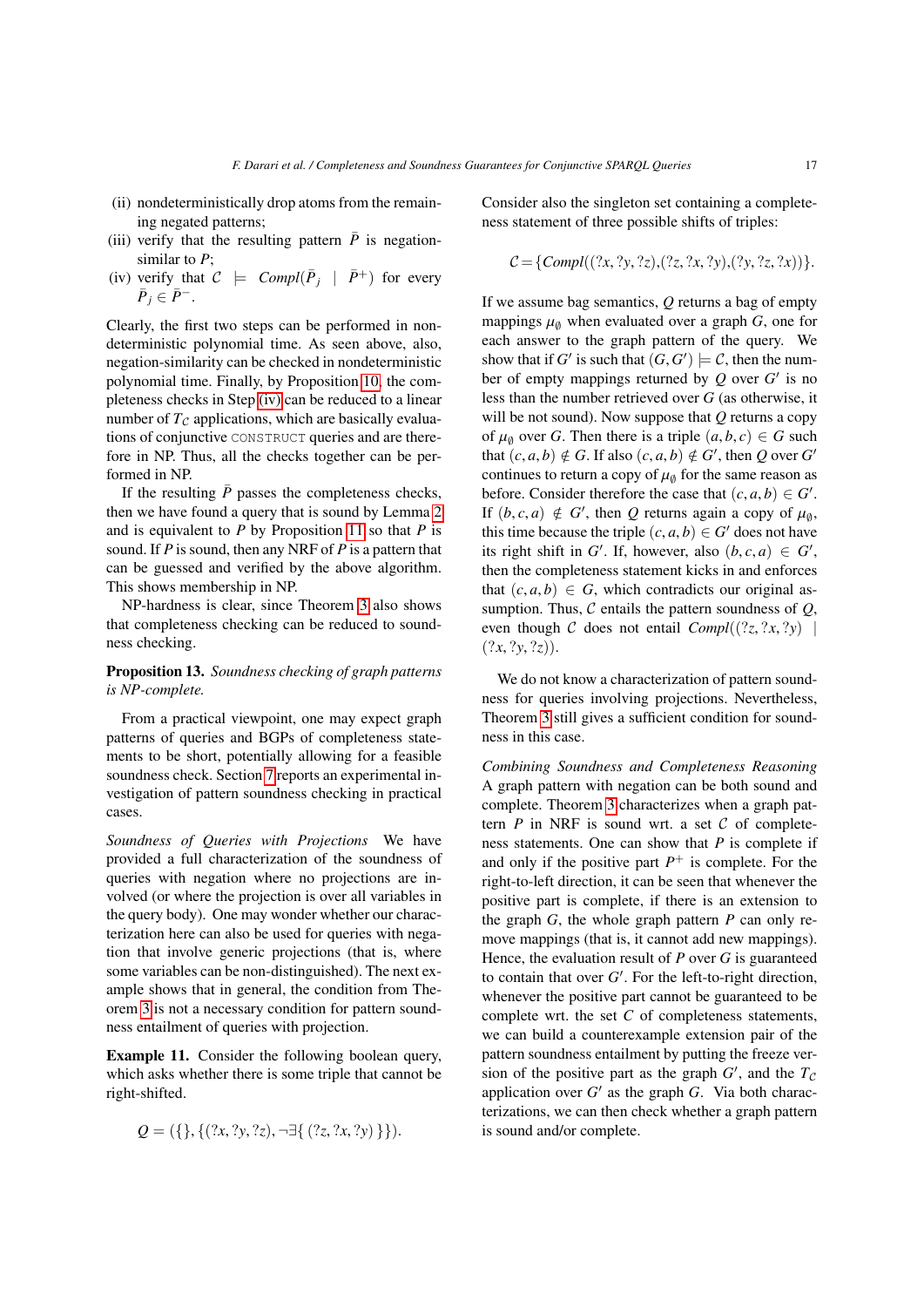#### <span id="page-17-0"></span>6. Heuristics for Completeness Checking

So far, we have formally characterized completeness entailment, and, for soundness entailment, provided a reduction to completeness entailment. In this section we investigate how completeness checks can actually be implemented in practice. A vanilla implementation of completeness reasoning over a Wikidata-based experiment setting took about 15 s on average for a single completeness check, whereas query evaluation took just about 1 ms. Such a considerable overhead over query evaluation may hinder the adoption of our completeness framework in practical settings. This motivates the need for heuristic techniques that may provide speed-ups. In this section we discuss several possible heuristics for completeness checking, then evaluate their performance in the next section in a realistic setting based on Wikidata.

Before delving further into the discussion of heuristic approaches for completeness checking, we provide basic practical assumptions underlying the development of the heuristics. Our first assumption concerns the length of completeness statements. Similarly to queries, which in many practical cases consist of a limited number of triple patterns [\[15](#page-32-3)[,16](#page-32-4)[,17\]](#page-32-5), we conjecture that also completeness statements would be of limited length. At the same time, it is conceivable that the number of completeness statements is large in practice, in particular since big KBs such as Wikidata may have many parts of data that are actually complete. Nevertheless, for a given query, most statements are likely to be irrelevant. For example, the statement "All players of Arsenal" is irrelevant to the query "Give founders of the EU." Consequently, an efficient implementation should filter out such irrelevant statements. Moreover, as users are likely to provide completeness statements for similar topics, we introduce generic *completeness templates*. By providing a compact representation of completeness statements, completeness templates enable multiple statements to be processed simultaneously. We also provide a heuristic called *prioritized evaluation*, which tunes the way the crucial part is computed in data-aware completeness reasoning (cf., Eq. [\(1\)](#page-9-3)).

In the next subsections, we first provide a heuristic technique for a simpler problem, that is, data-agnostic completeness checking, followed by several heuristic techniques for data-aware completeness checking.

#### <span id="page-17-1"></span>*6.1. Data-agnostic Completeness Checking*

We now address a heuristic technique for dataagnostic completeness checking, originally proposed in [\[6\]](#page-31-5), which can also be leveraged for pattern soundness checking, thanks to the characterization in Theorem [3.](#page-15-0) The theorem states that pattern soundness checking can be reduced to the (data-agnostic) checks of whether a set  $C$  of completeness statements entails conditional completeness statements of the form *Compl*( $P \mid P'$ ). By Proposition [10,](#page-14-2) such a check can be done by evaluating the union of the CONSTRUCT queries  $Q_C$ , for every completeness statement  $C \in \mathcal{C}$ , over the prototypical graph  $\tilde{P} \cup \tilde{P}'$ . A statement *C* contributes to this evaluation only if the result of  $O<sub>C</sub>$ over this graph is non-empty. Clearly, a necessary condition for *C* to contribute is that all terms in *C* (i.e., IRIs and literals) occur among the terms in  $P \cup P'$ , written *terms*( $C$ )  $\subseteq$  *terms*( $P \cup P'$ ). We call such a  $C$ *term-relevant* for  $Compl(P | P')$ . We can retrieve all such term-relevant *C* by evaluating the subset query asking for the statement set  $\{C \in \mathcal{C} \mid \text{terms}(C) \subseteq \mathcal{C} \}$  $terms(P \cup P')$  }.

A simple way (yet efficient, as we will show in Section [7\)](#page-22-0) to implement such subset queries is to build a hashmap of all statements where the key of *C* is  $terms(C)$ . With this hashmap, we can answer the subset query by retrieving for all non-empty subsets  $S \subseteq$  $terms(P \cup P')$  the statements *C* with  $terms(C) = S$ . The completeness check can then be done only with these statements, which are potentially far fewer than the original statements.

**Example 12.** Consider the following set  $C_{org}$  of 10,000 completeness statements:

 $-C_{lang} = Compl((?c, a, country), (?c, lang, ?l))$  $-C_{eu} = Compl((EU, founder, ?f))$  $-C_{\text{org1}} = Compl((\text{org1}, \text{founder}, ?f))$  $\dots$  $-C_{\text{ore9998}} = Compl((\text{org9998}, \text{founder}, ?f)).$ 

The corresponding hashmap is as follows, where the keys are sets of terms occurring in the completeness statements, and the values are sets of completeness statements with those terms:

- {*a*, country, lang} 
$$
\mapsto
$$
 {*C*<sub>lang</sub>},  
- {*EU*, *founder*}  $\mapsto$  {*C*<sub>eu</sub>},  
- {*org1*, *founder*}  $\mapsto$  {*C*<sub>org1</sub>},  
- ...  
- {*arc9998 fourder*}  $\mapsto$  {*C*<sub>org1</sub>},

– {*org9998*, *founder*} 7→ {*Corg9998*}.

Consider the query *P<sup>f</sup>* from Section [3.2.2,](#page-7-3)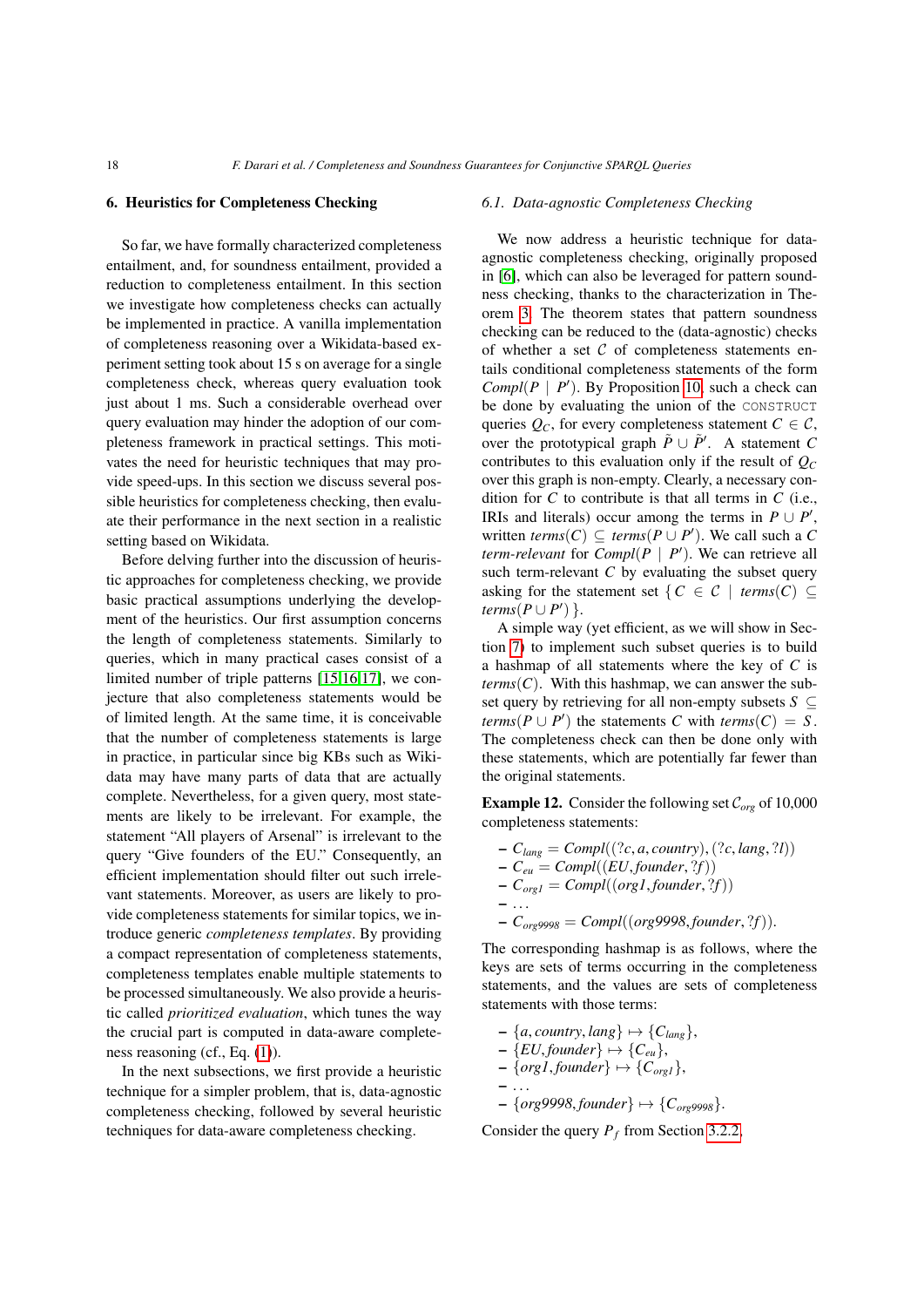$$
P_f = \{ (?c, a, country), \neg \exists \{ (?c, lang, en) \}, \neg \exists \{ (EU, founder, ?c) \} \},
$$

and let  $P_1 = \{(?c, lang, en)\}$  (i.e., the BGP of the first NOT-EXISTS pattern) and  $P_2 = \{(EU, founder, ?c)\}$ (i.e., the BGP of the second NOT-EXISTS pattern). To verify query soundness wrt. C*org*, according to Theo-rem [3](#page-15-0) we check whether both  $\mathcal{C}_{org} \models Compl(P_1 \mid P_f^+)$ and  $C_{org} \models Compl(P_2 \mid P_f^+)$ . By applying  $T_{C_{org}}$  according to Proposition [10,](#page-14-2) we conclude that both entailments hold. However, rather than evaluating all 10,000 statements in C*org* over the prototypical graph, we can now use the term hashmap to rule out irrelevant statements, as follows. Consider the first check. The set of terms from the BGP is  $terms(P_1 \cup P_f^+) =$ { *<sup>a</sup>*, *country*, *lang*, *en* }. From these four terms, we generate 15 non-empty subsets:  $\{a\}$ ,  $\{country\}$ , ..., and the set *terms*( $P_1 \cup P_f^+$ ) itself. By looking up the statements for these subsets using the hashmap, we end up with the singleton set {*Clang* }. Note that the other 9,999 statements are irrelevant and thus are left out. By performing an analogous operation for the latter case, we retrieve the singleton  ${C_{eu}}$ . Thus, instead of considering 10,000 statements in the reasoning, we now consider only 2.

A potential, theoretical drawback of this heuristic technique is that when queries are long, the number of term subsets generated for hashmap lookups would become large. More precisely, the number of term subsets grows exponentially with the query length (i.e., number of triple patterns). Nevertheless, as discussed above, we expect that queries in the real world are of limited length [\[15](#page-32-3)[,16](#page-32-4)[,17\]](#page-32-5).

#### <span id="page-18-3"></span>*6.2. Data-aware Completeness Checking*

For the data-aware setting, reasoning needs also access to the data graph. The previous heuristic of dataagnostic reasoning, which leaves out statements whose terms are not among the terms of the query, is no more applicable, since parts of the statements can now be mapped to the data graph. We present three heuristic techniques: completeness templates, partial matching, and prioritized evaluation. Their individual and combined impacts on reasoning time are reported in Section [7.](#page-22-0)

*6.2.1 Completeness Templates* Templates support users in creating completeness statements about similar topics, as they occur for instance in IMDb, which reports completeness for movie cast and crew,  $20$  or in OpenStreetMap, which uses a wiki to record the com-pleteness of objects in different geographical areas.<sup>[21](#page-18-1)</sup> A *completeness template* is a 3-tuple  $\tau = (C, V_\tau, \Omega)$ , where *C* is a completeness statement,  $V_\tau \subseteq \text{var}(C)$ is a set of variables, called *meta-variables*, and  $\Omega$  is a set of mappings from  $V<sub>\tau</sub>$  to terms (i.e., IRIs or literals). We also refer to the BGP of the completeness statement *C* of the template  $\tau$  as  $P_{\tau}$ . As an example of a completeness template, we generalize the statement set

$$
{\sf[Compl((en,lang, ?l)), Compl((ger,lang, ?l)),..., Compl((spa,lang, ?l))}
$$

to the template  $(Compl((?c, lang, ?l)), {?c}, \Omega)$ , where  $\Omega = \{ \{ ?c \mapsto en \}, \{ ?c \mapsto ger \}, \ldots, \{ ?c \mapsto spa \} \}.$ A template  $\tau = (C, V_\tau, \Omega)$  represents the statement set  $C_{\tau} = \{ Compl(\mu P_C) \mid \mu \in \Omega \}$ , obtained by instantiating *C* with the mappings in  $\Omega$ . This definition naturally extends to sets of completeness templates, that is, the set  $C_{\tau}$  is the union of all statements in  $C_{\tau}$  for every  $\tau \in \mathcal{T}$ . Note that a completeness statement *C* can be expressed as the completeness template  $(C, \emptyset, \{\mu_{\emptyset}\})$ , where  $\mu_{\emptyset}$  is the empty mapping.

A key part of the algorithm for data-aware completeness checking, given a statement set  $\mathcal C$  and a data graph *G*, is to identify the crucial part  $P_0$  of  $P$ , that is, the maximal subset  $P_0 \subseteq P$  such that  $\tilde{P}_0 \subseteq T_{\mathcal{C}}(\tilde{P} \cup G)$ , where  $T_c$  is the transfer operator for C. Given a set  $T_c$ of completeness templates, analogously to Eq. [\(1\)](#page-9-3), such a part satisfies the equation

<span id="page-18-2"></span>
$$
P_0 = P \cap \tilde{id}^{-1}(T_{\mathcal{C}_\mathcal{T}}(\tilde{P} \cup G)).
$$
 (2)

A baseline approach to compute  $P_0$  in Eq. [\(2\)](#page-18-2) is to instantiate templates to yield completeness statements, and then apply the  $T_C$ -operator wrt. the statements. This may be costly if there are many instances of those templates. Now, templates allow us to leverage query evaluation for data-aware completeness reasoning by exploiting that a template represents many statements. Essentially, to check whether the  $T<sub>C</sub>$ -operator maps a triple in  $\tilde{P}$  by an instantiation of a template  $\tau$ , we first evaluate  $P_{\tau}$  (by treating the meta-variables like vari-

<span id="page-18-0"></span><sup>20</sup>See e.g., [http://www.imdb.com/title/tt0105236/](http://www.imdb.com/title/tt0105236/fullcredits) [fullcredits](http://www.imdb.com/title/tt0105236/fullcredits)

<span id="page-18-1"></span><sup>21</sup>See e.g., [http://wiki.openstreetmap.org/wiki/](http://wiki.openstreetmap.org/wiki/Abingdon) [Abingdon](http://wiki.openstreetmap.org/wiki/Abingdon)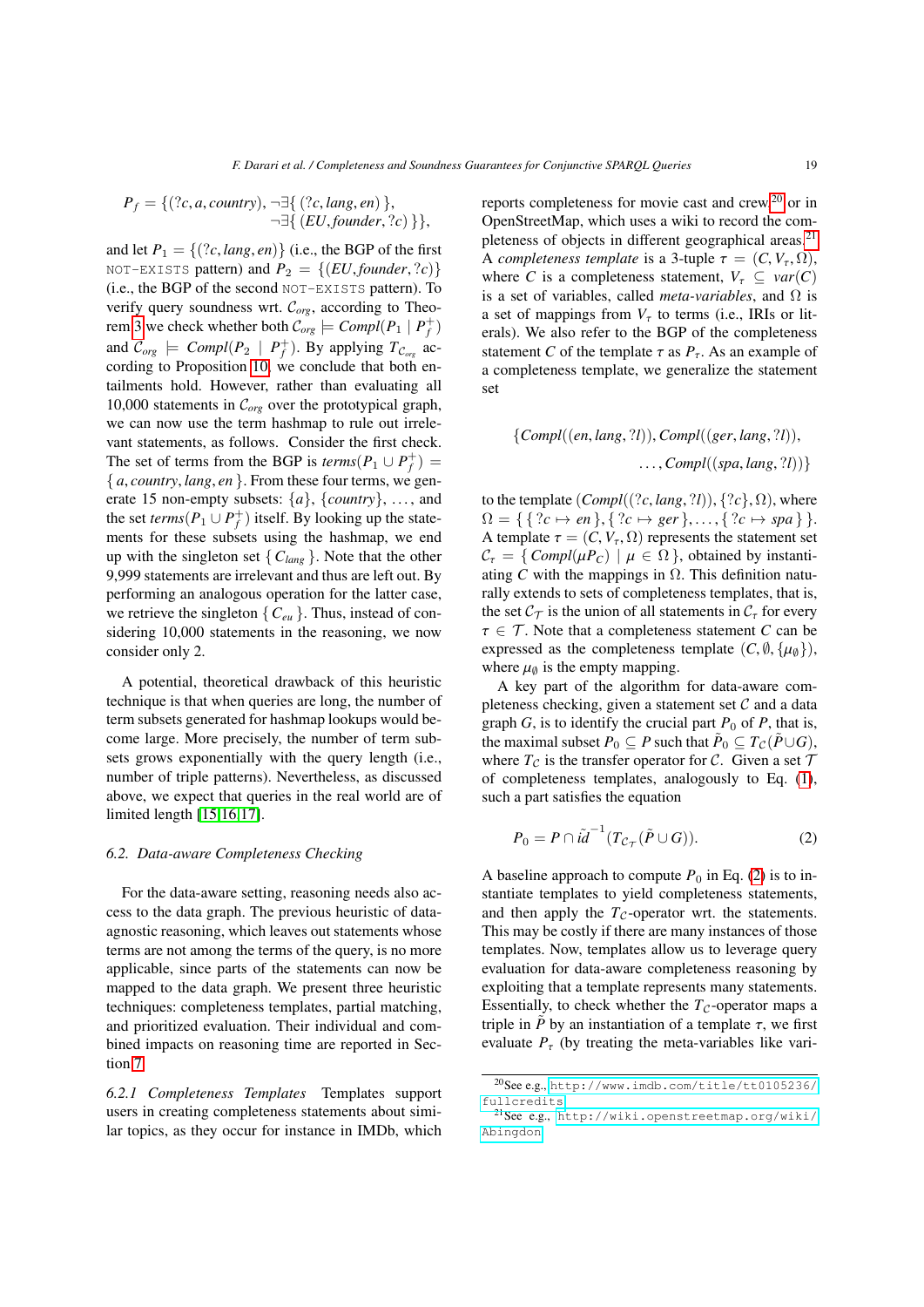ables) over the union graph  $\tilde{P} \cup G$ , and verify in a second step which of the resulting mappings are com-patible<sup>[22](#page-19-0)</sup> with the instantiations of the template  $\tau$ . In this way, all instances of  $\tau$  can be processed simultaneously. To formally represent the above idea, given a set  $T$  of completeness templates, a frozen BGP  $\tilde{P}$ , and a graph *G*, we define a template-based transfer operator

$$
T_{\mathcal{T}}(\tilde{P} \cup G) = \bigcup_{\substack{\tau \in \mathcal{T} \\ \tau = (C, V_{\tau}, \Omega)}} \{\mu P_{\tau} \mid \mu \in [P_{\tau}]_{\tilde{P} \cup G} \bowtie \Omega\}.
$$

The above operator computes for each template  $\tau$  the evaluation of the BGP  $P_{\tau}$  over  $\tilde{P} \cup G$ , keeps only those mappings compatible with  $\Omega$ , and then takes the union. The crucial point here is that instead of evaluating the whole set of (instantiated) completeness statements, we only have to evaluate the (potentially far fewer) completeness templates. By the definition of completeness templates and the construction of  $T_{\tau}$ , the BGP  $P_0$ in Eq. [\(2\)](#page-18-2) can alternatively be computed using  $T_{\tau}$ .

Proposition 14. *Given a BGP P, a graph G, and a set* T *of completeness templates, it is the case that*

$$
P_0 = P \cap \tilde{id}^{-1}(T_{\mathcal{C}_\mathcal{T}}(\tilde{P} \cup G))
$$
  
= 
$$
P \cap \tilde{id}^{-1}(T_{\mathcal{T}}(\tilde{P} \cup G)).
$$

The proposition holds basically because the mappings that result from the evaluation of a template over  $P \cup G$  and are compatible with  $\Omega$  are exactly the same as those of the instantiated completeness statements of the template that can be applied over  $\tilde{P} \cup G$ .

*6.2.2 Partial Matching* While the above heuristic technique concerns a data structure, called completeness templates, that bundles similar completeness statements, here we develop a heuristic for filtering out irrelevant completeness statements. In the previous data-agnostic heuristic technique, we perform socalled subset matching: for each statement, collect the set of terms of the BGP and check if this is a subset of the set of terms of the query BGP. This technique is no more applicable because a part of the BGP of a statement can also be matched to the data graph.

For data-aware completeness reasoning, it is sufficient for a completeness statement to be relevant for a query if the statement *partially* captures the BGP of the query, which in the worst case means to capture just a single triple pattern of the query. This is shown in the computation of the crucial part  $(Eq. (1))$  $(Eq. (1))$  $(Eq. (1))$ , where the transfer operator is evaluated over the union of the prototypical graph and the data graph, and then is intersected with the BGP of the query. Thus, the notion of relevance needs to be adapted for the data-aware case: A completeness statement may potentially be relevant for a query, if there is at least one triple pattern of the statement which is more general than a triple pattern of the query. The notion of generality is defined as follows: a triple pattern (*s*, *<sup>p</sup>*, *<sup>o</sup>*) is more general than another triple pattern  $(s', p', o')$  if in the corresponding<br>position say the subject (and analogously for the predposition, say, the subject (and analogously for the predicate and object), either  $s$  is the same term as  $s'$  or  $s$  is a variable. Note that as opposed to the data-agnostic heuristic that supports the matching of the whole statement BGP, we now need to support matchings of single triple patterns. Such a matching of a single triple pattern of a BGP is called a *partial matching* of the BGP.

Let us first sketch a way how to retrieve such partially matched statements. Again, we rely on hashmaps. We use each triple pattern of a statement as a hashkey, by which the statement can be retrieved. Thus, a statement with three triple patterns, for example, can be retrieved in three different ways. To find statements that are potentially applicable to a frozen BGP  $\tilde{P}$ , we perform a hashmap lookup for each triple pattern of *P* and for all possible generalizations of that triple pattern where non-predicate terms are replaced by a variable.[23](#page-19-1)

Let us formalize the above sketch. Our main goal here is partial matching: retrieving only completeness statements having a triple pattern that can potentially be mapped to a triple in a frozen BGP  $\tilde{P}$ . To this end, we first introduce the *signature operator*  $\sigma(\cdot)$  that abstracts away concrete variables by replacing every occurrence of a variable with the reserved IRI \_var. It can be applied to any syntactic object. As an illustration, the signature of the BGP  $P_{usa} = \{ (usa, lang, ?l) \}$ is  $\sigma(P_{usa}) = \{ (usa, lang, \text{var}) \}.$ 

Next, we index completeness statements according to (the signatures of) their triple patterns. For this purpose, we define a mapping *M* from signature triples to

<span id="page-19-0"></span><sup>22</sup>That is, when those mappings are projected to the metavariables of the template, the projected mappings exist in  $\Omega$ .

<span id="page-19-1"></span><sup>&</sup>lt;sup>23</sup>Technically, the predicate can be a variable too. Yet, in relation to completeness statements, we believe that to be complete for all possible relationships between two entities might not be reasonable in practice. Hence, only non-predicate terms are generalized.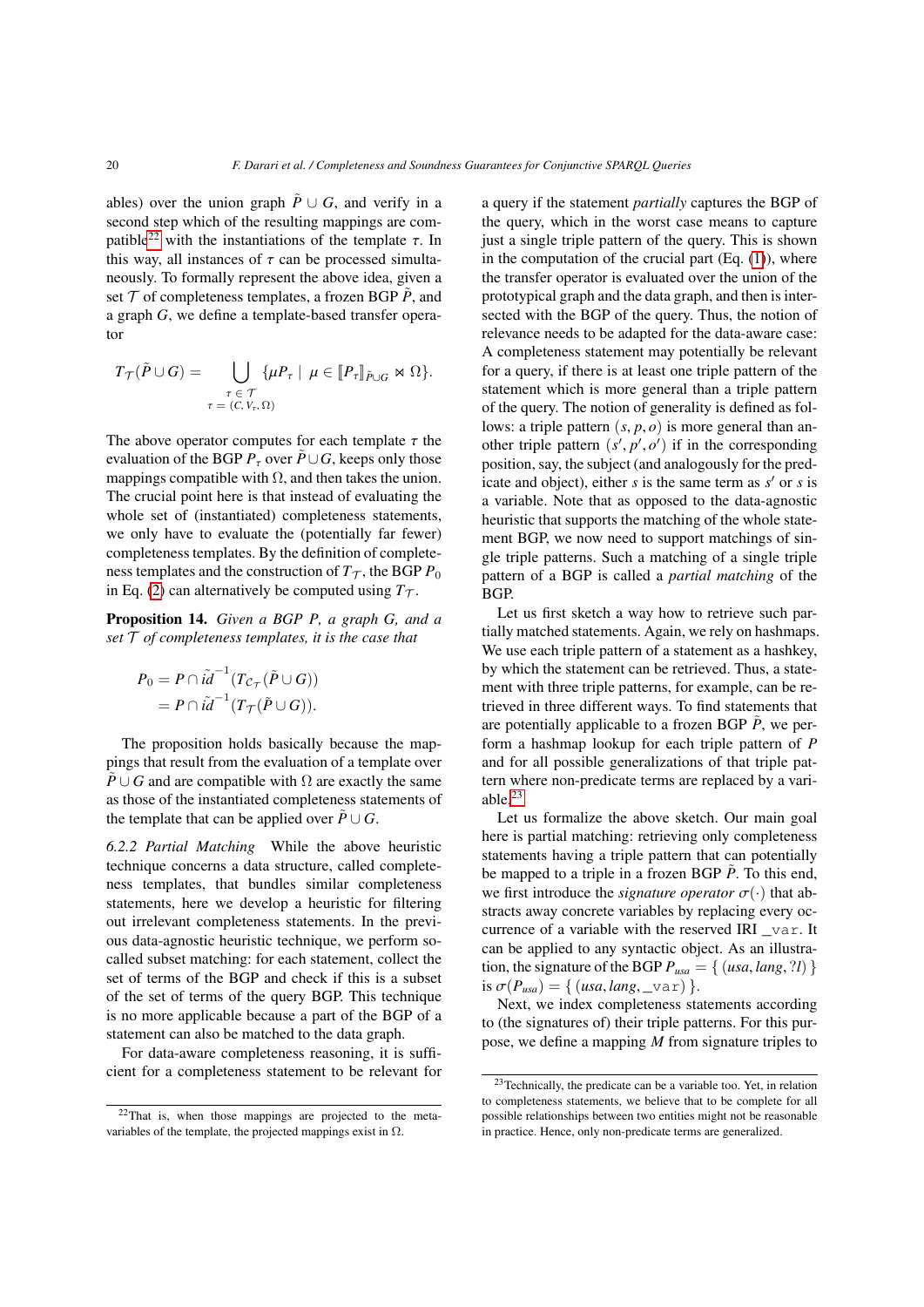sets of completeness statements such that the signature triple is in the signature of the statement's BGP:

$$
M((s, p, o)) = \{ C \in C \mid (s, p, o) \in \sigma(P_C) \}.
$$

In practice, such a mapping can be realized by standard hashmaps. Given a signature triple (*s*, *<sup>p</sup>*, *<sup>o</sup>*), the *generalization operator*  $gen((s, p, o))$  computes the set of all generalizations where non-predicate terms can become variables. As an illustration, the generalization of the signature triple (*usa*, *lang*, \_var) is the set { (*usa*, *lang*, \_var), (\_var, *lang*, \_var) }.

Now, we are ready to define the operator pmatch that, given a set of statements  $C$ , retrieves those elements of  $C$  that can potentially 'transfer' at least one triple in the frozen BGP  $\tilde{P}$ . Technically, pmatch maps  $P$  and  $C$  to the set of *partially matched* statements wrt. *P* and *C*, denoted pmatch( $P$ ,  $C$ ), and defined as

$$
\bigcup_{(s,p,o)\in\sigma(P)}\{M((s',p',o'))\mid (s',p',o')\in\text{gen}((s,p,o))\}.
$$

The operator computes, for each triple in the signature of the BGP *P*, the generalizations of that triple and then maps the generalizations to their corresponding statements in  $C$ . By the construction of the mapping *M* and the generalization operator, it is the case that  $p_{\text{mat}}(P, C)$  preserves the crucial-part operator in Eq. [\(1\)](#page-9-3), as stated in Proposition [15.](#page-20-0)

<span id="page-20-0"></span>Proposition 15. *Given a BGP P, a graph G, and a set* C *of completeness statements, it holds that*

$$
cruc_{\mathcal{C},G}(P) = P \cap \tilde{id}^{-1}(T_{\mathcal{C}}(\tilde{P} \cup G))
$$
  
=  $P \cap \tilde{id}^{-1}(T_{pmatch(P,C)}(\tilde{P} \cup G)).$ 

This means that instead of taking all the statements in  $C$ , it is enough to consider only the subset pmatch( $P, C$ ), which is potentially smaller than  $C$ . The proposition holds since all applicable completeness statements over  $\tilde{P} \cup G$  are actually partially matched statements (and by construction, all partially matched statements appear in  $C$ ).

Partial matching can also be leveraged immediately to support completeness templates: we simply take the (uninstantiated) statements of the completeness templates for building the hashmap in partial matching (that is, the *C* part in the template  $(C, V_\tau, \Omega)$ ). The rest of the matching procedure can then be adapted accordingly.

*6.2.3 Prioritized Evaluation* An important operator in checking data-aware completeness is the crucialpart operator,

$$
cruc_{\mathcal{C},G}(P) = P \cap \tilde{id}^{-1}(T_{\mathcal{C}}(\tilde{P} \cup G)),
$$

which computes the maximal part of a BGP containing variables that can be instantiated completely, which is needed for subsequent steps in the data-aware completeness checking procedure. In the above operator, CONSTRUCT queries of completeness statements are evaluated over the union of the prototypical graph and the data graph, and then (after the melting) are intersected with the query BGP. This means that to check whether the  $T_c$ -operator maps a triple in  $\ddot{P}$  by a statement *C*, we first evaluate  $P_C$  over the union graph  $\overline{P} \cup G$ , with the condition that at least one triple pattern in  $P_C$  is mapped to a triple in  $\tilde{P}$  (since otherwise the mapping does not have any contribution). Here, instead of directly evaluating the CONSTRUCT query  $Q_C$  over the union graph, which can be large in size (due to  $G$ ), but may potentially waste computation time, what if the evaluation is done by prioritizing the part  $\hat{P}$  and then, only if  $Q_C$  can be partially mapped to some parts of  $\tilde{P}$ , the remaining parts of  $Q_C$  are evaluated over the data graph. This way, not all  $Q_C$ 's are evaluated over the data graph, but only those that may be useful for guaranteeing the completeness of parts of the BGP.

To formalize the above idea, we define prioritized evaluation of a BGP over a pair of graphs  $(G_1, G_2)$ . In such an evaluation, we consider the first graph  $G_1$ as the *mandatory* graph and the second as the *optional* graph, which means that at least one triple pattern of the BGP is mapped to a triple in  $G_1$ , while there is no need to map any triple pattern to  $G_2$ . Formally, *prioritized evaluation* of a BGP *P* over  $(G_1, G_2)$  is defined as  $[\![P]\!]_{(G_1, G_2)} = \{ \mu \in [\![P]\!]_{G_1 \cup G_2} \mid \mu \in G_2 \}$  $\mu P' \subseteq G_1$  for some  $P' \subseteq P, P' \neq \emptyset$ . In the case of completeness checking the mandatory graph will be completeness checking, the mandatory graph will be the frozen BGP  $\tilde{P}$  and the optional graph will be the data graph *G*. In our transfer operator, prioritized evaluation is performed (instead of the standard evaluation) when the CONSTRUCT queries of the statements are evaluated over the prototypical graph and the data graph. Note that by the definition of prioritized evaluation and the crucial operator, it is the case that both evaluation methods (i.e., the prioritized evaluation and the prioritized evaluation) produce the same result.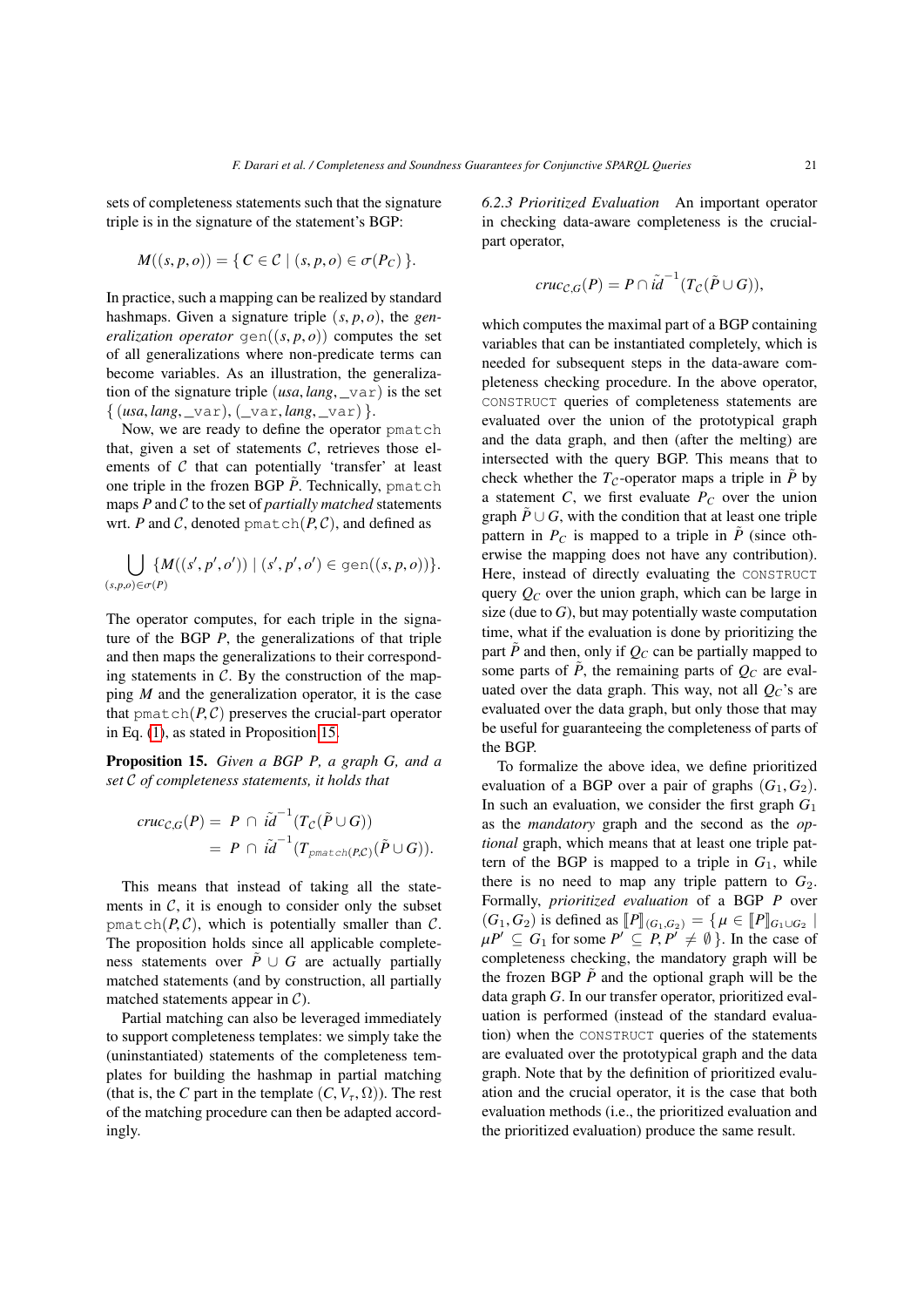**Example 13.** Consider the BGP  $P_{usa} = \{(usa, lang, ?l)\}\,$ asking for languages of the USA, the graph

$$
G_{org} = \{(org_1, founder, ger), (ger, lang, de), (org_2, founder, usa), (org_2, founder, ger)\},\
$$

and the completeness statement

$$
C = Compl((?c, lang, ?lang), (?org, founder, ?c)).
$$

Then, with  $P_C$  as the BGP of the statement *C*, we have that  $[P_C]_{(\tilde{P}_{usa}, G_{org})} = \{ \{ ?c \mapsto usa, ?lang \mapsto \tilde{l}, ?org \mapsto \emptyset \}$ *org*<sup>2</sup> }}. The reason is that in a prioritized evaluation, at least one triple of  $P_C$  has to be matched to the triple in  $\tilde{P}_{usa}$ . The only way to do that is to map  $?c \mapsto usa$ and  $?lang \mapsto \tilde{l}$ . This leaves only one possibility to match  $($ *?org, founder, ?c*) to  $G_{\text{ore}}$ .

Next, in the prioritized evaluation of a BGP *P<sup>C</sup>* over  $(\tilde{P}, G)$ , we apply a pruning technique based on the following observation. Each answer mapping  $\mu \in$  $[P_C]$ ( $\bar{P}_C$ *,G*) determines a non-empty subset  $P'_C$  ⊆  $P_C$ such that  $\mu P_C' \subseteq \tilde{P}$  and  $\mu P_C'' \subseteq G$  for its complement  $P'' := P_G \setminus P'$  Since frozen variables only occur in  $P''_c := P_c \setminus P'_c$ . Since frozen variables only occur in  $\tilde{P}$  and not in *G*, we conclude that for every variable ?*v* that occurs both in  $P'_C$  and  $P''_C$  it must be the case that  $\mu$ (?*v*) is not a frozen variable.

The algorithm with pruning proceeds as follows. For each non-empty subset  $P'_C \subseteq P_C$ , we first evaluate  $P'_C$  over  $\tilde{P}$ , which yields partial answers  $\lambda$ . We<br>try to complete each such partial answer  $\lambda$  by evalutry to complete each such partial answer  $\lambda$  by evaluating the instantiated complement  $\lambda(P''_C)$  over *G* and<br>ioning the answers resulting from this with *L* itself joining the answers resulting from this with  $\lambda$  itself. We prune the answers  $\lambda$  of the first evaluation step by keeping only those mappings for which no term  $\lambda$ (?*v*),  $?v \in var(P''_C)$ , is a frozen variable. We call such a  $\lambda$ <br>*pure*, Clearly, for non-pure mannings the subsequent *pure*. Clearly, for non-pure mappings the subsequent evaluation of  $\lambda(P''_C)$  over *G* can only result in the empty set. Formally, we compute the union set. Formally, we compute the union

$$
\bigcup_{\substack{P'_C \subseteq P_C \\ P'_C \neq \emptyset}} \bigcup_{\substack{\lambda \in [P'_C]_{\tilde{P}} \\ \lambda \text{ is pure}}} \{\lambda\} \bowtie [\![\lambda(P_C \setminus P'_C)]\!]_G,
$$

which equals  $[\![P_C]\!]_{(\tilde{P},G)}$ . The equality holds for the rea-<br>son discussed: the union above considers all possible son discussed: the union above considers all possible subsets of  $P_C$  (except the empty set), and non-pure instantiations cannot be evaluated over the data graph *G*.

The above discussion concerns the prioritized evaluation of the transfer operator that uses plain completeness statements. For completeness templates, the template-based transfer operator  $T_{\tau}$  as in Section 6.2.1 is slightly modified to account for a prioritized evaluation in the way the BGP of the template's statement is evaluated, as follows, where  $\mathcal T$  is a set of completeness templates,  $\tilde{P}$  is a frozen BGP and *G* is a graph:

$$
T_{\mathcal{T}}(\tilde{P}, G) = \bigcup_{\substack{\tau \in \mathcal{T} \\ \tau = (C, V_{\tau}, \Omega)}} \{\mu P_{\tau} \mid \mu \in [P_{\tau}]]_{(\tilde{P}, G)} \bowtie \Omega\}
$$

As shown above, instead of evaluating the BGP  $P<sub>\tau</sub>$  of a template  $\tau \in \mathcal{T}$  using the standard evaluation over the union of  $\tilde{P}$  and  $G$ , the prioritized evaluation is used instead.

*Trade-offs of the Heuristics* A potential benefit of the templates are that they can be used to group (possibly many) similar completeness statements into one, and hence we can reduce the number of evaluations in the transfer operator. A potential drawback of using templates are that since their BGPs are by construction more general than completeness statements, the evaluation of the template's BGP over the data graph may return many results which have to be checked for compatibility wrt. the set  $\Omega$  of mappings of the template.

As for partial matching, in principle it may filter out many completeness statements (and templates). Still, a potential drawback is that when the statements contain many overlapped parts to each other, then partial matching may consider many partially matched completeness statements, too. Hence, the reduction of the number of completeness statements that need to be considered in completeness reasoning might not be substantial.

As for prioritized evaluation, using it alone can still be expensive when there are a large number of completeness statements that need to be considered. Combining prioritized evaluation with completeness templates may provide a remedy to the generality of the BGPs of the completeness templates, since in this case, the BGPs of the templates have to be checked first if they may capture parts of the query, and only if so, they can be evaluated over the graph.

In Section [7,](#page-22-0) we will study how such trade-offs may behave in a practical setting, for all possible combinations of heuristics (that is, they may be applied alone, or together).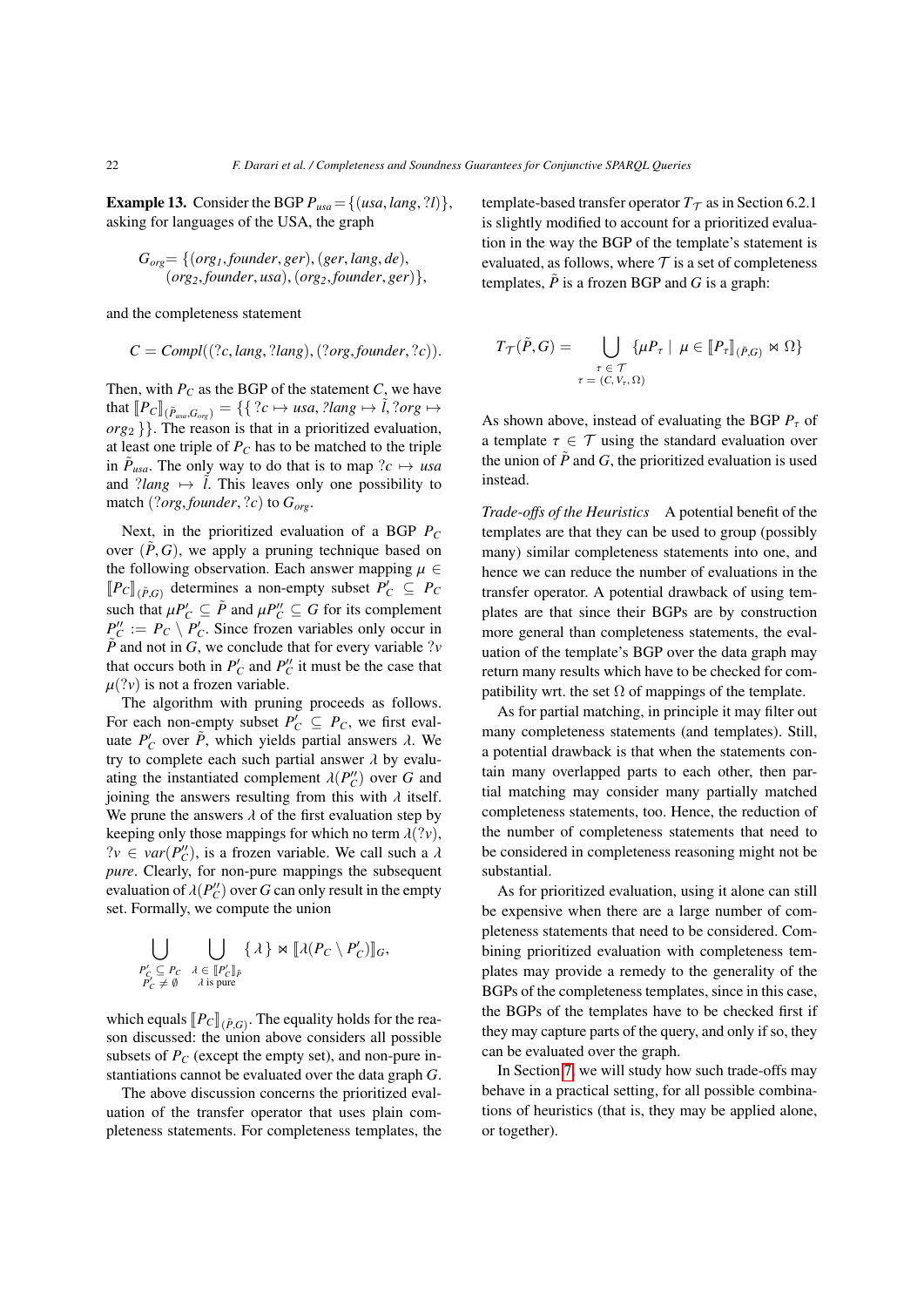# <span id="page-22-0"></span>7. Experimental Evaluation

In this section, we report on our experimental evaluation of query completeness and query soundness reasoning. We have proposed in Section [6](#page-17-0) three heuristic techniques for completeness reasoning, namely completeness templates, partial matching, and prioritized evaluation. Consequently, the practical impact of these techniques (and their interplay) on completeness reasoning needs to be validated. Furthermore, in the light of the query soundness problem, we want to study the performance of answer and pattern soundness checking in a realistic setting. The goal of our experimental evaluation is therefore two-fold:

- 1. To study how effective are completeness templates, partial matching, and prioritized evaluation, as well as their combinations, for completeness reasoning; and
- 2. to show the feasibility of soundness reasoning (which in turn reduces to completeness reasoning) in a realistic setting.

# <span id="page-22-4"></span>*7.1. Query Completeness Evaluation*

In this subsection, we first describe the experimental setup, followed by the discussion of the results of the experiments.

# *7.1.1. Experimental Setup*

Given the three heuristic techniques for completeness reasoning, that is, completeness templates (temp), partial matching (match), and prioritized evaluation (peval), we want to analyze to which degree those techniques may provide speed-up to completeness reasoning. Specifically, not only do we want to study the effects of every individual heuristic, but also those of the combinations between different heuristics. We therefore distinguish between eight different heuristic settings: no, temp, match, peval, temp+match, temp+peval, match+peval, and all. The no is the baseline setting with no heuristic (that is, the vanilla implementation of completeness reasoning), whereas the all is the setting with all heuristics.

As for completeness reasoning, there are three ingredients: graph, queries, and completeness statements. While machine-readable completeness statements in the wild are yet to appear, we aim to make our setup as realistic as possible. We take Wikidata as the graph for our evaluation. More specifically, we use the monolingual, direct-statement fragment (i.e., the fragment without qualifiers, references and non-English labels) of the Wikidata dump released in April 2018. The graph consists of around 491 mio triples  $(= 57 \text{ GB})$ in the uncompressed NT format). We choose Wikidata mainly because of its popularity and good quality.

As for the experiment queries, they have to use the same vocabulary as the Wikidata graph described above. We therefore generate the experiment queries based on human-made, openly available queries on the Wikidata query page. $^{24}$  $^{24}$  $^{24}$  Since our experiment queries have to be conjunctive in order to be able to be checked for completeness, we extract the BGPs of the queries in the Wikidata query page and generate our experiment queries based on these BGPs. We cannot directly use these BGPs as our experiment queries due to the limited number of the extracted BGPs. Nevertheless, these BGPs may serve as a starting point to generate our experiment queries, in the following way: *(i)* for each extracted BGP, we evaluate it over the Wikidata graph; *(ii)* we take randomly 20 of the mappings, projected on the first variable of the BGP;[25](#page-22-2) and *(iii)* we generate experiment queries by instantiating the BGPs with these projected mappings. We generate in total 1,211 queries with the average query length (i.e., the number of triple patterns) of 2.7. Note that this average query length reflects that of real-world queries [\[17\]](#page-32-5).

Now, for the completeness statements, we generate them in a similar way as we generate the experiment queries. The only difference is that, in the second step above, instead of taking randomly 20 of the mappings, we obtain randomly 50% of the mappings to create completeness statements. This is to ensure the generation of a large number of completeness statements. In this setting, we also naturally represent completeness statements by completeness templates as follows: we take the extracted BGP as the template's BGP, and the projected mappings as the template's mappings. We generate in total 693,928 completeness statements with the average statement length (i.e., the number of triple patterns in the BGP of completeness statements) of 2.4. Moreover, these statements are represented by 65 completeness templates.

*Implementation* The reasoning program and experiment framework are implemented in Java using the Apache Jena library.[26](#page-22-3) The graph of the experimental

<span id="page-22-1"></span><sup>24</sup>[https://www.mediawiki.org/w/index.php?titl](https://www.mediawiki.org/w/index.php?title=Wikibase/Indexing/SPARQL_Query_Examples&oldid=2099085) [e=Wikibase/Indexing/SPARQL\\_Query\\_Examples&ol](https://www.mediawiki.org/w/index.php?title=Wikibase/Indexing/SPARQL_Query_Examples&oldid=2099085) [did=2099085](https://www.mediawiki.org/w/index.php?title=Wikibase/Indexing/SPARQL_Query_Examples&oldid=2099085)

<span id="page-22-2"></span><sup>25</sup>If the number of mappings is below 20, then we just take all the mappings.

<span id="page-22-3"></span> $^{26}$ <http://jena.apache.org/>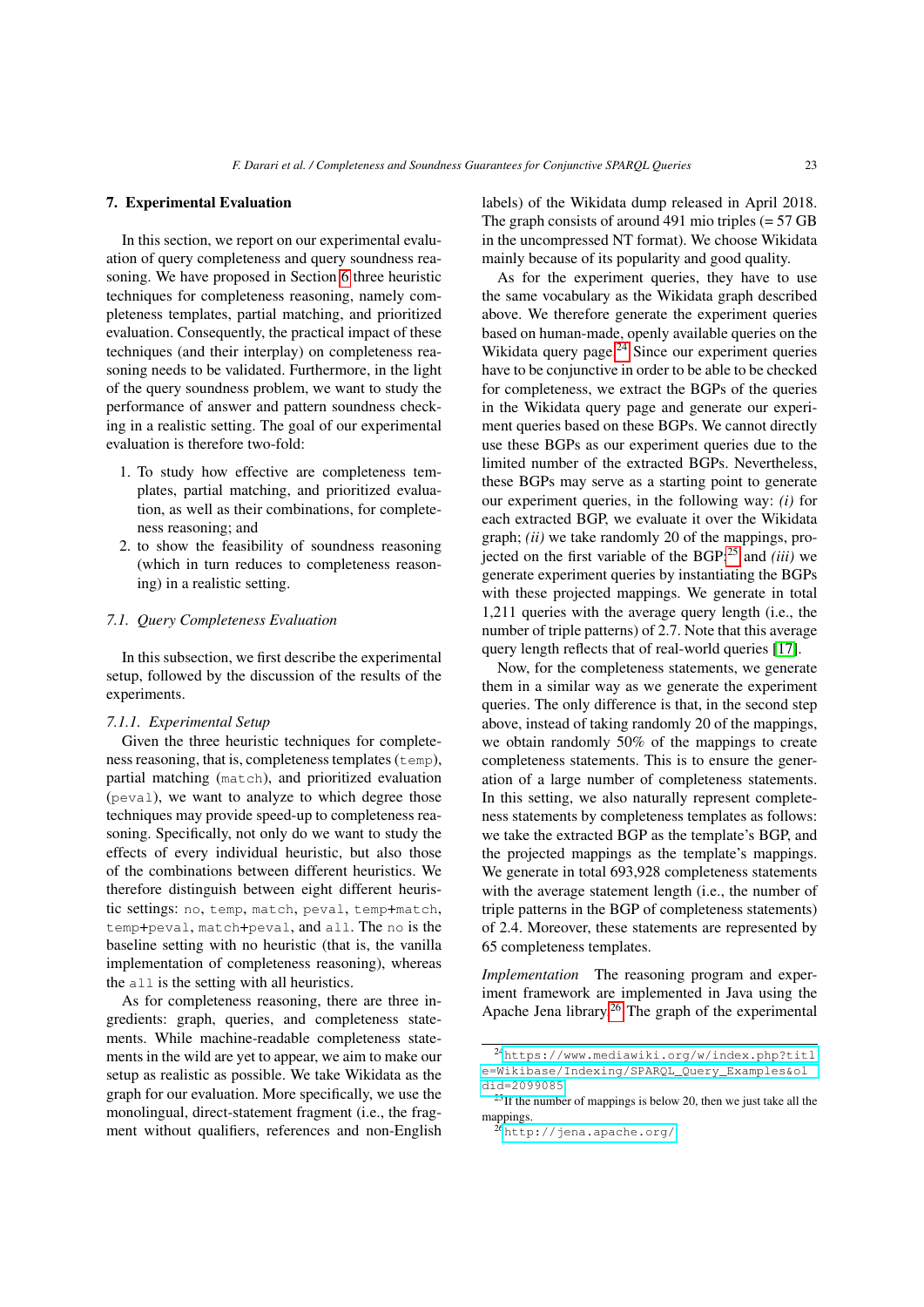

<span id="page-23-0"></span>Fig. 4. Comparison of completeness checking using different heuristic settings. The x-axis is the query length, and the y-axis is the runtime in ms.

evaluation is loaded into a Jena TDB triple store. We measure the runtime of completeness reasoning with different heuristic settings, as described above, and of query evaluation. For each query length, we randomly sample 20 queries to be observed for the runtime, and take the runtime median between these 20 queries. The experiments are done on a PC with an Intel Core i7 3.6 GHz-processor, a 16 GB memory, and an HDD of 1 TB.

## *7.1.2. Results and Discussion*

Figure [4](#page-23-0) summarizes the results of the experiments. The figure shows the runtime comparison of completeness checking using different heuristic settings. The x-axis is the query length, whereas the y-axis shows the runtime in ms, and is in log-scale. We also add the query evaluation time to provide an orientation as to how completeness checking may compare to query evaluation.

In general, we observe that completeness checking using all heuristics (that is, the all setting) beats all the other heuristic settings. The no, temp, and peval settings are the worst-performing. Using the temp and peval heuristics alone does not help in speeding up completeness reasoning, as they only add a slight improvement. In the temp setting, despite the lower number of templates in comparison to the number of statements, completeness templates are by design less selective than completeness statements, and thus tend to be longer to compute for the transfer operator. The peval heuristic does not perform well as anyway all completeness statements have to be evaluated. Interestingly, the match gives a mixed impression: for short queries, match seems to be a sufficient heuristic for completeness checking; yet, when the queries become longer, starting from those of length 3, its runtime increases considerably. The only exception in the queries of length 6 might be due to the following reason: in our experiment setup there are only 5 queries that are of length 6, generated from one extracted BGP only. Hence, those queries might be queries that do not have many overlaps with the other queries, which is an advantage to the match technique (recall that our completeness statements are generated in a similar way as the queries). The queries of length 8 (which are not many in our experiment query set) are in fact the opposite of the queries of length 6: that they have many overlaps with the other queries, hence the runtime increase for queries of length 8.

Let us now observe the performance of combining the heuristics. Adding partial matching on top of completeness templates provides a runtime improvement, as can be seen from the temp+match. Here, only partially matched templates are evaluated instead of all templates. For the case of temp+peval, we observe that completeness templates are reasonable for completeness checking when used together with prioritized evaluation. This is because prioritized evaluation tends to avoid the heavy computation of transfer operator over the graph whenever: (*i*) no parts of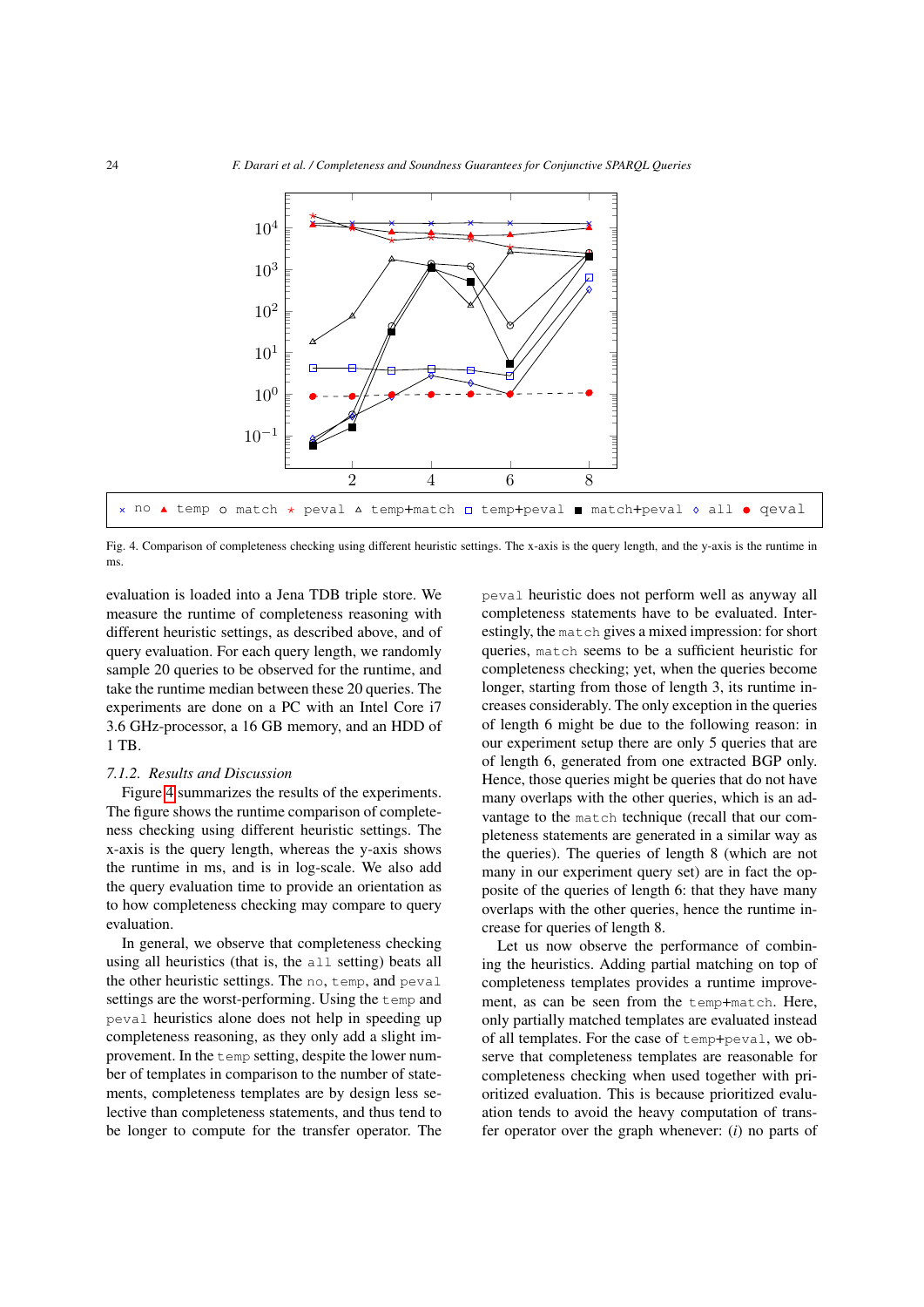the template can be applied to the prototypical graph; or (*ii*) parts of the template can be applied to the prototypical graph, but capturing frozen variables (which do not exist in the graph). Still, all templates have to be considered, since there is no partial matching. The addition of prioritized evaluation to partial matching only provides a slight improvement, as observed in the match+peval. Combining all the heuristic techniques, as in the all setting, gives the best performance. The reason is that in addition to the benefits of the temp+peval, as described above, we also obtain the effect of partial matching in filtering out irrelevant completeness templates, hence only potentially relevant templates are considered.

Overall, our experimental evaluation has answered the question as to how effective are heuristic techniques (and their combinations) for completeness checking. Partial matching, though seeming promising for short queries, tends to have a negative effect for long queries. Templates and prioritized evaluation are best applied together. Using all the three heuristics brings the advantages of each heuristic into one.

# *7.2. Query Soundness Evaluation*

Here, we describe the setup of the experiments, and then discuss the results of the experiments.

#### *7.2.1. Experimental Setup*

From the characterizations in Section [5,](#page-13-0) we are able to check query soundness by reducing it to query completeness checking. Pattern soundness checking can be reduced to data-agnostic completeness checking, for which we proposed a heuristic technique in Section [6.1](#page-17-1) that is based on the term-relevance principle. As for answer soundness checking, we also reduce it to the problem of data-aware completeness checking. In Section [7.1,](#page-22-4) we have shown that not only using all the heuristics of completeness templates, partial matching, and prioritized evaluation yields runtime improvements over a plain implementation of a completeness reasoner, but also that the approach where all these heuristics are applied in combination performs the best. Given these improvement techniques for completeness checking, we want to study the feasibility of soundness checking in a realistic setting. Additionally, we want to know how pattern soundness checking compares to answer soundness checking, and how soundness checking compares to query evaluation.

For experimentally evaluating query soundness, we (again) require three ingredients: graph, queries, and completeness statements. We use the Wikidata graph that is described as before in the experiments in Section [7.1.](#page-22-4) For the experiment queries, now we need queries with negation. Similarly as before, we take Wikidata queries, $27$  and extract their BGPs to generate experiment queries, this time with negation. We want to have queries with negation of various shapes. For this reason, from the BGPs of the Wikidata queries we generate different sets of queries with negation, differing in the triple patterns that are negated:

- $-Q_{\text{oneTP}}$ , the last triple pattern is negated;
- $-Q_{\text{oneTP}}$ , the last two triple patterns are independently negated, forming two NOT-EXISTS patterns;
- $-$  Q<sub>twoTPs</sub>, the last two triple patterns are negated together, forming one NOT-EXISTS pattern; and
- $-$  Q<sub>threeTPs</sub>, the last three triple patterns are negated together, forming one NOT-EXISTS pattern.

The number of triple patterns negated is set to at most three, since most real-world queries are of length up to three [\[15\]](#page-32-3). We project out all variables in the positive part to correspond to graph pattern evaluation (recall the definition of graph pattern in Section [2.1\)](#page-3-2). The statistics of the generated queries are shown in Table [2.](#page-26-1) The number of queries across different cases ranges from 18 to 59. The median query length is 3 for all the cases, except the  $Q_{\text{threeTBs}}$  case with query length of  $4.$ 

*Completeness Statements* We used two different methods of generating completeness statements depending on whether we wanted to perform either answer soundness or pattern soundness checking. As for the *generation of statements for answer soundness*, we wanted to perform it in such a way that there will be a variety of sound and possibly unsound answers. So, we generated the statements as follows: *(i)* given a query, we evaluated the query and obtained all the answermappings; *(ii)* for 25% of these answer-mappings, we applied them to the BGP of each NOT-EXISTS pattern of the query and constructed completeness statements out of these instantiated BGPs. This way, we can guarantee that these 25% answer-mappings are sound.

In this setting, we can naturally represent completeness statements by completeness templates (see Section [6.2\)](#page-18-3). We took the BGP of the NOT-EXISTS pat-

<span id="page-24-0"></span><sup>27</sup>[https://www.mediawiki.org/w/index.php?titl](https://www.mediawiki.org/w/index.php?title=Wikibase/Indexing/SPARQL_Query_Examples&oldid=2099085) [e=Wikibase/Indexing/SPARQL\\_Query\\_Examples&ol](https://www.mediawiki.org/w/index.php?title=Wikibase/Indexing/SPARQL_Query_Examples&oldid=2099085) [did=2099085](https://www.mediawiki.org/w/index.php?title=Wikibase/Indexing/SPARQL_Query_Examples&oldid=2099085)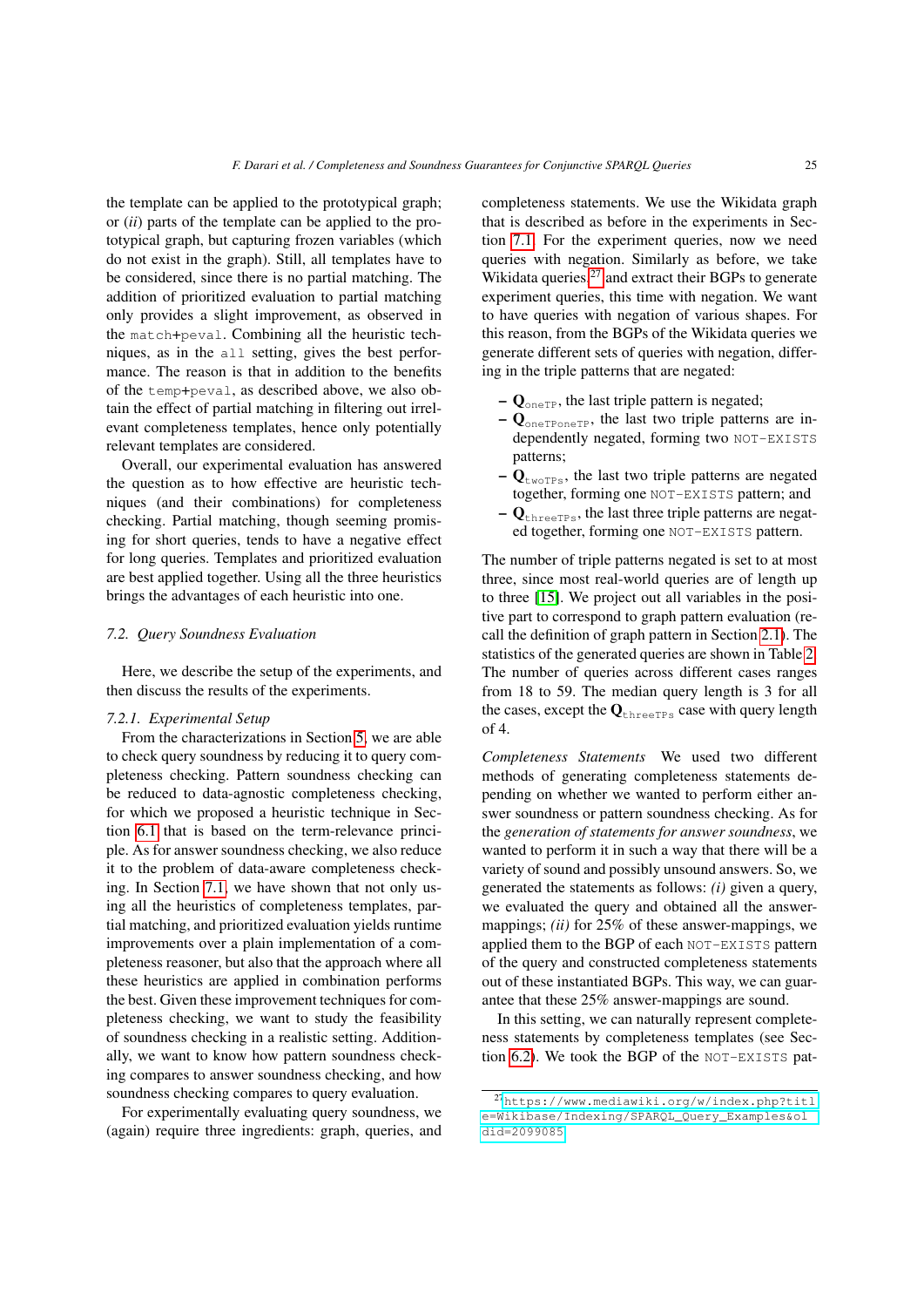terns as the templates' BGP and the sound answer mappings as the templates' mappings.

In the particular case of  $\mathbf{Q}_{t_{\text{WOTPs}}}$ , however, we also generated completeness statements in an additional way, which differs from how we get BGPs for completeness statements: instead of taking the whole instantiated BGP of the NOT-EXISTS pattern, we also generated completeness statements *separately per triple pattern* in the instantiated BGP. The first triple pattern<sup>[28](#page-25-0)</sup> in the instantiated BGP was taken as is, and the second was (again) instantiated with the answermappings from the evaluation of the first triple pattern over the graph.

For the *generation of statements for checking pattern soundness*, we simply transformed the union of the positive part and each BGP of the NOT-EXISTS patterns to a completeness statement. The statistics of the generated completeness statements are shown in Figure [2.](#page-26-1) The number of statements ranges from around 61,000 to 454,000.

We had five different cases for our experimental evaluation by combining different query sets and completeness statements:

- oneTP is where the last triple pattern is negated;
- oneTPoneTP is where the last two triple patterns are independently negated;
- twoTPsTO ('TO' for together) is where the last two triple patterns are negated together and the statements are for the whole BGP;
- twoTPsSE ('SE' for separate) is where the last two triple patterns are negated together, but the statements are obtained separately per triple pattern; and
- threeTPsTO ('TO' for together) is where the last three triple patterns are negated together and the statements are for the whole BGP.

In each case, to perform answer soundness checking, we did not use the statements generated based on pattern soundness since that would have made all the answers sound. On the other hand, to perform pattern soundness checking, we also used all the statements generated based on answer soundness, as otherwise there would have been too few statements (= the number of queries per case). We measured the runtime of soundness reasoning for both pattern and answer, and also that of query evaluation. For each case, we removed the measurements where the query evaluation returned 0 answers, as answer soundness checking would have become trivial. Each measurement was repeated 15 times and we took the median. Moreover, to get the result summary of each experiment case, we also took the median over the case's results. We used median to avoid the effect of extreme values (that is, some queries returned a large number of results, up to about 490,000 results). The experiments were done on a PC with an Intel Core i7 3.6 GHz-processor, a 16 GB memory, and an HDD of 1 TB.

# *7.2.2. Experimental Results and Discussion*

Table [2](#page-26-1) summarizes the results of the soundness reasoning experiments for five cases. In the table, query evaluation time ranges from 20 ms to 89 ms. Pattern soundness checking always takes less than 0.3 ms. The term-relevance principle is likely to help rule out irrelevant completeness statements before performing the actual pattern soundness checking. Note that the pattern soundness checking time for the oneTPoneTP case takes the longest due to two data-agnostic completeness checks that have to be performed for every pattern soundness checking (recall the reduction in Theorem [3\)](#page-15-0). In comparison to query evaluation, pattern soundness checking is much faster, particularly due to its data-agnostic behavior.

As for answer soundness checking, we observe that the runtime ranges from 2 ms to 592 ms. The threeTPsTO takes longer due to the large number of query answers that have to be checked for soundness. When we break down the time per answer, the computation takes less than 0.4 ms. Also, it is likely that the more triple patterns there are in the negation part, the longer the soundness check per answer takes. In comparison to query evaluation, answer soundness checking is quite competitive. Yet, when compared to pattern soundness checking, answer soundness checking is slower due to its data-aware behavior.

Let us look more closely at answer soundness checking. Figure [5](#page-26-2) shows the comparison between the number of query answers, query evaluation time, and answer soundness checking time for cases oneTP, twoTPsTO, and threeTPsTO. We omitted the figure of oneTPoneTP since it is similar to that of oneTP, and of twoTPsSE as it is similar to that of twoTPsTO. The x-axis is the query order based on the number of query answers in an ascending manner. The y-axis is in log-scale and shows the respective unit (number for the query answers, and ms for the runtime). There is strong evidence of a positive correlation between the number of query answers and the answer soundness checking

<span id="page-25-0"></span> $28$ We fixed an ordering.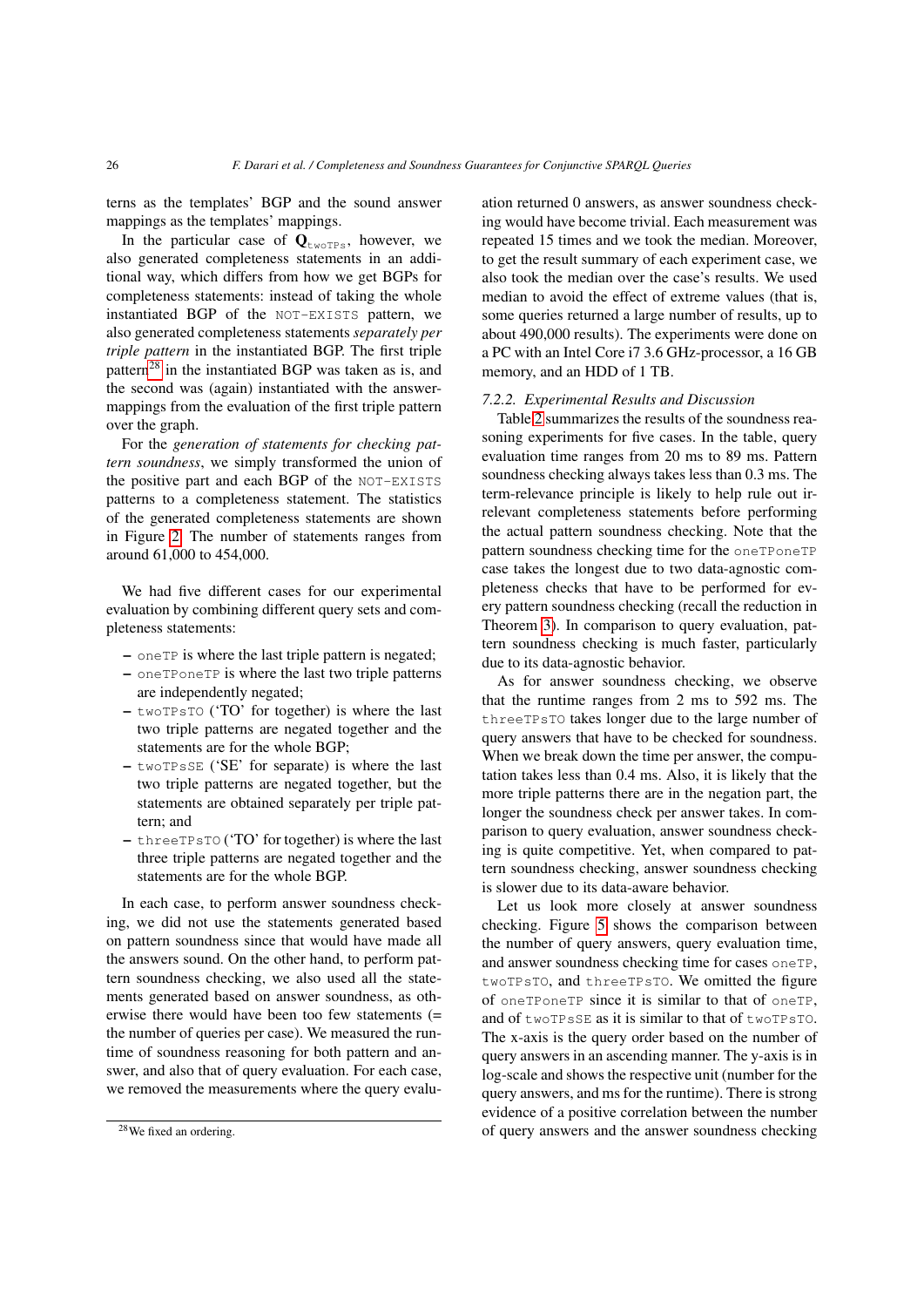| ٧ |  |  |  |
|---|--|--|--|
|---|--|--|--|

<span id="page-26-1"></span>The number of statements  $|C|$ , the number of queries  $N_Q$ , and the median of query length  $|Q|$ , of query answers  $|[Q]_G|$ , of query evaluation time  $t_Q$ , of answer soundness checking time  $t_{AS}$ , of answer soundness checking time per answer *tAS/a*, and of pattern soundness checking time *tPS* for different cases. All times are in ms.

| Case               | ICI        | $N_O$ | Q              | Q  G  | $t_O$ |              | $t_{AS}$ $t_{AS/a}$ | $tp_S$ |
|--------------------|------------|-------|----------------|-------|-------|--------------|---------------------|--------|
| oneTP              | 61.971     | -59   | $\mathcal{R}$  |       |       |              | 51 21 2.03 0.043    | 0.13   |
| oneTPoneTP         | 454,131 30 |       | $\mathcal{E}$  | 374   | 89    |              | 17.4 0.046 0.21     |        |
| twoTPsTO           | 395.399    | 41    | - 3            | 198   |       | 20 26.5 0.15 |                     | 0.13   |
| twoTPsSE           | 414.321    | -41   | $\mathcal{F}$  | 198   |       | 20 12.7      | 0.06                | 0.13   |
| threeTPsTO 335,852 |            | -18   | $\overline{4}$ | 2.671 | 89    | 592          | 0.39                | 0.15   |



<span id="page-26-2"></span>Fig. 5. Comparison between the number of query answers ( $\left\| \left[ \mathcal{Q} \right]_G \right\|$ ), query evaluation time (*t*<sub>*Q*</sub>), and answer soundness checking time (*t*<sub>*AS*</sub>) for the experiment cases: oneTP, twoTPsTO, and threeTPsTO. The x-axis is for query rank (from the lowest to the highest of number of query answers) and the y-axis is for both number of answers and runtime in ms.

time. Moreover, we also see the following trend for all the cases: At first, when query answers are just a few, query evaluation tends to be slower than answer soundness checking. When the number of query answers increases, the answer soundness checking time outgrows the query evaluation time. When queries become more complicated, the cross-over point happens earlier. This probably has to do with the increasing soundness checking time per answer whenever the number of negated triple patterns increases, as discussed above.

To summarize, we have performed an experiment evaluation for soundness checking over a realistic setting based on Wikidata. Soundness checking using the heuristic techniques as proposed in Section [6](#page-17-0) has been validated to be feasible for our experiment cases. To get an idea of how long soundness checking may take without using any heuristics, we perform vanilla answer soundness checking for the oneTP case, and it can take more than 300 s for just a single query. In comparison to query evaluation and answer soundness checking, pattern soundness checking runs much faster. We would recommend that in practice, before applying answer soundness checking, pattern soundness checking should be done first since it takes less time, and by Proposition [2,](#page-8-1) if pattern soundness holds, then all answers are sound.

# <span id="page-26-0"></span>8. Related Work

In this section, we discuss related work for query completeness and query soundness.

*Query Completeness* Data completeness concerns the breadth, depth, and scope of information [\[18\]](#page-32-6) and is deemed to be one of the most significant data quality dimensions [\[19\]](#page-32-7). In the field of relational databases, Motro [\[20\]](#page-32-8) and Levy [\[21\]](#page-32-9) were among the first to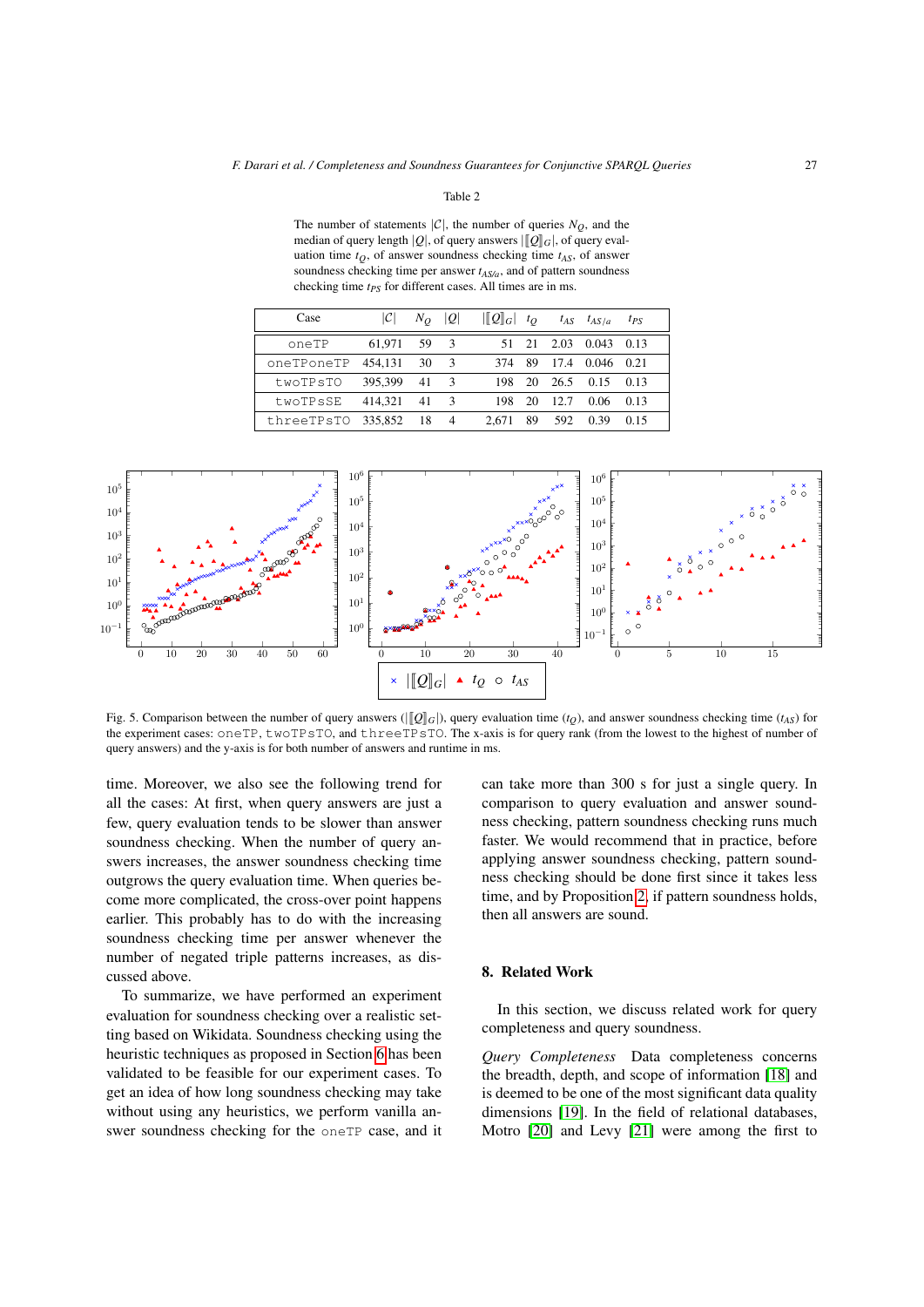investigate data completeness. Motro modeled completeness of an available database instance in terms of its relationship with a hypothetical, unknown instance that represents the real world. This model has been taken up in the present paper by the notion of extension pairs. Motro also defined completeness constraints, which correspond to our completeness statements and developed a sound technique to check query completeness of conjunctive queries in the data-agnostic setting. Levy generalized completeness constraints to local completeness statements, which correspond to the conditional statements in Section [3.2.2](#page-7-3) and are more expressive than the statements in the framework studied here.

Razniewski and Nutt [\[22\]](#page-32-10) further extended this work by reducing completeness reasoning to containment checking, for which many algorithms are known, and by characterizing the complexity of reasoning for different classes of conjunctive queries. While their investigations were largely at the schema level (that is, data-agnostic), they also showed that for conditional statements the combined complexity of completeness checking in the data-aware setting is  $\Pi_2^P$ -complete and the data complexity is polynomial. Since conjunctive SPARQL queries can be seen as a special case of conjunctive queries in the relational framework, and since our completeness statements are unconditional, the Π*<sup>P</sup>* 2 -hardness result in the present paper strengthens the one in [\[22\]](#page-32-10), while the result on data complexity can be deduced from theirs.

This line of work on data-agnostic reasoning was later continued by Darari et al. [\[4,](#page-31-3)[6\]](#page-31-5), incorporating orthogonal aspects such as time-awareness and federation. In contrast, the present work focuses on more restrictive, yet also more intuitive unconditional completeness statements, for which it provides an in-depth complexity analysis and implementation techniques for data-aware reasoning. The problems of answer and pattern soundness are also completely new. In [\[23\]](#page-32-11), Razniewski et al. proposed completeness patterns and defined a pattern algebra to check the completeness of queries. The work incorporated database instances, yet provided only a sound algorithm for completeness checking. In our work, a sound and complete algorithm for data-aware completeness checking and a comprehensive complexity analysis of the checking are given.

On a more abstract level, Fürber and Hepp [\[24\]](#page-32-12) distinguished three types of completeness: ontology completeness, concerning which ontology classes and properties are represented; population completeness, referring to whether all objects of the real-world are represented; and property completeness, measuring the missing values of a specific property. Those three types of completeness together with the interlinking completeness, i.e., the degree to which instances in the dataset are interlinked, are considered to be the bases of the completeness dimension for RDF data sources [\[25\]](#page-32-13). Our work considers completeness statements which are built upon BGPs, and hence have more flexibility in expressing completeness (e.g., "complete for all children of the US presidents who were born in Hawaii"). Mendes et al. [\[26\]](#page-32-14) proposed Sieve, a framework for expressing quality assessment and fusion methods, where completeness is also considered. With Sieve, users can specify how to compute quality scores and express a quality preference specifying which characteristics of data indicate higher quality. Ermilov et al. [\[27\]](#page-32-15) presented LOD-Stats, a statistics aggregation of RDF datasets published over various data portals such as <data.gov>, <publicdata.eu>, and <datahub.io>. They discussed several use cases that could be facilitated from such an aggregation, including coverage analysis (e.g., most frequent properties and most frequent namespaces of a dataset). As opposed to Sieve and LODStats, our work puts more focus on describing completeness of data sources, and leveraging such completeness descriptions for checking query completeness (and soundness). In the context of crowdsourcing, Chu et al. [\[28\]](#page-32-16) developed KATARA, a hybrid data cleaning system, which not only cleans data, but may also add new facts to increase the completeness of the KB; whereas Acosta et al. [\[29\]](#page-32-17) developed HARE, a hybrid SPARQL engine to enhance answer completeness. As opposed to our work, KATARA and HARE cannot be used to check whether queries are complete in the sense that *all* answers are returned, as they concentrate more on increasing the degree of KB and query completeness.

Galárraga et al. [\[30\]](#page-32-18) proposed a rule mining system that is able to operate under the Open-World Assumption (OWA) by simulating negative examples using the Partial Completeness Assumption (PCA). The PCA assumes that if the dataset knows some *r*-attribute of *x*, then it knows all *r*-attributes of *x*. This heuristic was also employed by Dong et al. [\[31\]](#page-32-19) (called Local Closed-World Assumption in their paper) to develop Knowledge Vault, a Web-scale system for probabilistic knowledge fusion. Our completeness statements are in fact a generalization of the assumption used in the above work.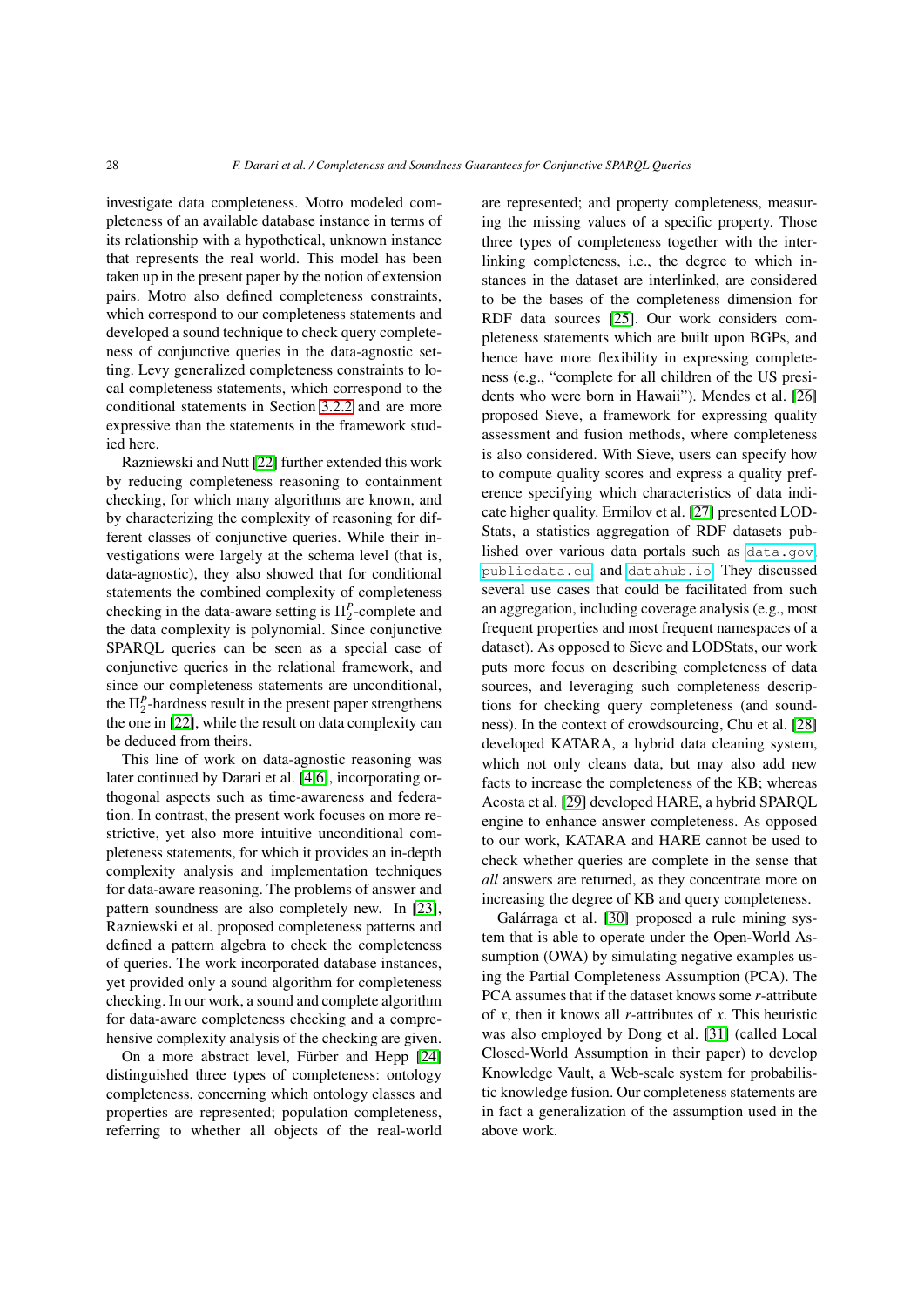*Query Soundness* The use of negation in querying can be traced back to Codd's relational calculus [\[32\]](#page-32-20), where a tuple is included in the complement of a relation if it is not explicitly given in the relation. Reiter [\[33\]](#page-32-21) and Clark [\[34\]](#page-32-22) generalized this to rule-based systems. They assumed that the failure to find a proof of a fact implies that the negation is true, and called this the closed-world assumption (CWA). SPARQL, the standard query language for RDF, supports negation by such a non-existence check [\[35,](#page-33-0)[5\]](#page-31-4). However, since the semantics of RDF imposes the open-world assumption (OWA) [\[2\]](#page-31-1), there remains a conceptual mismatch when negation in SPARQL over RDF datasets is evaluated in a closed-world style. In other words, there is a missing gap between the normative semantics of negation in SPARQL, which is based on the negation-asfailure ('negation from the failure to find a proof of the fact') [\[36\]](#page-33-1), and the classical negation ('the negated fact truly holds') [\[37\]](#page-33-2) due to RDF's openness. Moreover, the fact that RDF is a positive language, means that one viable way of having negated facts in RDF is by imposing some (partial) completeness assumption over RDF data: whenever *P* is complete, then all facts not in *P* are false.

In the Semantic Web, Polleres et al. [\[38\]](#page-33-3) first observed this mismatch. They proposed to restrict the scope of negation to particular data sources, thus limiting the search for negative information. In their work, no assumption was made as to whether the knowledge in these data sources is complete. In description logics (DLs), Lutz et al. [\[39\]](#page-33-4) proposed closed predicates, that is, concepts and roles that are interpreted to be complete, to enable a combination between openand closed-world reasoning. A similar concept was also employed by Analyti et al. [\[40\]](#page-33-5). They proposed ERDF, an extended RDF that supports negation, as well as derivation rules. ERDF allows one to have local closed-world information via default closure rules for properties and classes. As opposed to these two approaches, which considered only a simple partial CWA over atomic classes and properties (e.g., all cars, all child relationships, ...), our work supports more expressive completeness information in the sense that we can use BGPs to capture completeness. From the practical side of the Semantic Web, negation is featured in test queries of many popular SPARQL benchmarks such as SP<sup>2</sup>Bench [\[41\]](#page-33-6), Berlin SPARQL Benchmark (BSBM) [\[42\]](#page-33-7), and FedBench [\[43\]](#page-33-8), in which the closedworld assumption (CWA) is employed. Our work does not only provide formalizations, but also optimization techniques for checking the soundness of queries with negation, for which we have experimentally shown to improve the feasibility of the soundness checking in realistic settings based on Wikidata.

More recently, Gutierrez et al. [\[44\]](#page-33-9) proposed an alternative semantics for SPARQL based on certain answers. They argued that the proposed semantics is more suitable to capture RDF peculiarities, such as OWA, unique name assumption (UNA), and blank nodes. For queries with negation, they showed that the queries do not have certain answers, since more facts can be arbitrarily added to falsify the query answers. In our work, we combine between open- and closedinformation in RDF, enabling SPARQL queries with negation to have answers that are guaranteed to remain. That is, when queries are guaranteed to be sound by completeness statements, new data that might be added to the graph is restricted by the statements, hence the answers will not be falsified.

*Weak Monotonicity* The open-world semantics of RDF has led to the question which type of queries appropriately reflects this fact. Arenas and Pérez noted that for positive graph patterns, that is, patterns composed by the operators AND, UNION, and FILTER, the semantics of SPARQL reflects the open-world semantics in that the answers for such a pattern are exactly the certain answers [\[45\]](#page-33-10).

As an additional feature that supports querying incomplete information, SPARQL offers the OPT constructor that binds variables if they can be matched to the data, and leaves them unbound otherwise. Patterns with OPT are not necessarily monotone because adding triples to a data graph may lead to bindings for variables that were not bound previously. Such patterns may however be *weakly monotone*, that is, for every answer mapping returned over the smaller graph there is an answer over the larger graph that extends it. Thus, weakly monotone patterns do not not lose information when new information becomes available, although they may not preserve the shape of answers.

While not all patterns with OPT are weakly monotone, this is the case for the class of well-designed patterns [\[45\]](#page-33-10). It has been shown, though, that there also weakly monotone patterns beyond the well-designed patterns. Arenas and Ugarte have investigated patterns that are weakly monotone over potentially infinite graphs and characterized them by applying interpolation techniques from first-order logic [\[46\]](#page-33-11).

In the presence of incomplete data, OPT can be interpreted in two different ways. For example, the pattern { (?*p*, *livesIn*, *bolzano*) OPT (?*p*, *hasEmail*, ?*e*) }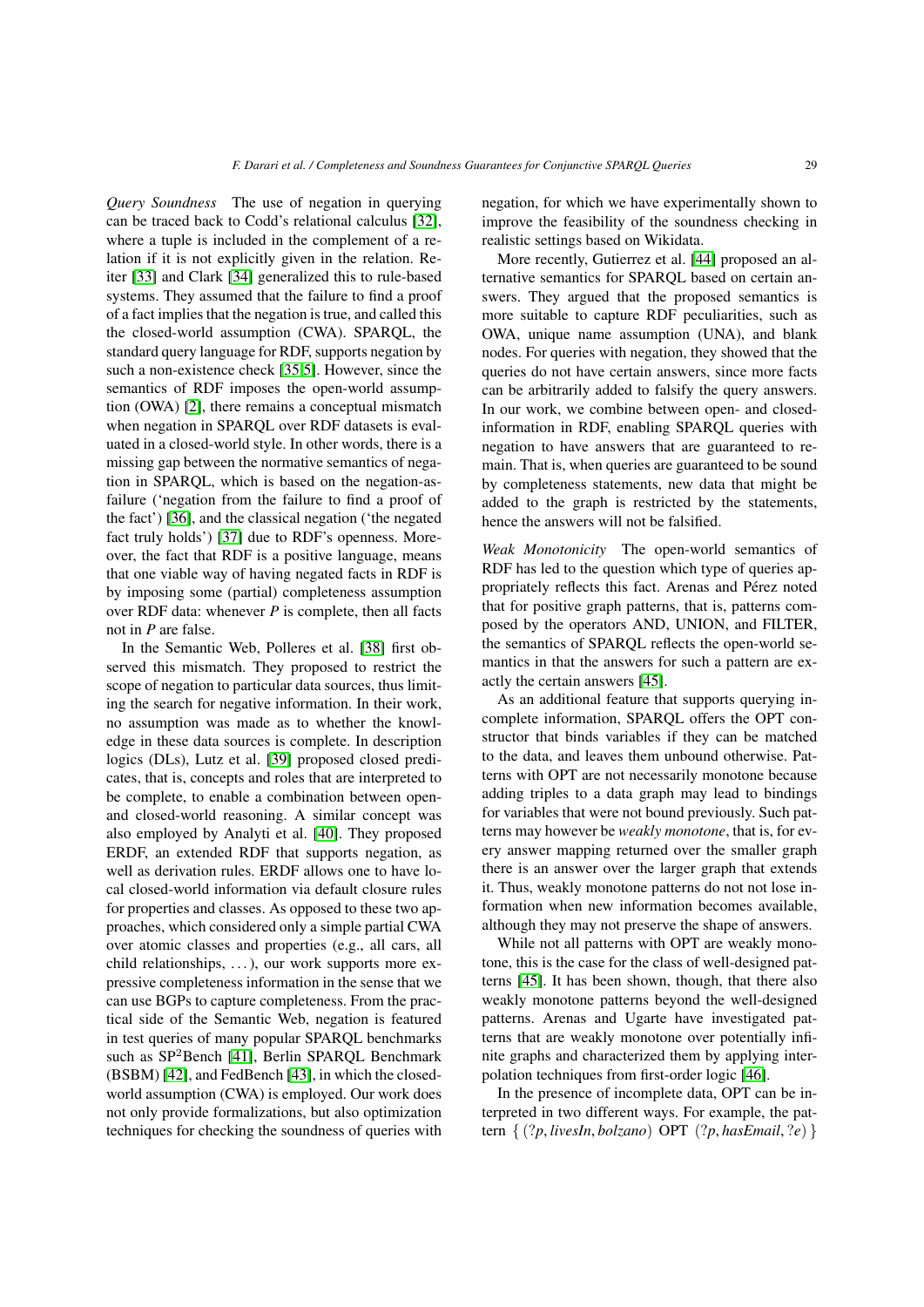can be interpreted as asking for all persons living in Bolzano, together with the email addresses present in the data, or for all such persons together with all their email addresses, if they have any. Over complete data, where no information is added, only the second interpretation is meaningful.

Darari et al. have characterized completeness of well-designed patterns in the data-agnostic setting [\[4,](#page-31-3) [6\]](#page-31-5). We conjecture that techniques from that work and from the current paper can be combined to reason about the completeness of well-designed patterns in the presence of data.

# <span id="page-29-0"></span>9. Discussion

Here we discuss issues related to our framework: creation of completeness information, no-value information, blank nodes, and RDFS extension.

*Creation of Completeness Information* Our framework relies on the availability of machine-readable completeness information. We found a widespread interest in collecting completeness information in various forms, for example on Wikipedia, IMDb, and OpenStreetMap. The techniques we develop may serve as an incentive to standardize such information and to make it available in RDF, since then not only is such information useful for managing data quality, but also for assessing query quality in terms of completeness and soundness.

Ideas for approaches to automating the generation of completeness information were collected in [\[47\]](#page-33-12). Galárraga et al. [\[48\]](#page-33-13) investigated various signals, such as popularity, update frequency, and cardinality, that can be used to identify complete parts of a KB via rule-mining techniques. Mirza et al. [\[49,](#page-33-14)[50\]](#page-33-15) developed techniques for relation cardinality extraction from text, which can be leveraged to generate completeness statements in the following way: when the extracted cardinality of a relation matches with the relation count in a KB, then a completeness statement can be generated. COOL-WD is a collaborative, web-based system for managing and consuming completeness information about Wikidata, which currently stores over 10,000 real completeness statements [\[51\]](#page-33-16), and is available at <http://cool-wd.inf.unibz.it>. Additionally, COOL-WD demonstrates how provenance information, such as authorship, timestamp, and external reference, can be added to completeness statements, which can then serve as a basis for trust determination over query completeness and soundness checking (e.g., "this query is complete based on the completeness assertions *X*, *Y*, and *Z*, given by *A* and *B* on date *D*, with references to *R* and *S* ").

*No-Value Information* Completeness statements can also be used to represent no-value information. Such information is particularly useful to distinguish between a value that does not exist due to data incompleteness or due to its inapplicability. Wikidata, for instance, contains about 19,000 pieces of no-value information over  $269$  properties.<sup>[29](#page-29-1)</sup> In our motivating scenario, there is the completeness statement about the official languages of the USA with no corresponding data in the graph. In this case, we basically say that the USA has no official languages. As a consequence of having no-value information, we can be complete for queries despite having the empty answer. Such a feature is similar to that proposed in [\[52\]](#page-33-17). The only difference is that here we need to pair completeness statements with a graph that has no corresponding data captured by the statements, while in that work, no-value statements are used to directly say that some parts of data do not exist.

*SPARQL Fragment* In this paper we have focused on conjunctive SPARQL, that is, SPARQL without UNION, OPTIONAL , or arithmetic comparisons. Conjunctive SPARQL is the foundational fragment underlying all extensions [\[9](#page-31-8)[,10\]](#page-31-9), thus we believe that the study of completeness and soundness reasoning for this fragment provides a solid theoretical basis for further analysis of richer fragments. Our main results can be translated to richer fragments as sufficient conditions for completeness and soundness. We conjecture that also necessary conditions can be established in analogy to the data-agnostic case [\[6\]](#page-31-5), for UNION in terms of completeness and soundness of the disjuncts, or for well-designed patterns with OPTIONAL in terms of completeness and soundness of pattern trees [\[53\]](#page-33-18), and for patterns with arithmetic comparisons by the use of representative orderings for the containment checks [\[54\]](#page-33-19).

*Blank Nodes* The use of blank nodes in RDF has been a controversial topic in the Semantic Web community [\[55](#page-33-20)[,56\]](#page-33-21). In Linked Data applications, blank nodes add complexity to data processing and data interlinking due to the local scope of their labels [\[57,](#page-33-22) [58\]](#page-33-23). With respect to SPARQL, there are semantic

<span id="page-29-1"></span><sup>29</sup>as of Feb 18, 2017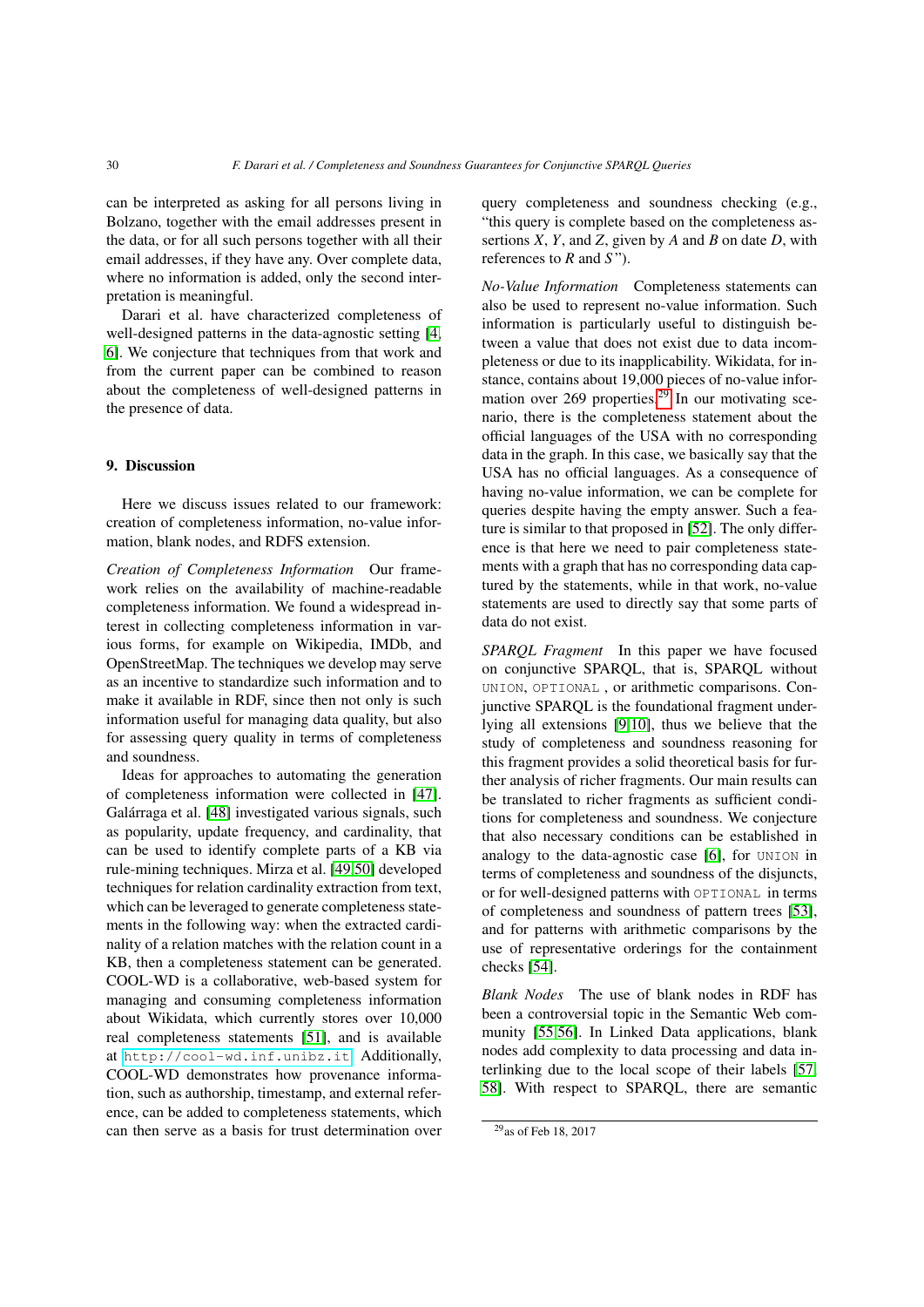mismatches with the RDF semantics of blank nodes, e.g., when COUNT and NOT-EXISTS features are employed [\[59\]](#page-34-1). Nevertheless, blank nodes are used in practice to some degree: *(i)* for modeling unknown nulls [\[59](#page-34-1)[,52\]](#page-33-17), and *(ii)* for modeling *n*-ary relations as auxiliary instances in reification [\[60\]](#page-34-2).

For the former usage, completeness of a topic that contains a blank node is contradictory, as we argue that completeness statements should capture only "known and complete" information. For instance, one may state that a graph is complete for triples of the form (*john*, *child*, ?*y*), while the graph contains the triple (*john*, *child*, \_:b), indicating that John is complete for his unknown child, which does not really make sense. Nevertheless, a graph with completeness statements may still have blank nodes as long as they are not captured by the statements.

For the latter case, Skolemization as a way to systematically replace blank nodes with fresh, Skolem IRIs may be leveraged with almost interchangeable behavior [\[61,](#page-34-3)[2,](#page-31-1)[62\]](#page-34-4), except that Skolem IRIs have a global scope instead of a local scope. This way, completeness statements can capture *n*-ary relation information encoded originally with blank nodes, and completeness reasoning (which involves SPARQL queries) behaves well (i.e., no semantic mismatches as per [\[59\]](#page-34-1)). Nevertheless, in practice Semantic Web developers often tend to directly use IRIs instead of blank nodes for representing auxiliary resources, for instance by Wikidata [\[58\]](#page-33-23).[30](#page-30-1)

*RDFS Extension* RDFS [\[63\]](#page-34-5) adds lightweight semantics to describe the structure and interlinking of data, usually sufficient for Linked Data publishers [\[57\]](#page-33-22). Main RDFS inference capabilities consist of class and property hierarchies, as well as property domains and ranges [\[57](#page-33-22)[,64\]](#page-34-6), which are widely used in practice [\[65\]](#page-34-7). Darari et al. [\[4\]](#page-31-3) formalized the incorporation of RDFS in data-agnostic completeness reasoning. Using a similar technique as in [\[4\]](#page-31-3), it is also relatively easy to extend our data-aware completeness reasoning framework with the RDFS semantics. The idea is that we strengthen our syntactic characterization of computing the *epg* operator (see Section [4.1\)](#page-8-2) via the closure operation wrt. RDFS ontologies [\[64\]](#page-34-6). More precisely, in the crucial part, the closure has to be computed before and after the  $T_C$  operation over  $P \cup G$ . Also, the evaluation of the crucial part needs to be done over the materialized graph *G* wrt. the RDFS ontology. As for query soundness checking, a similar procedure based on RDFS closure needs to be employed as well. For pattern soundness reasoning, we include the closure computation in the query set containment checking for Non-Redundant Form (NRF), and in the query completeness checking (as in Proposition [10\)](#page-14-2). For answer soundness checking, we can simply rely on the data-aware completeness checking with RDFS incorporation we just sketched. In summary, the addition of the closure computation ensures that the semantics of RDFS is incorporated in the reasoning, while not increasing the complexity as the RDFS closure computation can be done in PTIME [\[64\]](#page-34-6).

*Extending the Completeness and Soundness Characterizations to Relational Databases* Our completeness and soundness results are based on RDF and SPARQL, which are the triple-based data model and triple-pattern-based query language for the Semantic Web. However, analogous algorithms, characterizations and complexity results can also be formulated and proved for relational databases if we generalize triples to *n*-ary relations and conjunctive patterns to projection-free conjunctive queries. The completeness statements in this paper can be generalized in two ways. One way is to view them as so-called query completeness statements, which state that a given query is complete (see [\[66\]](#page-34-8)), where the query in this case is projection-free. Another way is to see them as collections of local completeness statements (see [\[21,](#page-32-9)[22\]](#page-32-10)). The proofs for the analogous results would be similar to the ones given here. This class of completeness statements, however, has not yet been considered in the relational setting, while they arise naturally in the Semantic Web context.

#### <span id="page-30-0"></span>10. Conclusions and Future Work

The open-world assumption of RDF and the closedworld evaluation of SPARQL have created a gap on how we should treat the completeness and soundness of query answers. This paper bridges the gap between RDF and SPARQL via completeness statements, metadata about (partial) completeness of RDF data sources. In particular, we have introduced the problem of query completeness checking over RDF data annotated with completeness statements. We also developed an al-

<span id="page-30-1"></span><sup>30</sup>For instance, the resource IRI of Wikidata for the marriage between Donald Trump and Ivana Trump is [http://www.wikidata.org/entity/statement/](http://www.wikidata.org/entity/statement/q22686-f813c208-48b2-9a72-3c53-cdaed80518d2) [q22686-f813c208-48b2-9a72-3c53-cdaed80518d2](http://www.wikidata.org/entity/statement/q22686-f813c208-48b2-9a72-3c53-cdaed80518d2).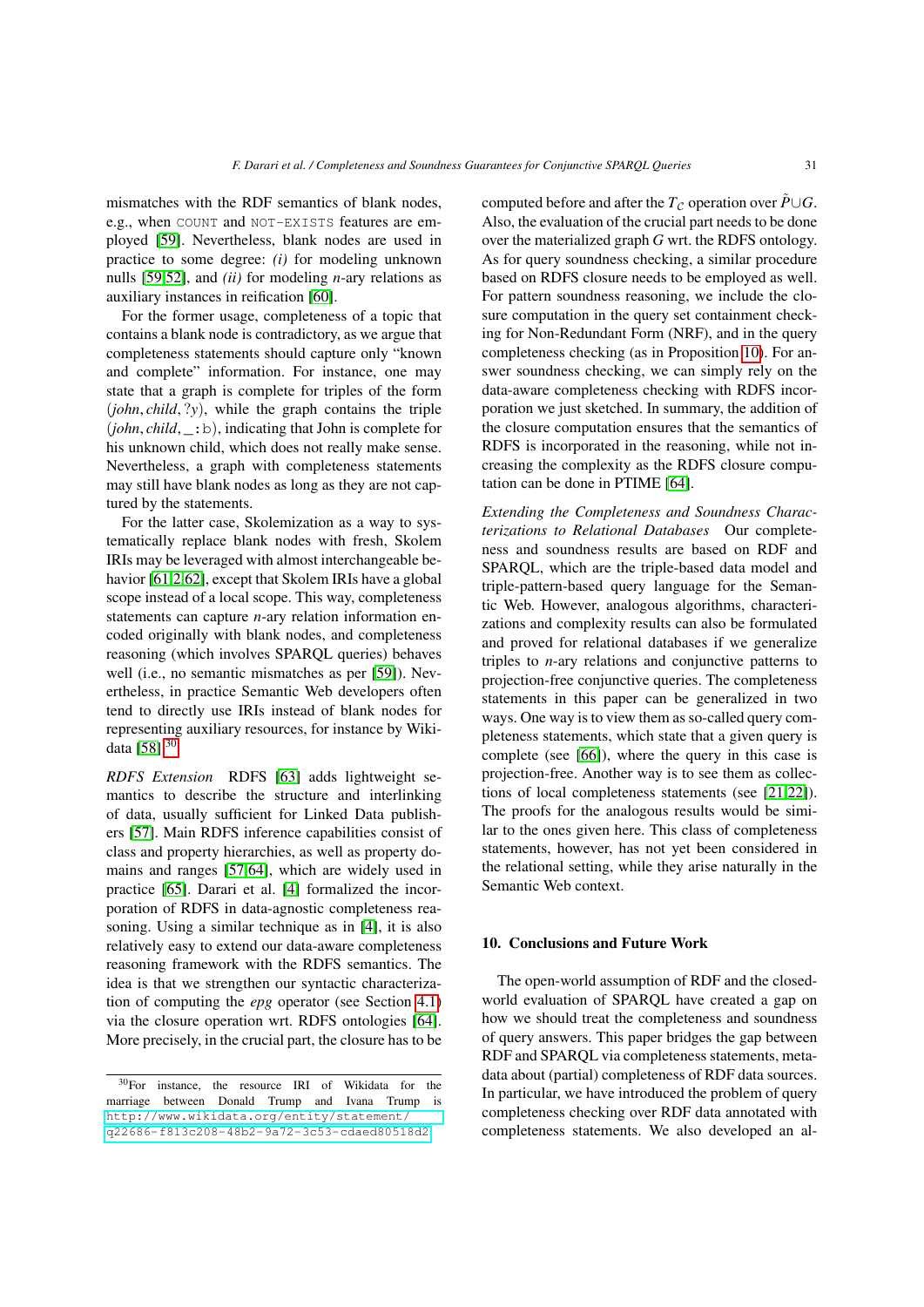gorithm and performed a complexity analysis for the completeness problem. Then, we formulated the problem of soundness for SPARQL queries with negation, and characterized it via a reduction to completeness checking. We proposed optimizations for completeness checking, and provided experimental evidence that our techniques are feasible in realistic settings over Wikidata for both query completeness and soundness problems.

Our current approach tackles the core fragment of SPARQL, and can be easily adapted to provide sufficient characterizations of richer fragments (e.g., involving union, arithmetic filter, or—for queries with negation—the selection operator), setting a solid basis for future investigations into the full characterization of those fragments. Also, while the current completeness statements are constructed using BGPs, one might wonder what happens if richer constructors are added, to enable statements like "Complete for all students who were born after 1991 and who do not speak German." On the practical side, the availability of structured completeness information remains a core issue. We hope that our work provides a further incentive for standardization and data publication efforts in this area. Another future direction is to study how (Semantic) Web data publishers and users perceive the problem of completeness, and how they want to benefit from data completeness. Extensive case studies may be conducted in various application domains like healthcare, economics, or government. The purpose is to analyze whether our approach is sufficient or not for their requirements, and if not, on which side it can be improved. Last but not least, we want to study how the soundness of queries with the MINUS negation can also be characterized. We conjecture that our results apply also to queries with the MINUS negation where there is a shared variable between the positive part and each of the negative parts.

# Acknowledgments

Werner Nutt has been partially supported by the project TaDaQua, funded by the Free University of Bozen-Bolzano. Sebastian Rudolph has received funding from the European Research Council (ERC) under the European Union's Horizon 2020 research and innovation programme (grant agreement No 771779). We thank Sebastian Skritek, Martín Ugarte, and the anonymous reviewer for their valuable feedback.

#### References

- <span id="page-31-0"></span>[1] F. Darari, S. Razniewski, R.E. Prasojo and W. Nutt, Enabling fine-grained RDF data completeness assessment, in: *Web Engineering - 16th International Conference, ICWE 2016, Lugano, Switzerland, June 6-9, 2016. Proceedings*, A. Bozzon, P. Cudré-Mauroux and C. Pautasso, eds, Lecture Notes in Computer Science, Vol. 9671, Springer, 2016, pp. 170–187, doi:10.1007/978-3-319-38791-8\_10.
- <span id="page-31-1"></span>[2] P.J. Hayes and P.F. Patel-Schneider (eds), *RDF 1.1 semantics*, W3C Recommendation, 25 February 2014, URL:[https://](https://www.w3.org/TR/rdf11-mt/) [www.w3.org/TR/rdf11-mt/](https://www.w3.org/TR/rdf11-mt/).
- <span id="page-31-2"></span>[3] D. Vrandečić and M. Krötzsch, Wikidata: a free collaborative knowledgebase, *Commun. ACM* 57(10) (2014), 78–85, doi:10.1145/2629489.
- <span id="page-31-3"></span>[4] F. Darari, W. Nutt, G. Pirrò and S. Razniewski, Completeness statements about RDF data sources and their use for query answering, in: *The Semantic Web - ISWC 2013 - 12th International Semantic Web Conference, Sydney, NSW, Australia, October 21-25, 2013, Proceedings, Part I*, H. Alani, L. Kagal, A. Fokoue, P.T. Groth, C. Biemann, J.X. Parreira, L. Aroyo, N.F. Noy, C. Welty and K. Janowicz, eds, Lecture Notes in Computer Science, Vol. 8218, Springer, 2013, pp. 66– 83, doi:10.1007/978-3-642-41335-3\_5.
- <span id="page-31-4"></span>[5] S. Harris and A. Seaborne (eds), *SPARQL 1.1 query language*, W3C Recommendation, 21 March 2013, Previous editor: Eric Prud'hommeaux, URL:[http://www.w3.org/TR](http://www.w3.org/TR/sparql11-query/) [/sparql11-query/](http://www.w3.org/TR/sparql11-query/).
- <span id="page-31-5"></span>[6] F. Darari, W. Nutt, G. Pirrò and S. Razniewski, Completeness management for RDF data sources, *ACM Trans. Web* 12(3) (2018), 1–53, doi:10.1145/3196248.
- <span id="page-31-6"></span>[7] semantic-web@w3.org Mail Archives: Open world issue (opening vs closing days) and SPARQL CONSTRUCT, URL:[https://lists.w3.org/Archives/Public/](https://lists.w3.org/Archives/Public/semantic-web/2008May/0152.html) [semantic-web/2008May/0152.html](https://lists.w3.org/Archives/Public/semantic-web/2008May/0152.html).
- <span id="page-31-7"></span>[8] semantic-web@w3.org Mail Archives: The Open world assumption shoe does not always fit - was: RE: [ontologforum] Fwd: Ontolog invited speaker session - Dr. Mark Greaves on the Halo Project - Thu 2008.06.19, URL:[https://lists.w3.org/Archives/Public/](https://lists.w3.org/Archives/Public/public-semweb-lifesci/2008Jun/0084.html) [public-semweb-lifesci/2008Jun/0084.html](https://lists.w3.org/Archives/Public/public-semweb-lifesci/2008Jun/0084.html).
- <span id="page-31-8"></span>[9] E. Liarou, S. Idreos and M. Koubarakis, Evaluating Conjunctive Triple Pattern Queries over Large Structured Overlay Networks, in: *The Semantic Web - ISWC 2006, 5th International Semantic Web Conference, ISWC 2006, Athens, GA, USA, November 5-9, 2006, Proceedings*, I.F. Cruz, S. Decker, D. Allemang, C. Preist, D. Schwabe, P. Mika, M. Uschold and L. Aroyo, eds, Lecture Notes in Computer Science, Vol. 4273, Springer, 2006, pp. 399–413, doi:10.1007/11926078\_29.
- <span id="page-31-9"></span>[10] G. Stefanoni, B. Motik and E.V. Kostylev, Estimating the Cardinality of Conjunctive Queries over RDF Data Using Graph Summarisation, in: *Proceedings of the 2018 World Wide Web Conference on World Wide Web, WWW 2018, Lyon, France, April 23-27, 2018*, P. Champin, F.L. Gandon, M. Lalmas and P.G. Ipeirotis, eds, ACM, 2018, pp. 1043–1052, doi:10.1145/3178876.3186003.
- <span id="page-31-10"></span>[11] F. Darari, S. Razniewski and W. Nutt, Bridging the Semantic Gap between RDF and SPARQL using Completeness Statements, in: *Proceedings of the ISWC 2014 Posters & Demonstrations Track a track within the 13th International Semantic Web Conference, ISWC 2014, Riva del Garda, Italy, Oc-*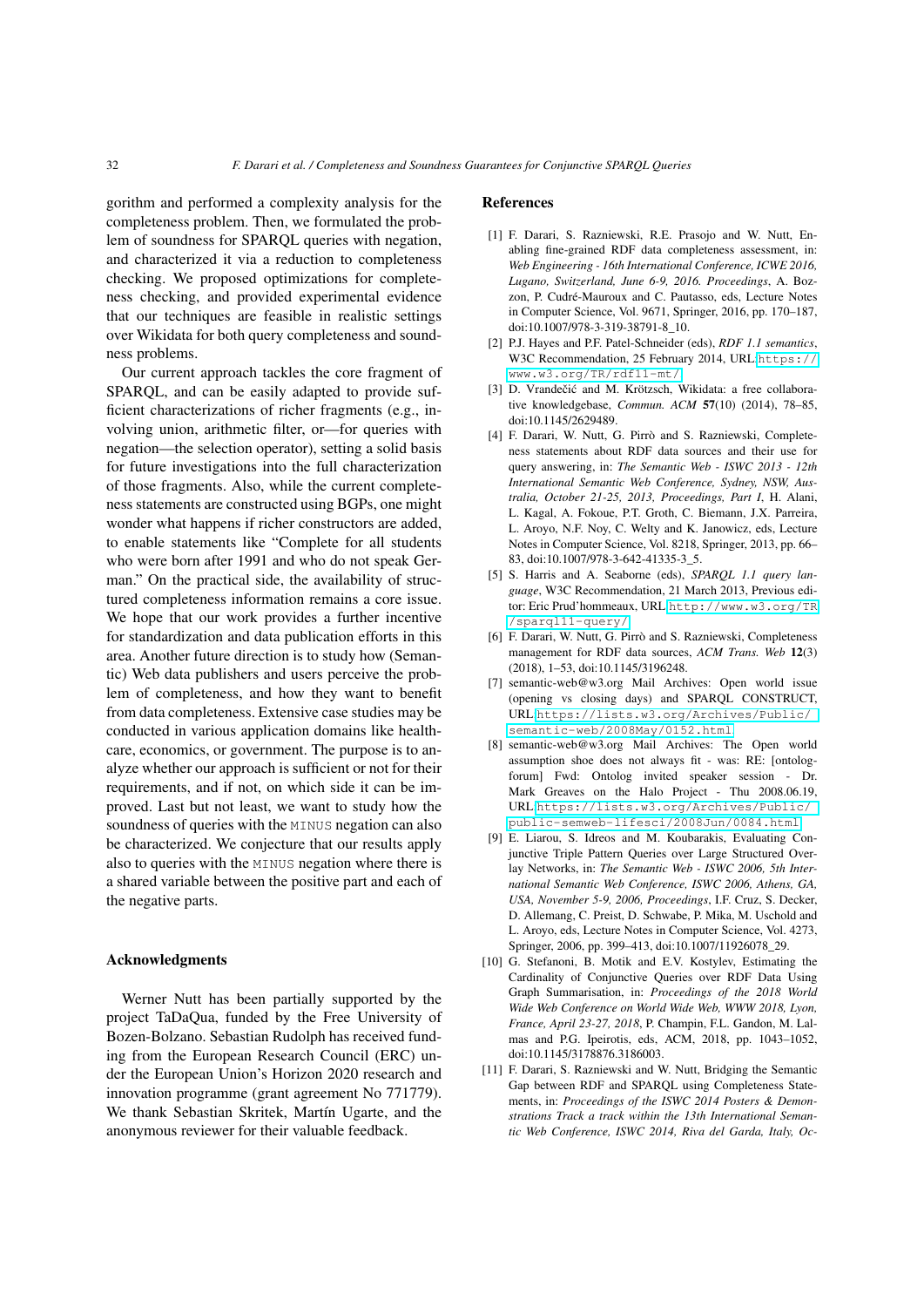*tober 21, 2014.*, M. Horridge, M. Rospocher and J. van Ossenbruggen, eds, CEUR Workshop Proceedings, Vol. 1272, CEUR-WS.org, 2014, pp. 269–272.

- <span id="page-32-0"></span>[12] J. Pérez, M. Arenas and C. Gutierrez, Semantics and complexity of SPARQL, *ACM Trans. Database Syst.* 34(3) (2009), 1– 45, doi:10.1145/1567274.1567278.
- <span id="page-32-1"></span>[13] M.Y. Vardi, The Complexity of Relational Query Languages (Extended Abstract), in: *Proceedings of the 14th Annual ACM Symposium on Theory of Computing, May 5-7, 1982, San Francisco, California, USA*, H.R. Lewis, B.B. Simons, W.A. Burkhard and L.H. Landweber, eds, ACM, 1982, pp. 137–146, doi:10.1145/800070.802186.
- <span id="page-32-2"></span>[14] A.K. Chandra and P.M. Merlin, Optimal Implementation of Conjunctive Queries in Relational Data Bases, in: *Proceedings of the 9th Annual ACM Symposium on Theory of Computing, May 4-6, 1977, Boulder, Colorado, USA*, J.E. Hopcroft, E.P. Friedman and M.A. Harrison, eds, ACM, 1977, pp. 77–90. doi:doi:10.1145/800105.803397.
- <span id="page-32-3"></span>[15] M. Arias, J.D. Fernández, M.A. Martínez-Prieto and P. de la Fuente, An Empirical Study of Real-World SPARQL Queries, in: *Proceedings of the 1st International Workshop on Usage Analysis and the Web of Data (USEWOD'11) colocated with the 20th International World Wide Web Conference (WWW 2011), Hyderabad, India*, B. Berendt, L. Hollink, V. Hollink, M. Luczak-Rösch, K. Möller and D. Vallet, eds, 2011.
- <span id="page-32-4"></span>[16] L. Rietveld and R. Hoekstra, Man vs. machine: Differences in SPARQL queries, in: *Proceedings of the 4th USEWOD Workshop on Usage Analysis and the Web of Data (USE-WOD'14) colocated with the Extended Semantic Web Conference (ESWC'14), Crete, Greece*, B. Berendt, L. Hollink and M. Luczak-Rösch, eds, 2014.
- <span id="page-32-5"></span>[17] M. Saleem, M.I. Ali, A. Hogan, Q. Mehmood and A.N. Ngomo, LSQ: The Linked SPARQL Queries Dataset, in: *The Semantic Web - ISWC 2015 - 14th International Semantic Web Conference, Bethlehem, PA, USA, October 11-15, 2015, Proceedings, Part II*, M. Arenas, Ó. Corcho, E. Simperl, M. Strohmaier, M. d'Aquin, K. Srinivas, P.T. Groth, M. Dumontier, J. Heflin, K. Thirunarayan and S. Staab, eds, Lecture Notes in Computer Science, Vol. 9367, Springer, 2015, pp. 261–269, doi:10.1007/978-3-319-25010-6\_15.
- <span id="page-32-6"></span>[18] R.Y. Wang and D.M. Strong, Beyond Accuracy: What Data Quality Means to Data Consumers, *J. of Management Information Systems* 12(4) (1996), 5–33.
- <span id="page-32-7"></span>[19] C. Batini and M. Scannapieco, *Data and Information Quality - Dimensions, Principles and Techniques*, Data-Centric Systems and Applications, Springer, 2016, doi:10.1007/978-3- 319-24106-7.
- <span id="page-32-8"></span>[20] A. Motro, Integrity = Validity + Completeness, *ACM Trans. Database Syst.* 14(4) (1989), 480–502, doi:10.1145/76902.76904.
- <span id="page-32-9"></span>[21] A.Y. Levy, Obtaining Complete Answers from Incomplete Databases, in: *VLDB'96, Proceedings of 22th International Conference on Very Large Data Bases, September 3-6, 1996, Mumbai (Bombay), India*, T.M. Vijayaraman, A.P. Buchmann, C. Mohan and N.L. Sarda, eds, Morgan Kaufmann, 1996, pp. 402–412.
- <span id="page-32-10"></span>[22] S. Razniewski and W. Nutt, Completeness of Queries over Incomplete Databases, *PVLDB* 4(11) (2011), 749–760.
- <span id="page-32-11"></span>[23] S. Razniewski, F. Korn, W. Nutt and D. Srivastava, Identifying the Extent of Completeness of Query Answers over Partially Complete Databases, in: *Proceedings of the 2015 ACM SIG-*

*MOD International Conference on Management of Data, Melbourne, Victoria, Australia, May 31 - June 4, 2015*, T.K. Sellis, S.B. Davidson and Z.G. Ives, eds, ACM, 2015, pp. 561–576, doi:10.1145/2723372.2750544.

- <span id="page-32-12"></span>[24] C. Fürber and M. Hepp, SWIQA - a semantic web information quality assessment framework, in: *19th European Conference on Information Systems, ECIS 2011, Helsinki, Finland, June 9- 11, 2011*, V.K. Tuunainen, M. Rossi and J. Nandhakumar, eds, 2011, p. 76.
- <span id="page-32-13"></span>[25] A. Zaveri, A. Rula, A. Maurino, R. Pietrobon, J. Lehmann and S. Auer, Quality assessment for Linked Data: A Survey, *Semantic Web* 7(1) (2016), 63–93, doi:10.3233/SW-150175.
- <span id="page-32-14"></span>[26] P.N. Mendes, H. Mühleisen and C. Bizer, Sieve: linked data quality assessment and fusion, in: *Proceedings of the 2012 Joint EDBT/ICDT Workshops, Berlin, Germany, March 30, 2012*, D. Srivastava and I. Ari, eds, ACM, 2012, pp. 116–123, doi:10.1145/2320765.2320803.
- <span id="page-32-15"></span>[27] I. Ermilov, J. Lehmann, M. Martin and S. Auer, LODStats: The Data Web Census Dataset, in: *The Semantic Web - ISWC 2016 - 15th International Semantic Web Conference, Kobe, Japan, October 17-21, 2016, Proceedings, Part II*, P.T. Groth, E. Simperl, A.J.G. Gray, M. Sabou, M. Krötzsch, F. Lécué, F. Flöck and Y. Gil, eds, Lecture Notes in Computer Science, Vol. 9982, 2016, pp. 38–46, doi:10.1007/978-3-319-46547-0\_5.
- <span id="page-32-16"></span>[28] X. Chu, J. Morcos, I.F. Ilyas, M. Ouzzani, P. Papotti, N. Tang and Y. Ye, KATARA: A Data Cleaning System Powered by Knowledge Bases and Crowdsourcing, in: *Proceedings of the 2015 ACM SIGMOD International Conference on Management of Data, Melbourne, Victoria, Australia, May 31 - June 4, 2015*, T.K. Sellis, S.B. Davidson and Z.G. Ives, eds, ACM, 2015, pp. 1247–1261, doi:10.1145/2723372.2749431.
- <span id="page-32-17"></span>[29] M. Acosta, E. Simperl, F. Flöck and M. Vidal, HARE: A Hybrid SPARQL Engine to Enhance Query Answers via Crowdsourcing, in: *Proceedings of the 8th International Conference on Knowledge Capture, K-CAP 2015, Palisades, NY, USA, October 7-10, 2015*, K. Barker and J.M. Gómez-Pérez, eds, ACM, 2015, pp. 11–1118, doi:10.1145/2815833.2815848.
- <span id="page-32-18"></span>[30] L.A. Galárraga, C. Teflioudi, K. Hose and F.M. Suchanek, AMIE: association rule mining under incomplete evidence in ontological knowledge bases, in: *22nd International World Wide Web Conference, WWW '13, Rio de Janeiro, Brazil, May 13-17, 2013*, D. Schwabe, V.A.F. Almeida, H. Glaser, R.A. Baeza-Yates and S.B. Moon, eds, International World Wide Web Conferences Steering Committee / ACM, 2013, pp. 413–422, doi:10.1145/2488388.2488425.
- <span id="page-32-19"></span>[31] X. Dong, E. Gabrilovich, G. Heitz, W. Horn, N. Lao, K. Murphy, T. Strohmann, S. Sun and W. Zhang, Knowledge vault: a web-scale approach to probabilistic knowledge fusion, in: *The 20th ACM SIGKDD International Conference on Knowledge Discovery and Data Mining, KDD '14, New York, NY, USA - August 24 - 27, 2014*, S.A. Macskassy, C. Perlich, J. Leskovec, W. Wang and R. Ghani, eds, ACM, 2014, pp. 601– 610, doi:10.1145/2623330.2623623.
- <span id="page-32-20"></span>[32] E.F. Codd, Relational Completeness of Data Base Sublanguages, *In: R. Rustin (ed.): Database Systems* (1972).
- <span id="page-32-21"></span>[33] R. Reiter, On Closed World Data Bases, in: *Logic and Data Bases, Symposium on Logic and Data Bases, Centre d'études et de recherches de Toulouse, France, 1977.*, H. Gallaire and J. Minker, eds, Advances in Data Base Theory, Plemum Press, New York, 1977, pp. 55–76.
- <span id="page-32-22"></span>[34] K.L. Clark, Negation as Failure, in: *Logic and Data Bases,*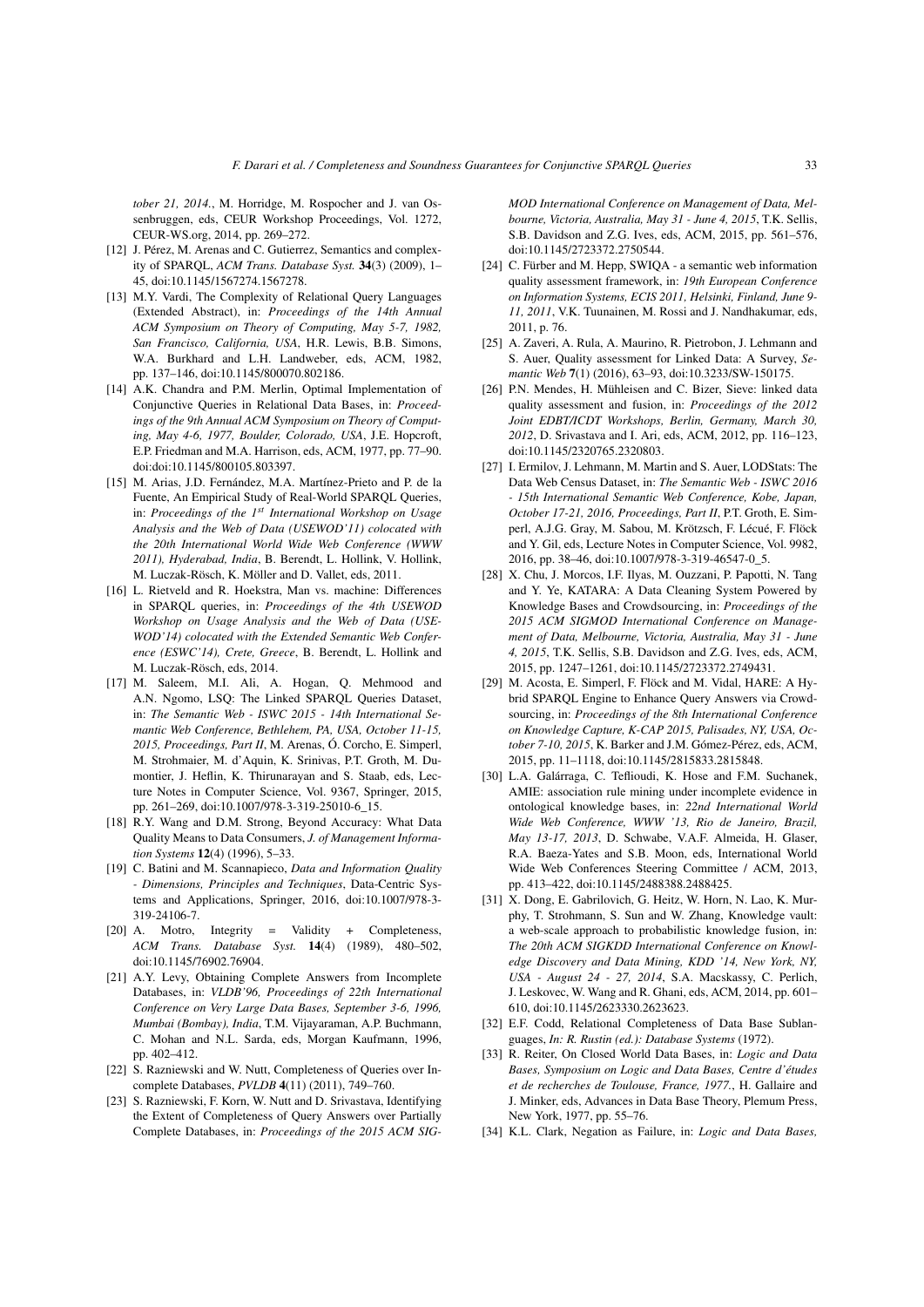*Symposium on Logic and Data Bases, Centre d'études et de recherches de Toulouse, France, 1977.*, H. Gallaire and J. Minker, eds, Advances in Data Base Theory, Plemum Press, New York, 1977, pp. 293–322.

- <span id="page-33-0"></span>[35] E. Prud'hommeaux and A. Seaborne (eds), *SPARQL query language for RDF*, W3C Recommendation, 15 January 2008, URL:[https://www.w3.org/TR/rdf-sparql-que](https://www.w3.org/TR/rdf-sparql-query/) [ry/](https://www.w3.org/TR/rdf-sparql-query/).
- <span id="page-33-1"></span>[36] R. Reiter, Towards a Logical Reconstruction of Relational Database Theory, in: *On Conceptual Modelling (Intervale)*, 1982, pp. 191–233.
- <span id="page-33-2"></span>[37] M. Gelfond and V. Lifschitz, Classical Negation in Logic Programs and Disjunctive Databases, *New Generation Comput.* 9(3/4) (1991), 365–386, doi:10.1007/BF03037169.
- <span id="page-33-3"></span>[38] A. Polleres, C. Feier and A. Harth, Rules with Contextually Scoped Negation, in: *The Semantic Web: Research and Applications, 3rd European Semantic Web Conference, ESWC 2006, Budva, Montenegro, June 11-14, 2006, Proceedings*, Y. Sure and J. Domingue, eds, Lecture Notes in Computer Science, Vol. 4011, Springer, 2006, pp. 332–347, doi:10.1007/11762256\_26.
- <span id="page-33-4"></span>[39] C. Lutz, I. Seylan and F. Wolter, Ontology-Based Data Access with Closed Predicates is Inherently Intractable (Sometimes), in: *IJCAI 2013, Proceedings of the 23rd International Joint Conference on Artificial Intelligence, Beijing, China, August 3-9, 2013*, F. Rossi, ed., IJCAI/AAAI, 2013, pp. 1024–1030.
- <span id="page-33-5"></span>[40] A. Analyti, G. Antoniou, C.V. Damásio and G. Wagner, Extended RDF as a Semantic Foundation of Rule Markup Languages, *J. Artif. Intell. Res. (JAIR)* 32 (2008), 37–94, doi:10.1613/jair.2425.
- <span id="page-33-6"></span>[41] M. Schmidt, T. Hornung, M. Meier, C. Pinkel and G. Lausen, SP2Bench: A SPARQL Performance Benchmark, in: *Semantic Web Information Management - A Model-Based Perspective*, R.D. Virgilio, F. Giunchiglia and L. Tanca, eds, Springer, 2009, pp. 371–393, doi:10.1007/978-3-642-04329-1\_16.
- <span id="page-33-7"></span>[42] C. Bizer and A. Schultz, The Berlin SPARQL Benchmark, *Int. J. Semantic Web Inf. Syst.* 5(2) (2009), 1–24, doi:10.4018/jswis.2009040101.
- <span id="page-33-8"></span>[43] M. Schmidt, O. Görlitz, P. Haase, G. Ladwig, A. Schwarte and T. Tran, FedBench: A Benchmark Suite for Federated Semantic Data Query Processing, in: *The Semantic Web - ISWC 2011 - 10th International Semantic Web Conference, Bonn, Germany, October 23-27, 2011, Proceedings, Part I*, L. Aroyo, C. Welty, H. Alani, J. Taylor, A. Bernstein, L. Kagal, N.F. Noy and E. Blomqvist, eds, Lecture Notes in Computer Science, Vol. 7031, Springer, 2011, pp. 585–600, doi:10.1007/978-3- 642-25073-6\_37.
- <span id="page-33-9"></span>[44] C. Gutiérrez, D. Hernández, A. Hogan and A. Polleres, Certain Answers for SPARQL?, in: *Proceedings of the 10th Alberto Mendelzon International Workshop on Foundations of Data Management, Panama City, Panama, May 8-10, 2016*, R. Pichler and A.S. da Silva, eds, CEUR Workshop Proceedings, Vol. 1644, CEUR-WS.org, 2016.
- <span id="page-33-10"></span>[45] M. Arenas and J. Pérez, Querying semantic web data with SPARQL, in: *Proceedings of the 30th ACM SIGMOD-SIGACT-SIGART Symposium on Principles of Database Systems, PODS 2011, June 12-16, 2011, Athens, Greece*, M. Lenzerini and T. Schwentick, eds, ACM, 2011, pp. 305–316, doi:10.1145/1989284.1989312.
- <span id="page-33-11"></span>[46] M. Arenas and M. Ugarte, Designing a Query Language for RDF: Marrying Open and Closed Worlds, *ACM Trans.*

*Database Syst.* 42(4) (2017), 1–46, doi:10.1145/3129247.

- <span id="page-33-12"></span>[47] S. Razniewski, F.M. Suchanek and W. Nutt, But What Do We Actually Know?, in: *Proceedings of the 5th Workshop on Automated Knowledge Base Construction, AKBC@NAACL-HLT 2016, San Diego, CA, USA, June 17, 2016*, J. Pujara, T. Rocktäschel, D. Chen and S. Singh, eds, The Association for Computer Linguistics, 2016, pp. 40–44.
- <span id="page-33-13"></span>[48] L. Galárraga, S. Razniewski, A. Amarilli and F.M. Suchanek, Predicting Completeness in Knowledge Bases, in: *Proceedings of the Tenth ACM International Conference on Web Search and Data Mining, WSDM 2017, Cambridge, United Kingdom, February 6-10, 2017*, M. de Rijke, M. Shokouhi, A. Tomkins and M. Zhang, eds, ACM, 2017, pp. 375–383.
- <span id="page-33-14"></span>[49] P. Mirza, S. Razniewski and W. Nutt, Expanding Wikidata's Parenthood Information by 178%, or How To Mine Relation Cardinality Information, in: *Proceedings of the ISWC 2016 Posters & Demonstrations Track co-located with 15th International Semantic Web Conference (ISWC 2016), Kobe, Japan, October 19, 2016.*, T. Kawamura and H. Paulheim, eds, CEUR Workshop Proceedings, Vol. 1690, CEUR-WS.org, 2016.
- <span id="page-33-15"></span>[50] P. Mirza, S. Razniewski, F. Darari and G. Weikum, Cardinal Virtues: Extracting Relation Cardinalities from Text, in: *Proceedings of the 55th Annual Meeting of the Association for Computational Linguistics, ACL 2017, Vancouver, Canada, July 30 - August 4, Volume 2: Short Papers*, R. Barzilay and M. Kan, eds, Association for Computational Linguistics, 2017, pp. 347–351, doi:10.18653/v1/P17-2055.
- <span id="page-33-16"></span>[51] R.E. Prasojo, F. Darari, S. Razniewski and W. Nutt, Managing and Consuming Completeness Information for Wikidata Using COOL-WD, in: *Proceedings of the 7th International Workshop on Consuming Linked Data co-located with 15th International Semantic Web Conference, COLD@ISWC 2015, Kobe, Japan, October 18, 2016.*, O. Hartig, J.F. Sequeda and A. Hogan, eds, CEUR Workshop Proceedings, Vol. 1666, CEUR-WS.org, 2016.
- <span id="page-33-17"></span>[52] F. Darari, R.E. Prasojo and W. Nutt, Expressing No-Value Information in RDF, in: *Proceedings of the ISWC 2015 Posters & Demonstrations Track co-located with the 14th International Semantic Web Conference (ISWC-2015), Bethlehem, PA, USA, October 11, 2015.*, S. Villata, J.Z. Pan and M. Dragoni, eds, CEUR Workshop Proceedings, Vol. 1486, CEUR-WS.org, 2015.
- <span id="page-33-18"></span>[53] A. Letelier, J. Pérez, R. Pichler and S. Skritek, Static analysis and optimization of semantic web queries, in: *Proceedings of the 31st ACM SIGMOD-SIGACT-SIGART Symposium on Principles of Database Systems, PODS 2012, Scottsdale, AZ, USA, May 20-24, 2012*, M. Benedikt, M. Krötzsch and M. Lenzerini, eds, ACM, 2012, pp. 89–100, doi:10.1145/2213556.2213572.
- <span id="page-33-19"></span>[54] A.C. Klug, On conjunctive queries containing inequalities, *J. ACM* 35(1) (1988), 146–160, doi:10.1145/42267.42273.
- <span id="page-33-20"></span>[55] semantic-web@w3.org Mail Archives: a blank node issue, URL:[https://lists.w3.org/Archives/Public/](https://lists.w3.org/Archives/Public/semantic-web/2011Mar/0017.html) [semantic-web/2011Mar/0017.html](https://lists.w3.org/Archives/Public/semantic-web/2011Mar/0017.html).
- <span id="page-33-21"></span>[56] R. Cyganiak, Blank nodes considered harmful, URL:[http://richard.cyganiak.de/blog/2011/](http://richard.cyganiak.de/blog/2011/03/blank-nodes-considered-harmful/) [03/blank-nodes-considered-harmful/](http://richard.cyganiak.de/blog/2011/03/blank-nodes-considered-harmful/).
- <span id="page-33-22"></span>[57] T. Heath and C. Bizer, *Linked Data: Evolving the Web into a Global Data Space*, Synthesis Lectures on the Semantic Web, Morgan & Claypool Publishers, 2011, doi:10.2200/S00334ED1V01Y201102WBE001.
- <span id="page-33-23"></span>[58] F. Erxleben, M. Günther, M. Krötzsch, J. Mendez and D. Vran-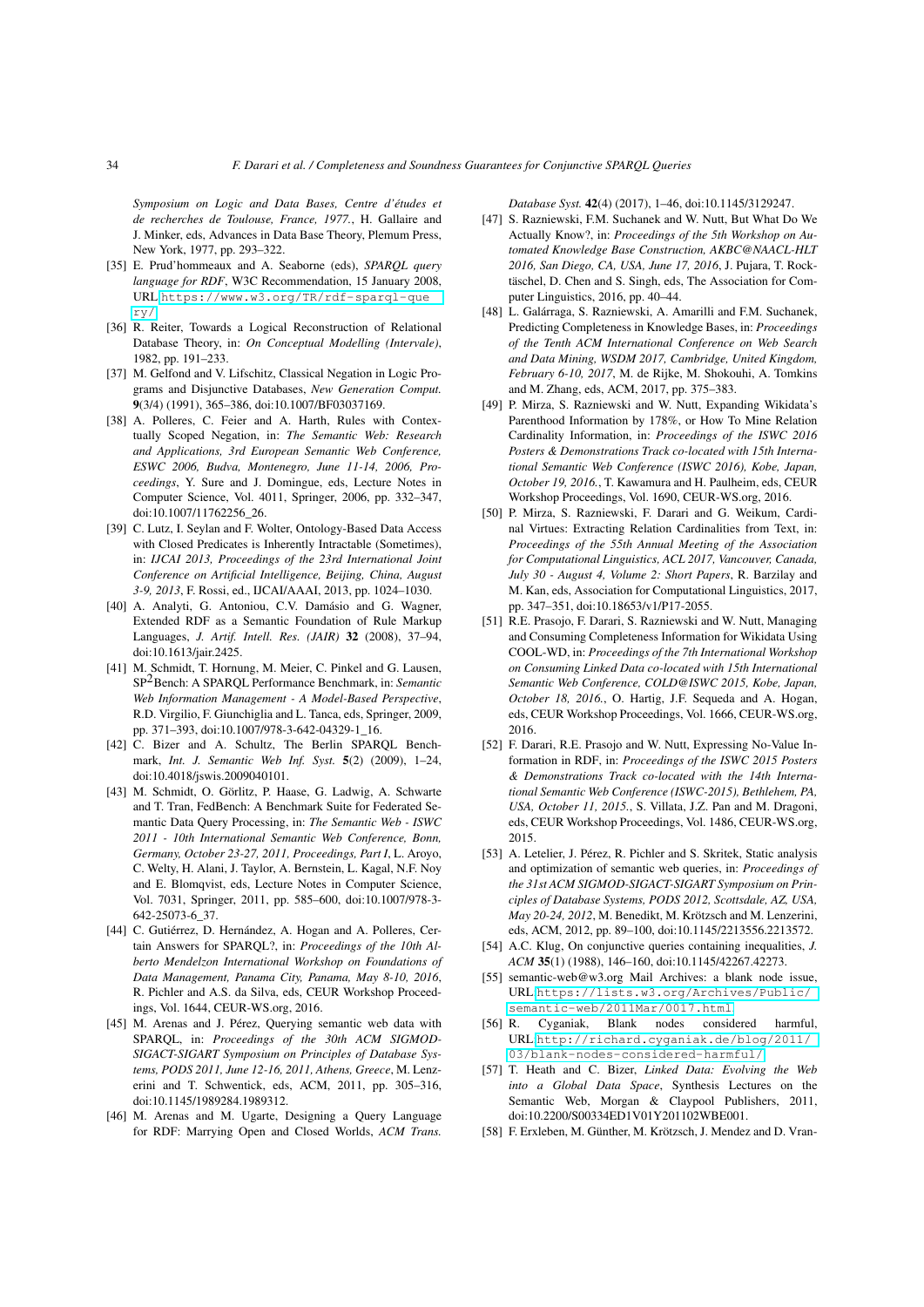decic, Introducing Wikidata to the Linked Data Web, in: *The Semantic Web - ISWC 2014 - 13th International Semantic Web Conference, Riva del Garda, Italy, October 19-23, 2014. Proceedings, Part I*, P. Mika, T. Tudorache, A. Bernstein, C. Welty, C.A. Knoblock, D. Vrandecic, P.T. Groth, N.F. Noy, K. Janowicz and C.A. Goble, eds, Lecture Notes in Computer Science, Vol. 8796, Springer, 2014, pp. 50–65, doi:10.1007/978-3-319- 11964-9\_4.

- <span id="page-34-1"></span>[59] A. Hogan, M. Arenas, A. Mallea and A. Polleres, Everything you always wanted to know about blank nodes, *J. Web Sem.* 27 (2014), 42–69, doi:10.1016/j.websem.2014.06.004.
- <span id="page-34-2"></span>[60] N. Noy and A. Rector (eds), *Defining N-ary Relations on the Semantic Web*, W3C Working Group Note, 12 April 2006, URL:[https://www.w3.org/TR/2006/NOTE-s](https://www.w3.org/TR/2006/NOTE-swbp-n-aryRelations-20060412/) [wbp-n-aryRelations-20060412/](https://www.w3.org/TR/2006/NOTE-swbp-n-aryRelations-20060412/).
- <span id="page-34-3"></span>[61] R. Cyganiak, D. Wood and M. Lanthaler (eds), *RDF 1.1 Concepts and Abstract Syntax*, W3C Recommendation, 25 February 2014, URL:[https://www.w3.org/TR/2014/](https://www.w3.org/TR/2014/REC-rdf11-concepts-20140225/) [REC-rdf11-concepts-20140225/](https://www.w3.org/TR/2014/REC-rdf11-concepts-20140225/).
- <span id="page-34-4"></span>[62] A. Hogan, Skolemising Blank Nodes while Preserving Isomorphism, in: *Proceedings of the 24th International Conference on World Wide Web, WWW 2015, Florence, Italy, May 18-22, 2015*, A. Gangemi, S. Leonardi and A. Panconesi, eds, ACM, 2015, pp. 430–440, doi:10.1145/2736277.2741653.
- <span id="page-34-5"></span>[63] D. Brickley and R.V. Guha, *RDF Schema 1.1*, W3C Recommendation, 25 February 2014, URL:[http://www.w3.or](http://www.w3.org/TR/2014/REC-rdf-schema-20140225/) [g/TR/2014/REC-rdf-schema-20140225/](http://www.w3.org/TR/2014/REC-rdf-schema-20140225/).
- <span id="page-34-6"></span>[64] S. Muñoz, J. Pérez and C. Gutierrez, Simple and Efficient Minimal RDFS, *J. Web Sem.* 7(3) (2009), 220–234. doi:doi:10.1016/j.websem.2009.07.003.
- <span id="page-34-7"></span>[65] A. Polleres, A. Hogan, R. Delbru and J. Umbrich, RDFS and OWL Reasoning for Linked Data, in: *Reasoning Web. Semantic Technologies for Intelligent Data Access - 9th International Summer School 2013, Mannheim, Germany, July 30 - August 2, 2013. Proceedings*, S. Rudolph, G. Gottlob, I. Horrocks and F. van Harmelen, eds, Lecture Notes in Computer Science, Vol. 8067, Springer, 2013, pp. 91–149, doi:10.1007/978- 3-642-39784-4\_2.
- <span id="page-34-8"></span>[66] A. Motro and I. Rakov, Not all answers are equally good: estimating the quality of database answers, in: *Flexible Query Answering Systems*, T. Andreasen, H. Christiansen and H.L. Larsen, eds, Kluwer Academic Publishers, Norwell, MA, USA, 1997, pp. 1–21, URL:[http://dl.acm.org/citat](http://dl.acm.org/citation.cfm?id=285506.285508) [ion.cfm?id=285506.285508](http://dl.acm.org/citation.cfm?id=285506.285508).
- [67] T.K. Sellis, S.B. Davidson and Z.G. Ives (eds), Proceedings of the 2015 ACM SIGMOD International Conference on Management of Data, Melbourne, Victoria, Australia, May 31 - June 4, 2015, ACM, 2015.
- [68] H. Gallaire and J. Minker (eds), Logic and Data Bases, Symposium on Logic and Data Bases, Centre d'études et de recherches de Toulouse, France, 1977, in *Advances in Data Base Theory*, Plemum Press, New York, 1978.

#### Appendix

# A. Proofs of Section [3](#page-5-0)

Proposition 1. *Let* C *be a set of completeness statements, G a graph, and P a BGP. Then the following are equivalent:*

- *1.*  $C$ *,*  $G \models Compl(P)$ *;*
- *2. for every mapping*  $\mu$  *such that dom* $(\mu) = \text{var}(P)$ *and*  $(G, G \cup \mu) \models C$ , *it is the case that*  $\mu$ *P*  $\subseteq$  *G*.

*Proof.*  $(\Rightarrow)$  We prove the contrapositive. Suppose there is a mapping  $\mu$  where  $dom(\mu) = var(P)$  and  $(G, G \cup \mu) \models C$ , but  $\mu P \not\subseteq G$ . We want to show that  $\mathcal{C}, G \not\models Compl(P)$ . For this, we need a counterexample extension pair  $(G, G')$  such that  $(G, G') \models C$ , but  $(G, G') \not\models Compl(P)$  $(G, G') \not\models Compl(P).$ <br>Take the extension

Take the extension pair  $(G, G \cup \mu P)$ . By assumption, we have that  $(G, G \cup \mu P) \models C$ . We will show that  $(G, G \cup \mu P) \not\models Compl(P)$ . Again, by assumption we have that  $\mu P \nsubseteq G$ . This means that  $\mu \notin [P]_G$ , as opposed to the obvious fact that  $\mu \in [P]_{G \cup \mu}$ . This implies that  $(G, G \cup \mu P) \not\models Compl(P)$ . Therefore,  $\mathcal{C}, G \not\models Compl(P)$  as witnessed by the counterexample extension pair  $(G, G \cup \mu P)$ .

 $(\Leftarrow)$  Assume that for all mappings  $\mu$  such that  $dom(\mu) =$ *var*(*P*) and  $(G, G \cup \mu) \models C$ , it is the case  $\mu$ *P*  $\subseteq G$ . We want to show that  $C, G \models Compl(P)$ . Take an extension pair  $(G, G')$  such that  $(G, G') \models C$ . We need to prove that  $(G, G') \models Comp1(P)$  In other words it has prove that  $(G, G') \models Compl(P)$ . In other words, it has to be shown that  $\mathbb{P} \mathbb{P}_{\alpha} \subset \mathbb{P} \mathbb{P}_{\alpha}$ to be shown that  $\llbracket P \rrbracket_{G'} \subseteq \llbracket P \rrbracket_G$ .

Now take a mapping  $\mu \in [P]_{G'}$ . By the semantics of BGP evaluation, this implies  $\mu P \subseteq G'$ . We want to show  $\mu \in \mathbb{P} \mathbb{P}_{\geq 0}$  Again by the semantics of BGP evaluation show  $\mu \in [P]_G$ . Again, by the semantics of BGP evaluation it is sufficient to show that  $\mu P \subseteq G$ . By the assumption that  $(G, G') \models C$  and the semantics of the <br>  $T_a$  operator, we have that  $T_a(G') \subseteq G$ . From this and *T*<sub>C</sub> operator, we have that  $T_c(G') \subseteq G$ . From this and  $\mu P \subseteq G'$  (and also  $G \subseteq G'$  by the definition of an ex-<br>tension pair) it holds that  $T_G(G \cup \mu P) \subset T_G(G') \subset G$ tension pair), it holds that  $T_C(G \cup \mu) \subseteq T_C(G') \subseteq G$ .<br>Therefore it is the case that  $(G, G \cup \mu) \models C$ . By as-Therefore, it is the case that  $(G, G \cup \mu P) \models C$ . By assumption, we have that  $\mu P \subseteq G$ . Since  $\mu$  was arbitrary,<br>we can therefore conclude that  $\llbracket P \rrbracket_{C} \subset \llbracket P \rrbracket_G$ we can therefore conclude that  $[P]_{G'} \subseteq [P]_G$ .

#### <span id="page-34-0"></span>B. Additional Example

Example. (CRUCIAL PART) Consider the graph *Gcou+*, [31](#page-34-9)

 $G_{cou+} = \{(UN, member, ger), (UN, member, usa),$ (*ger*, *lang*, *de*),(*vatican*, *lang*, *it*)},

<span id="page-34-9"></span><sup>&</sup>lt;sup>31</sup>Note that this graph is different with  $G_{cou}$  as in Fig. [2.](#page-5-1)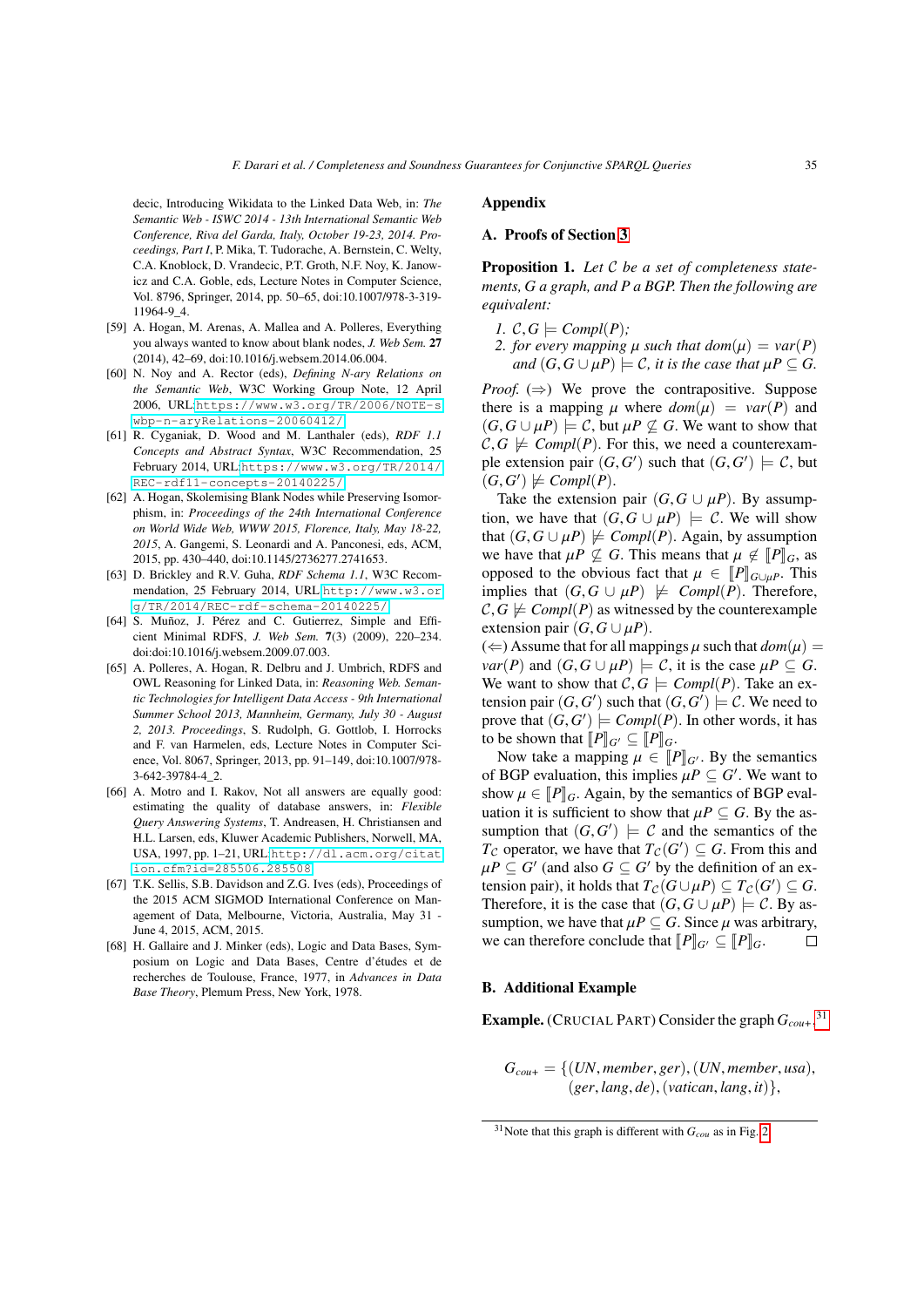that is augmented with the completeness statement "Complete for all official languages of UN members",

$$
C_{un-lang} = Compl((UN, member, ?c), (?c, lang, ?l)).
$$

Consider also the BGP "Give official languages of the USA",

$$
P_{usa} = \{ (usa, lang, ?l) \}.
$$

Let us reason whether  $P_{usa}$  can be answered completely over *Gcou+* augmented with *Cun-lang*. Intuitively, since  $C_{un-lang}$  states that  $G_{cou+}$  is complete for all languages of UN members, and *we know from Gcou+* that the USA is a member of the UN, it is the case that the BGP *Pusa* can be answered completely. Note that here our reasoning relies on *Gcou+* (and *Cun-lang*), in the sense that without knowing what is in *Gcou+*, we cannot infer whether *Pusa* can be answered completely as we do not know whether USA is a member of the UN or not.

Let us now treat this observation in a formal manner. First, we compute the crucial part of  $P_{usa}$  wrt.  $G_{cou+}$ and *Cun-lang*. The melting of evaluating the transfer operator  $T_{\{C_{un-lane}\}}(\tilde{P}_{usa} \cup G_{cou+})$  gives  $\{(UN, member, ger),$  $(ger, lang, de), (UN, member, usa), (usa, lang, ?l).$ 

The crucial part can be retrieved by computing the intersection of this result with the BGP *Pusa*, giving us  $\{(usa, lang, ?l)\}\ = P_{usa}$ . Note that if the transfer operator were applied only over the prototypical graph  $\tilde{P}_{usa}$  without considering  $G_{cou+}$ , the crucial part would return the empty BGP.

Now, from the crucial part (i.e.,  $\{(usa, lang, ?l)\},\$ we compute the equivalent partial grounding (i.e., *epg*) of the BGP  $\tilde{P}_{usa}$  wrt.  $G_{cou+}$  and  $C_{un-lang}$ , which gives the empty set. This corresponds to the non-existence of the query answer in any possible extension of the graph *Gcou+* that satisfies the statement *Cun-lang*. Hence, it holds that  $C_{un-lang}$ ,  $G_{cou+}$   $\models$   $Compl(P_{usa})$ , meaning the query can be guaranteed to be answered completely wrt. *Gcou+* and *Cun-lang*. Note that, if the crucial part were computed without considering *Gcou+*, the *epg* would return the BGP itself, meaning that the saturated condition is reached. By Lemma [1,](#page-10-3) we would falsely infer that  $C_{un-lang}$ ,  $G_{cou+} \not\models Compl(P_{usa})$  since  $P_{usa} \nsubseteq G_{cou+}.$ 

# C. Proofs of Section [4](#page-8-0)

Proposition 3 (Equivalent Partial Grounding). *Let* C *be a set of completeness statements, G a graph, and* (*P*, ν) *a partially mapped BGP. Then*

$$
\{ (P, v) \} \equiv_{\mathcal{C}, G} \text{epg}((P, v), \mathcal{C}, G).
$$

*Proof.* Take any *G*<sup> $\prime$ </sup> such that  $(G, G') \models C$ . We want to show that show that

$$
[\![ (P, \nu) ]\!]_{G'} = \bigcup_{(\mu P, \nu \cup \mu) \in \text{epg}((P, \nu), \mathcal{C}, G)} [\![ (\mu P, \nu \cup \mu) ]\!]_{G'}.
$$

Since  $dom(v) \cap var(P) = \emptyset$  by the construction of a partially mapped BGP, it is sufficient to show that

$$
[\![ (P,\mu_{\emptyset}) ]\!]_{G'} = \bigcup_{(\mu P,\mu) \in \text{epg}((P,\mu_{\emptyset}),\mathcal{C},G)} [\![ (\mu P,\mu) ]\!]_{G'}.
$$

By the construction of the *epg* operator, this corresponds to showing that

$$
[\![ (P,\mu_{\emptyset}) ]\!]_{G'} = \bigcup_{\mu \in [\![\mathit{crucc},\mathit{G}(P)]\!]_{G}} [\![ (\mu P,\mu) ]\!]_{G'}.
$$

Recall that the crucial part of  $P$  is complete wrt.  $C$ and *G*, that is,  $C$ ,  $G \models \text{Compl}(\text{cruc}_{C,G}(P))$ . This implies that  $\llbracket \text{crucc}_{\mathcal{C},G}(P) \rrbracket_{G'} = \llbracket \text{crucc}_{\mathcal{C},G}(P) \rrbracket_G$ . Therefore, it is the case that

$$
\bigcup_{\mu \in [\text{crucc}, G(P)]_{G'}} [\!\! [\mu P, \mu] \!\!]_{G'} = \bigcup_{\mu \in [\text{crucc}, G(P)]_G} [\!\! [\mu P, \mu] \!\!]_{G'}.
$$

By construction, we have that  $cruc_{\mathcal{C},G}(P) \subseteq P$ . Therefore, by the semantics of evaluating partially mapped  $BGBs, \llbracket (P, \mu_{\emptyset}) \rrbracket_{G'} = \bigcup_{\mu \in \llbracket \text{cruc}_{C,G}(P) \rrbracket_{G'}} \llbracket (\mu P, \mu) \rrbracket_{G'}.$  Thus, we conclude that

$$
[[P,\mu_{\emptyset})]]_{G'} = \bigcup_{\mu \in [crucc, G(P)]_{G'}} [[(\mu P, \mu)]]_{G'}
$$

$$
= \bigcup_{\mu \in [crucc, G(P)]_{G}} [[(\mu P, \mu)]]_{G'}.
$$

Lemma 1 (Completeness Entailment of Saturated BGPs). *Let P be a BGP,* C *a set of completeness statements, and G a graph. Suppose P is saturated wrt.* C *and G. Then:*

$$
C, G \models Compl(P) \quad \text{iff} \quad P \subseteq G.
$$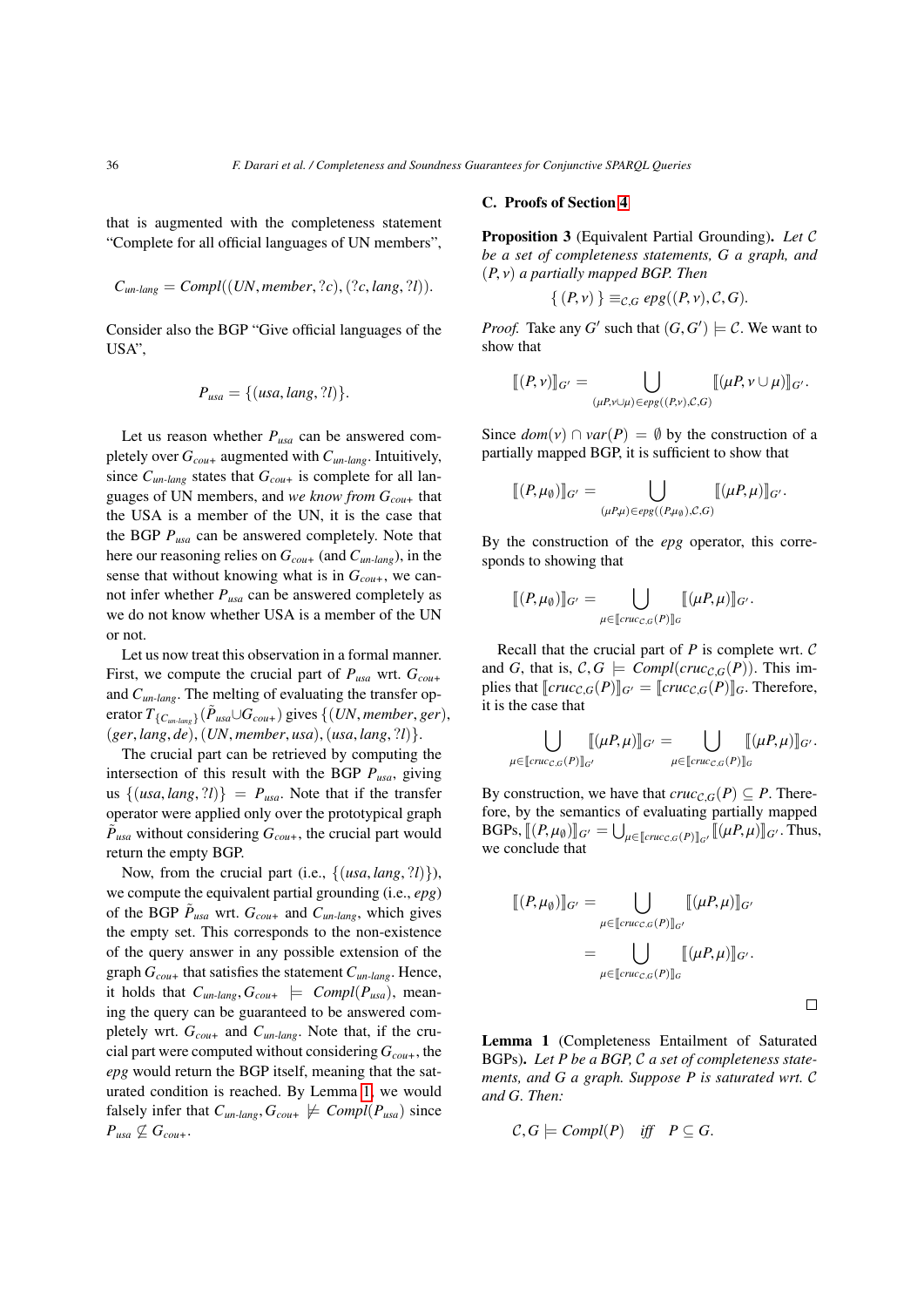*Proof.* ( $\Rightarrow$ ) By contrapositive. Suppose *P*  $\subseteq$  *G*. We want to give a counterexample for  $\mathcal{C}, G \models Compl(P)$ . Let us take the extension pair  $(G, G \cup \tilde{P})$ . Note that *P*  $\not\subseteq$  *G* implies  $\tilde{P} \not\subseteq G$ . Consequently, it is the case that <sup>J</sup>*P*K*<sup>G</sup>*∪*P*˜ 6⊆ <sup>J</sup>*P*K*<sup>G</sup>*, implying (*G*,*<sup>G</sup>* <sup>∪</sup> *<sup>P</sup>*˜) 6|<sup>=</sup> *Compl*(*P*).

It is left to show  $(G, G \cup \tilde{P}) \models C$ . We would like to prove the following: If *P* is saturated wrt. C and *G*, then  $(G, G \cup \tilde{P}) \models C$ . By definition, wrt. C and G a BGP *P* is saturated iff  $(P, \mu_{\emptyset})$  is saturated. From our assumption that *P* is saturated, we therefore know that  $(P, \mu_{\emptyset})$  is also saturated. By the definition of saturation, this means that  $epg((P,\mu_{\emptyset}),\mathcal{C},G) = \{ (P,\mu_{\emptyset}) \}$ . This implies that  $\llbracket \text{cruc}_{\mathcal{C},G}(P) \rrbracket_G = \{ \mu_{\emptyset} \}$ . Consequently,  $\mu_{\emptyset}(cruc_{\mathcal{C},G}(P)) = cruc_{\mathcal{C},G}(P) \subseteq G$ . Here we know that  $cruc_{\mathcal{C},G}(P)$  is ground.

Now we want show that  $T_C(G \cup \tilde{P}) \subseteq G$  for the following reason: by the definition of  $T_c$  and the satisfaction of an extension pair wrt.  $C$ , it is the case that  $T_{\mathcal{C}}(G \cup \tilde{P}) \subseteq G$  implies  $(G, G \cup \tilde{P}) \models \mathcal{C}$ .

By construction, the  $T_C$  operator always returns a subset of the input. There are therefore two components of the results of  $T_C(G \cup \tilde{P})$  for which we have to check if they are included in *G*. The first are the parts of the output included in *G*, that is,  $G \cap T_{\mathcal{C}}(G \cup \tilde{P})$ . Clearly,  $G \cap T_{\mathcal{C}}(G \cup \tilde{P}) \subseteq G$ .

The second one are those included in  $\tilde{P}$ , that is,  $\tilde{P} \cap T_C(G \cup \tilde{P})$ . We want to show that  $\tilde{P} \cap T_C(G \cup \tilde{P})$  $\tilde{P}$ )  $\subseteq$  *G*. Recall that *cruc<sub>C,G</sub>*( $P$ )  $\subseteq$  *G*. By definition,  $\mathcal{C}$ *cruc*<sub>C,*G*</sub>(*P*) =  $P \cap \tilde{id}^{-1}(T_{\mathcal{C}}(G \cup \tilde{P}))$ . Since  $\mathcal{C}$ *cruc*<sub>C,*G*</sub>(*P*) is ground, we have that  $cruc_{C,G}(P) = \tilde{P} \cap \tilde{id}^{-1}(T_C(G \cup \tilde{C}))$  $(\tilde{P})$ ), so that the melting operator  $\tilde{id}^{-1}$  does not have any effect, that is,  $\tilde{P} \cap \tilde{id}^{-1}(T_{\mathcal{C}}(G \cup \tilde{P})) = \tilde{P} \cap$ *T*<sub>C</sub>(*G* ∪  $\tilde{P}$ ). Consequently, we have  $\tilde{P} \cap T_C(G \cup \tilde{P}) =$  $cruc_{\mathcal{C},G}(P) \subseteq G$ .

Since both components are in *G*, we have that  $T_{\mathcal{C}}(G \cup P) \subseteq G$ , and therefore  $(G, G \cup P) \models \mathcal{C}$ .

(*∈*) Assume *P* ⊆ *G*. This means that *P* is ground (i.e., has no variables). Therefore, it is the case that for all extension pairs  $(G, G')$ , the equation  $[P]_{G'} = [P]_G =$ <br> $\mathcal{L}_{H\alpha}$ , holds implying  $(G, G')$  = Compl(P). By defini- $\{\mu_{\emptyset}\}\$  holds, implying  $(G, G') \models Compl(P)$ . By definition  $C, G \models Compl(P)$  holds if for all  $(G, G') \models C$  we tion,  $C, G \models Compl(P)$  holds if for all  $(G, G') \models C$ , we<br>have  $(G, G') \models Compl(P)$ . Hence  $C, G \models Compl(P)$ have  $(G, G') \models Compl(P)$ . Hence,  $C, G \models Compl(P)$ <br>holds since  $(G, G') \models Compl(P)$  even for all possible holds since  $(G, G') \models Compl(P)$  even for all possible<br>extension pairs  $(G, G')$ extension pairs  $(G, G')$ .  $\Box$ 

Theorem 1 (Completeness Entailment Check). *Let P be a BGP,* C *a set of completeness statements, and G a graph. Then the following are equivalent:*

$$
1. C, G \models Compl(P);
$$

$$
2. \ \mu P \subseteq G, \text{ for all } \mu \in \text{sat}(P, C, G).
$$

*Proof.*  $(\Rightarrow)$  We prove the contrapositive. Assume there exists a mapping  $\mu \in sat(P, C, G)$  such that  $\mu P \nsubseteq$ *G*. From Proposition [4,](#page-11-2) we have that  $\mu$ *P* is saturated wrt. C and G. From Lemma [1,](#page-10-3) it is the case  $\mathcal{C}, G \not\models$  $Compl(\mu P)$ .

From Proposition [4,](#page-11-2) we have that  $\{(P, \mu_{\emptyset})\}\equiv_{\mathcal{C}, G}$  $\{ (vP, v) \mid v \in sat(P, C, G) \}$ . Note that by construction, each mapping in  $sat(P, C, G)$  is incomparable to the others, in the sense that, every mapping is different. Since  $C, G \not\models Compl(\mu P)$ , we have the extension pair  $(G, G \cup \mu)$  as a counterexample for  $C, G \models$ *Compl*(*P*).

 $(\Leftarrow)$  By the second claim of Proposition [4,](#page-11-2) we have that  $\mu P$  is saturated wrt. C and G for each  $\mu \in sat(P, C, G)$ . Thus, from the right-hand side of Theorem [1](#page-11-1) and Lemma [1,](#page-10-3) we have that  $C, G \models Compl(\mu P)$  for each  $\mu \in sat(P, C, G)$ . Therefore, by the first claim of Proposition 4. we have that  $C, G \models Compl(P)$ . sition [4,](#page-11-2) we have that  $C$ ,  $G \models Compl(P)$ .

**Proposition 5.** *Deciding the entailment*  $C, G$   $\models$ *Compl*(*P*)*, given a set* C *of completeness statements, a graph G*, *and a BGP P*, *is*  $\Pi_2^P$ -*complete.* 

*Proof.* We prove membership in  $\Pi_2^P$  by showing that non-entailment is in  $\Sigma_2^P$ . This follows from Propo-sition [1,](#page-7-1) which can be read as saying that  $\mathcal{C}, G \not\models$ *Compl*(*P*) iff there exists a mapping  $\mu$  with  $dom(\mu)$  = *var*(*P*) and  $\mu$ *P*  $\subseteq$  *G* such that

$$
(G, G \cup \mu P) \models C.
$$

We observe that  $(G, G \cup \mu P) \not\models C$  iff there is a statement *Compl*(*P'*)  $\in$  *C* and a mapping *v* such that  $vP' \subset G \cup uP$  and  $vP' \subset G$ . Thus, non-entailment can  $vP' \subseteq G \cup \mu P$  and  $vP' \nsubseteq G$ . Thus, non-entailment can<br>be checked by quessing  $\mu$  in polynomial time and then be checked by guessing  $\mu$  in polynomial time and then performing a CoNP-check.

Next, we prove the hardness by reduction from the validity of a ∀∃3SAT formula. The general shape of a formula is as follows:

$$
\psi = \forall x_1, \ldots, x_m \exists y_1, \ldots, y_n \ \gamma_1 \wedge \ldots \wedge \gamma_k,
$$

where each  $\gamma_i$  is a disjunction of three literals over<br>propositions from varse livers, where varse  $\gamma$ propositions from *vars*<sup>∀</sup> ∪ *vars*<sup>∃</sup> where *vars*<sup>∀</sup> =  ${x_1, ..., x_m}$  and *vars*<sub> $\exists$ </sub> = {*y*<sub>1</sub>, ..., *y<sub>n</sub>*}. We will construct a set C of completeness statements, a graph *G*, and a BGP *P* such that the following claim holds:

$$
C, G \models Compl(P) \qquad \text{iff} \qquad \psi \text{ is valid.}
$$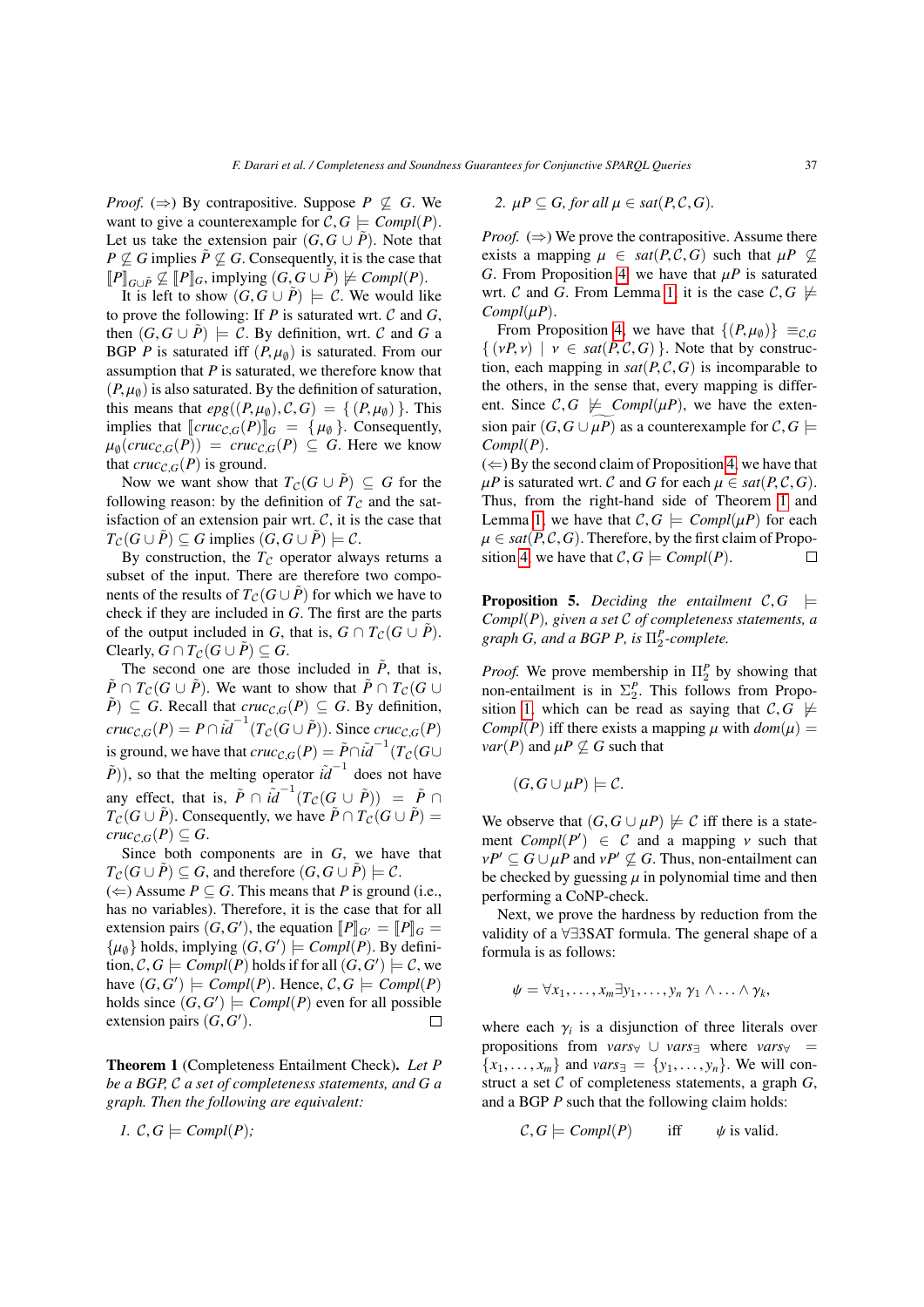Our encoding is inspired by the following approach to check the validity of  $\psi$ : Unfold the universally quantified variables  $x_1, \ldots, x_m$  in  $\psi$ , and then check if for every formula in the set Ψ*unfold* of the unfolding results, there is an assignment from the existentially quantified variables  $y_1, \ldots, y_n$  to make all the clauses evaluate to true.

*(Encoding)* First, we construct<sup>[32](#page-37-0)</sup>

$$
G = \{ (0, \text{varg}, c), (1, \text{varg}, c) \}
$$

and the completeness statement

$$
C_{\forall} = Compl(\{ (?x, varg, ?y) \}),
$$

to denote all the assignment possibilities (i.e., 0 and 1) for the universally quantified variables.

Next, we define

$$
P_{ground} = \{ (?x_i, varg, ?c_{x_i}), (?x_i, varc, c_{x_i}) |
$$

$$
x_i \in vars_{\forall} \}.
$$

The idea is that  $P_{ground}$  via  $C_{\forall}$  and  $G$  will later be instantiated with all possible assignments for the universally quantified variables in  $\psi$ .

Now, we define

$$
P_{neg} = \{ (0, neg, 1), (1, neg, 0) \},
$$

which says that 0 is the negation of 1, and vice versa. This BGP is used later on to assign values for all the propositional variables and their negations. Then, we define

$$
P_{true} = \{ (1,1,1), \ldots, (0,0,1) \},
$$

to denote the seven possible satisfying value combinations for a clause. Our BGP *P* that we want to check for completeness is therefore as follows:

$$
P = P_{true} \cup P_{neg} \cup P_{ground}.
$$

Now, we want to encode the structure of the formula  $\psi$ . For each propositional variable  $p_i$ , we encode the positive literal  $p_i$  as the variable  $y(p_i) = 2p_i$  and the positive literal  $p_i$  as the variable  $v(p_i) = ?p_i$  and

the negative literal  $\neg p_i$  as the variable  $\nu(\neg p_i) = ?\overline{p}_i$ .<br>Given a clause  $\nu_i = l_i \vee l_i \wedge l_i$ , the operator  $tn(\nu_i)$ Given a clause  $\gamma_i = l_{i1} \vee l_{i2} \vee l_{i3}$ , the operator  $tp(\gamma_i)$ maps  $\gamma_i$  to  $(\nu(l_{iI}), \nu(l_{i2}), \nu(l_{i3}))$ . We then define the fol-<br>lowing BGP to encode the structure of  $\psi$ lowing BGP to encode the structure of  $\psi$ :

$$
P_{\psi} = \{ tp(\gamma_i) \mid \gamma_i \text{ occurring in } \psi \}.
$$

To encode the inverse relationship between a positive literal and a negative literal, we use the following:

$$
P_{poss} = \{ (?p_i, neg, ?\overline{p}_i), (? \overline{p}_i, neg, ?p_i) \mid
$$
  

$$
p_i \in vars_{\forall} \cup vars_{\exists} \}.
$$

This pattern will later be instantiated accordingly wrt. *Pneg*. Now, for capturing the assignments of the universally quantified variables in *P*, we use

$$
P_{\forall} = \{ (?x_i, \text{varc}, c_{x_i}) \mid x_i \in \text{vars}_{\forall} \}.
$$

We are now ready to construct the following completeness statement:

$$
C_{\psi} = Compl(P_{true} \cup P_{poss} \cup P_{\forall} \cup P_{\psi}).
$$

In summary, our encoding consists of the following ingredients: the set  $C = \{C_{\forall}, C_{\psi}\}\$  of completeness statements, the graph *G*, and the BGP *P*. Let us now prove the claim mentioned above.

*(Proof for Encoding)* Recall the approach we mentioned above to check the validity of the formula  $\psi$ . To simulate the unfolding of the universally quantified variables, we rely on the equivalent partial grounding operator  $epg((P, \mu_{\emptyset}), C, G)$  as in Algorithm [1](#page-11-0) which involves the *cruc* operator. Accordingly,  $cruc_{C,G}(P)$  =  $P \cap i \tilde{d}^{-1}(T_{\mathcal{C}}(\tilde{P} \cup G))$  by definition. By construction, the statement  $C_\forall$  captures the  $(?x_i, \text{varg}, ?c_{x_i})$  part of the RGP *P* where  $x_i \in \text{vars}$ . Thus, by the construction of BGP *P* where  $x_i \in \text{vars}_{\forall}$ . Thus, by the construction of *G*, it is the case that  $epg((P,\mu_{\emptyset}), C, G)$  consists of  $2^m$ <br>partially manned BGPs, where m is the number of the partially mapped BGPs, where *m* is the number of the universally quantified variables in  $\psi$ . Each of the partially mapped BGPs corresponds to an assignment for the universally quantified variables in the set Ψ*unfold* of the unfolding results of  $\psi$ .

Now, we prove the simulation of the next step, the existential checking. For each partially mapped BGP  $(\mu P, \mu)$  in the unfolding results  $epg((P, \mu_{\emptyset}), C, G)$ , it is either  $epg((\mu P, \mu), C, G) = \emptyset$  or  $epg((\mu P, \mu), C, G) =$  $\{(\mu P, \mu)\}\.$  Let us see what this means.

By construction, the former case happens whenever  $T_{\mathcal{C}}(\widetilde{\mu P} \cup G) = \widetilde{\mu P}$  holds, from the fact that  $[\mu P]_G = \emptyset$ .

<span id="page-37-0"></span> $32$ Recall that we omit namespaces. With namespaces, for example, the 'number' 0 in the encoding can be written as the IRI http://example.org/0.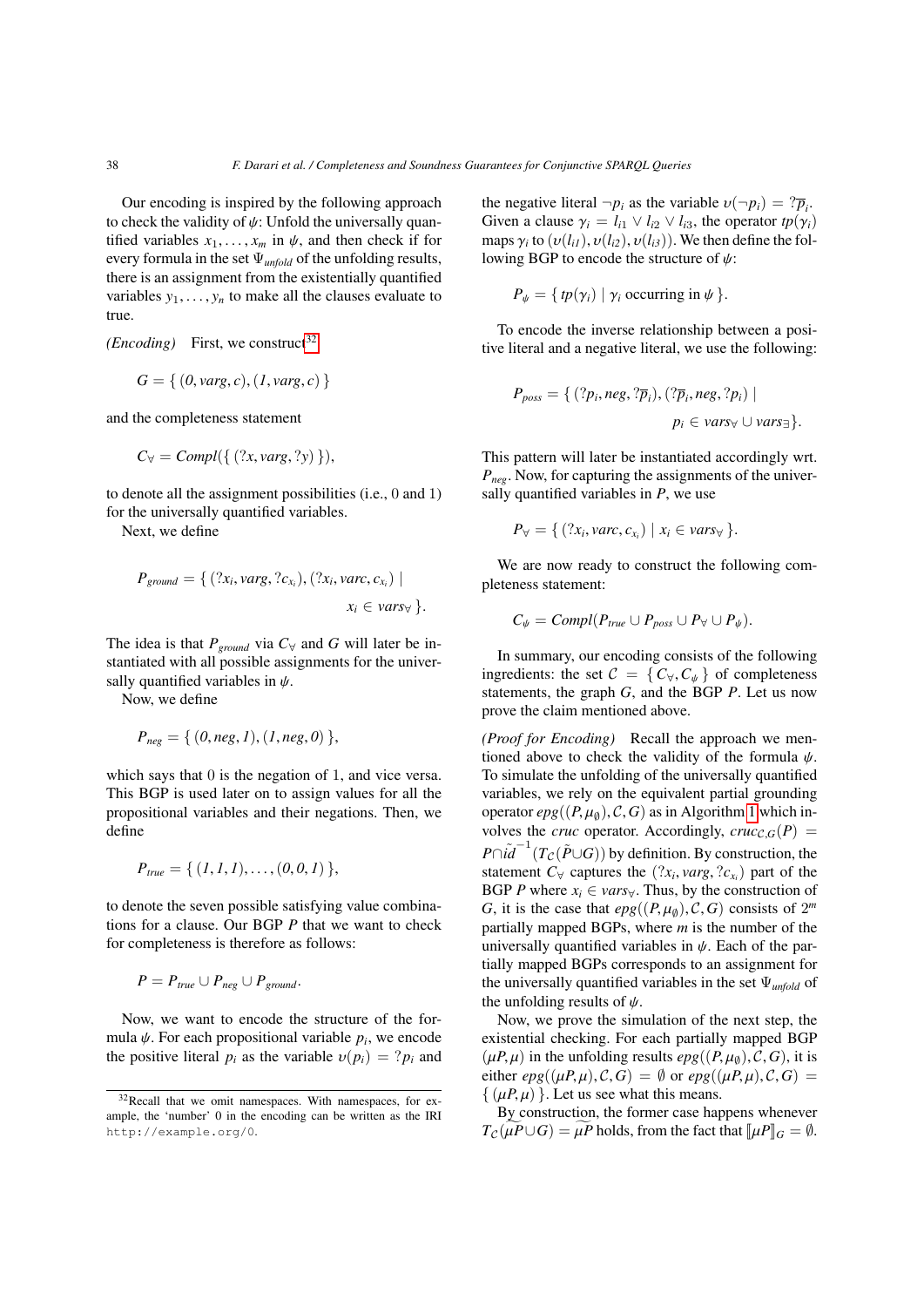Furthermore, it is the case that  $T_c(\mu P \cup G) = \mu P$ iff there is a mapping  $\nu$  from the encoding ?*y<sub>i</sub>* of the existentially quantified variables in  $P_{\psi}$  such that  $\nu(\mu P_{\psi}) \subseteq P_{true}$ . Note that the mapping *v* simulates a satisfying assignment for the corresponding existentially quantified formula in the set Ψ*unfold*. Whenever this holds for all  $(\mu P, \mu) \in epg((P, \mu_{\emptyset}), C, G)$ , from Proposition [3](#page-10-2) we can conclude that  $(P, \mu_{\emptyset}) \equiv_{C} G$   $\emptyset$ , and therefore  $C, G \models Compl(P)$ . Also, because we have the satisfying assignments for all the corresponding existentially quantified formulas in the set Ψ*unfold*, the formula  $\psi$  evaluates to true.

The latter case happens whenever  $T_{\mathcal{C}}(\widetilde{\mu P} \cup G) \neq \widetilde{\mu P}$ , since there is no mapping  $\nu$  from the encoding ?*y<sub>i</sub>* of the existentially quantified variables in  $P_{\psi}$  such that  $\nu(\mu P_{\psi}) \subseteq P_{true}$ . This simulates the failure in finding a satisfying assignment for the corresponding existentially quantified formula in the set  $\Psi_{unfold}$ . This implies that  $\psi$  evaluates to false. However, whenever the latter case happens, it means that  $(\mu P, \mu)$  is saturated. By construction, it is the case  $\mu P \nsubseteq G$ . From Lemma [1](#page-10-3) and Proposition [3,](#page-10-2) we conclude that  $\mathcal{C}, G \not\models$ *Compl*(*P*).

Proposition 6. *Let G be a graph. Deciding the entailment*  $C$ *,*  $G \models Compl(P)$ *, given a set* C *of completeness statements and a BGP P, is in* Π*<sup>P</sup>* 2 *. There is a graph for* which the problem is  $\Pi_2^P$ -complete.

*Proof.* The membership follows immediately from Proposition [5,](#page-12-0) while the existence of a hard case follows from the reduction proof of that proposition, in which the graph is fixed.  $\Box$ 

Proposition 7. *Let P be a BGP. Deciding the entailment*  $C$ *,*  $G \models Compl(P)$ *, given a set*  $C$  *of completeness statements and a graph G, is in NP. There is a BGP for which the problem is NP-complete. This still holds when the graph is fixed.*

*Proof.* The membership relies on Algorithm [1](#page-11-0) and Theorem [1.](#page-11-1) Recall that the algorithm contains the *epg* operator, which performs grounding based on the crucial part over the graph *G*. However, now since the BGP is fixed, the size of the grounding results is therefore bounded polynomially. Consequently, the only source of complexity is from the finding of the crucial part of BGPs, which can be done in NP (note that the completeness statements are not fixed).

In the hardness proof we will see that the hardness follows even when the graph is fixed. The proof for NP-hardness is by means of reduction from the 3-colorability problem of classical graphs, which is known to be NP-hard. We encode the problem graph  $G_p = (V, E)$ , i.e., the classical graph we want to check whether it is 3-colorable, as a set *triples*( $G_p$ ) of triple patterns. We associate to each vertex  $v \in V$ , a new variable ?*v*. Then, we define *triples*( $G_p$ ) as the union of all triple patterns (?*s*, *edge*, ?*o*) created from each pair  $(s, o) \in E$  where ?*s* is the associated variable of *s*, *edge* is an IRI and ?*o* is the associated variable of *o*. Let the BGP *Pcol* be:

$$
\{(r, edge, g), (r, edge, b), (g, edge, r), (g, edge, b), (b, edge, r), (b, edge, g)\}
$$

Next, we create the completeness statement

 $C_p = Compl(triples(G_p) \cup P_{col})$ .

Let *G* be the empty graph. Then, the following claim holds:

The problem graph  $G_p$  is 3-colorable iff

$$
\{C_p\}, G \models Compl(P_{col}).
$$

*Proof of the claim*: ( $\Rightarrow$ ) Assume *G<sub>p</sub>* is 3-colorable. Thus, there must be a mapping  $\mu$  from all the vertices in  $G_p$  to an element from the set  $\{r, g, b\}$  such that no adjacent nodes have the same color. From the mapping  $\mu$ , we can thus create a corresponding mapping  $\nu$ such that the associated variables of the vertices in  $G_p$ are mapped to the same color as in the mapping  $\mu$ . By construction of the statement  $C_p$ , it is the case that the mapping *v* is a witness mapping for  $Q_{C_p}$  to derive all<br>the triples in *P*, bence ensuring the completeness of the triples in *Pcol*, hence ensuring the completeness of *Pcol*.

( $\Leftarrow$ ) We will prove the contrapositive. Assume that  $G_p$ is not 3-colorable. Thus, there is no mapping from the vertices in  $G_p$  to an element from the set  $\{r, g, b\}$  such that any adjacent node has a different color. Consider the an extension pair  $(G, G')$ , where  $G'$  is the color<br>oranh  $f(r, gdeg, g)$  (*h*,  $gdeg, g$ ) From the congraph  $\{(r, edge, g), \ldots, (b, edge, g)\}\$ . From the construction of  $C_p$ , it is the case that  $(G, G') \models \{C_p\}$  but<br>  $\mathbb{F}_{p}$ ,  $\mathbb{F}_{q} \neq \mathbb{F}_{p}$ ,  $\mathbb{F}_{q}$ ,  $\mathbb{F}_{q}$ ,  $\mathbb{F}_{q}$ ,  $\mathbb{F}_{q}$ ,  $\mathbb{F}_{q}$ ,  $\mathbb{F}_{q}$ ,  $\mathbb{F}_{q}$ ,  $\mathbb{F}_{q}$ ,  $\mathbb{F}_{q}$ ,  $\mathbb{F}_{q}$ ,  $\mathbb{F}_{$  $[P_{col}]_G \neq [P_{col}]_G'$ . Thus,  $\{C_p\}$ ,  $G \not\models Compl(P_{col})$ .  $\Box$ 

Proposition 8. *Let* C *be a set of completeness statements. Deciding the entailment*  $C, G \models Compl(P)$ *, given a graph G and a BGP P, is in CoNP. There is a set* C *for which the problem is CoNP-complete. This still holds when the graph is fixed.*

 $\Box$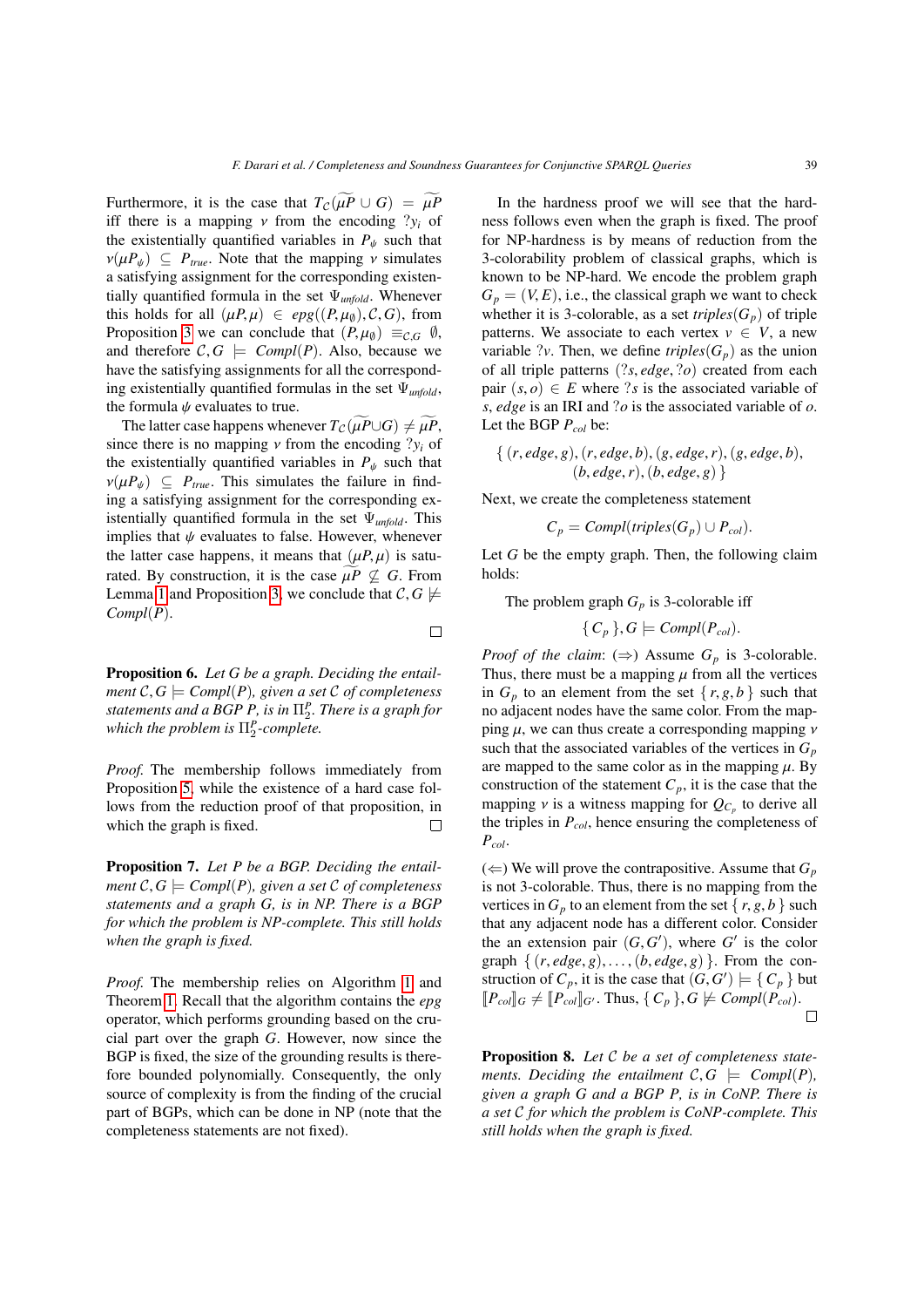*Proof.* The membership proof is as follows. It is the case that  $C$ ,  $G \not\models Compl(P)$  iff there exists a graph  $G'$ <br>containing  $G$  where: containing *G* where:

$$
-(G, G') \models C, \text{ and} -(G, G') \not\models Compl(P).
$$

We guess a mapping  $\mu$  over *P* such that  $\mu P \not\subseteq G$ , which implies that  $(G, G \cup \mu P) \not\models Compl(P)$ . Then, we check in PTIME (since  $\mathcal C$  is now fixed) the entailment (*G*,  $G \cup$  $\mu(P) \models C$ . If it holds, then  $C, G \not\models Compl(P)$  by the counterexample  $G' = G \cup \mu P$ .<br>In the hardness proof we w

In the hardness proof we will see that the hardness follows even when the graph is fixed. The proof for CoNP-hardness is by means of a reduction from the 3-uncolorability problem of classical graphs. We encode the problem graph  $G_p = (V, E)$ , i.e., the classical graph for which we want to check whether it is 3-uncolorable, as a set *triples*( $G_p$ ) of triple patterns. We associate to each vertex  $v \in V$ , a new variable ?*v*. Then, we define *triples*( $G_p$ ) as the union of all triple patterns (?*s*, *edge*, ?*o*) created from each pair  $(s, o) \in E$  where ?*s* is the associated variable of *s*, *edge* is an IRI and ?*o* is the associated variable of *o*. Let the BGP *P* be:

$$
triples(G_p) \cup \{ (c_1, c_2, c_3) \}
$$

Let the graph *G* be the color graph:

$$
\{(r, edge, g), (r, edge, b), (g, edge, r), (g, edge, b), (b, edge, r), (b, edge, g)\}.
$$

Next, we create the completeness statement

$$
C = Compl((?x, edge, ?y)).
$$

Then, the following claim holds:

The problem graph  $G_p$  is 3-uncolorable iff

$$
\{C\}, G \models Compl(P).
$$

*Proof of the claim*:

 $(\Rightarrow)$  The proof relies on Algorithm [1](#page-11-0) and Theorem [1.](#page-11-1) First, observe that by construction, the part *triples*( $G_p$ ) of the BGP *P* can be grounded completely due to the statement  $C$ , that is, the crucial part operator *cruc* returns exactly that part. Assume  $G_p$  is 3uncolorable. As  $G_p$  is 3-uncolorable, there is no mapping  $\mu$  from all the vertices in  $G_p$  to an element from the set  $\{r, g, b\}$  such that no adjacent nodes have the same color. Thus, the *epg* operator returns an empty set as evaluating *triples*( $G_p$ ) over  $G$  yields the empty answer. This means that the grounding does not output any BGP that needs to be checked anymore for its completeness. Hence, it is the case that  $\{C\}, G \models$ *Compl*(*P*).

 $(\Leftarrow)$  We will prove the contrapositive. First, observe that by construction, the part *triples*( $G_p$ ) of the BGP *P* can be grounded completely due to the statement *C*. Assume that *G<sup>p</sup>* is 3-colorable. Thus, there must be a mapping  $\mu$  from all the vertices in  $G_p$  to an element from the set  $\{r, g, b\}$  such that no adjacent nodes have the same color. Take such a mapping  $\mu$  arbitrarily. Since the graph  $G_p$  is 3-colorable, we can then reuse the mapping  $\mu$  for mapping *triples*( $G_p$ ) to *G*. The *epg* operator results therefore include that mapping, which is then applied to the remaining part of *P*, that is, the triple pattern  $(c_1, c_2, c_3)$ . Note that the triple pattern consists only of constants, so the mapping application has no effect. Now we have to check the completeness of  $(c_1, c_2, c_3)$ . As no completeness statements can be evaluated over that remaining part, it is then the case that we are already saturated for  $(c_1, c_2, c_3)$ . By Theorem [1,](#page-11-1) the BGP *P* can be guaranteed to be complete iff all saturated instantiations wrt.  $\{C\}$  are in *G*. However, clearly  $(c_1, c_2, c_3)$  is not in *G*. Thus, we have that  $\{C\}$ ,  $G \not\models Comol(P)$ .  $\{C\}, G \not\models Compl(P).$ 

Proposition 9. *Let* C *be a set of completeness statements and P be a BGP. Deciding the entailment*  $C, G \models$ *Compl*(*P*)*, given a graph G, is in PTIME.*

*Proof.* The proof relies on Algorithm [1](#page-11-0) and Theorem [1.](#page-11-1) Recall that the algorithm contains the *epg* operator, which performs grounding based on the crucial part over the graph *G*. However, now since the BGP is fixed, the size of the grounding result is therefore bounded polynomially. Moreover, now that the completeness statements are fixed, the crucial part can then be found in PTIME. Hence, the overall procedure can be executed in PTIME.  $\Box$ 

### D. Proofs of Section [5](#page-13-0)

Theorem 2. (ANSWER SOUNDNESS) *Let G be a graph,* C *a set of completeness statements, P a graph pattern, and*  $\mu \in [P]_G$  *a mapping. Then the following are equivalent:*

1. 
$$
C, G \models Sound(\mu, P)
$$
;  
2.  $C, G \models Compl(\mu P_i)$ , for all  $P_i \in P^-$ .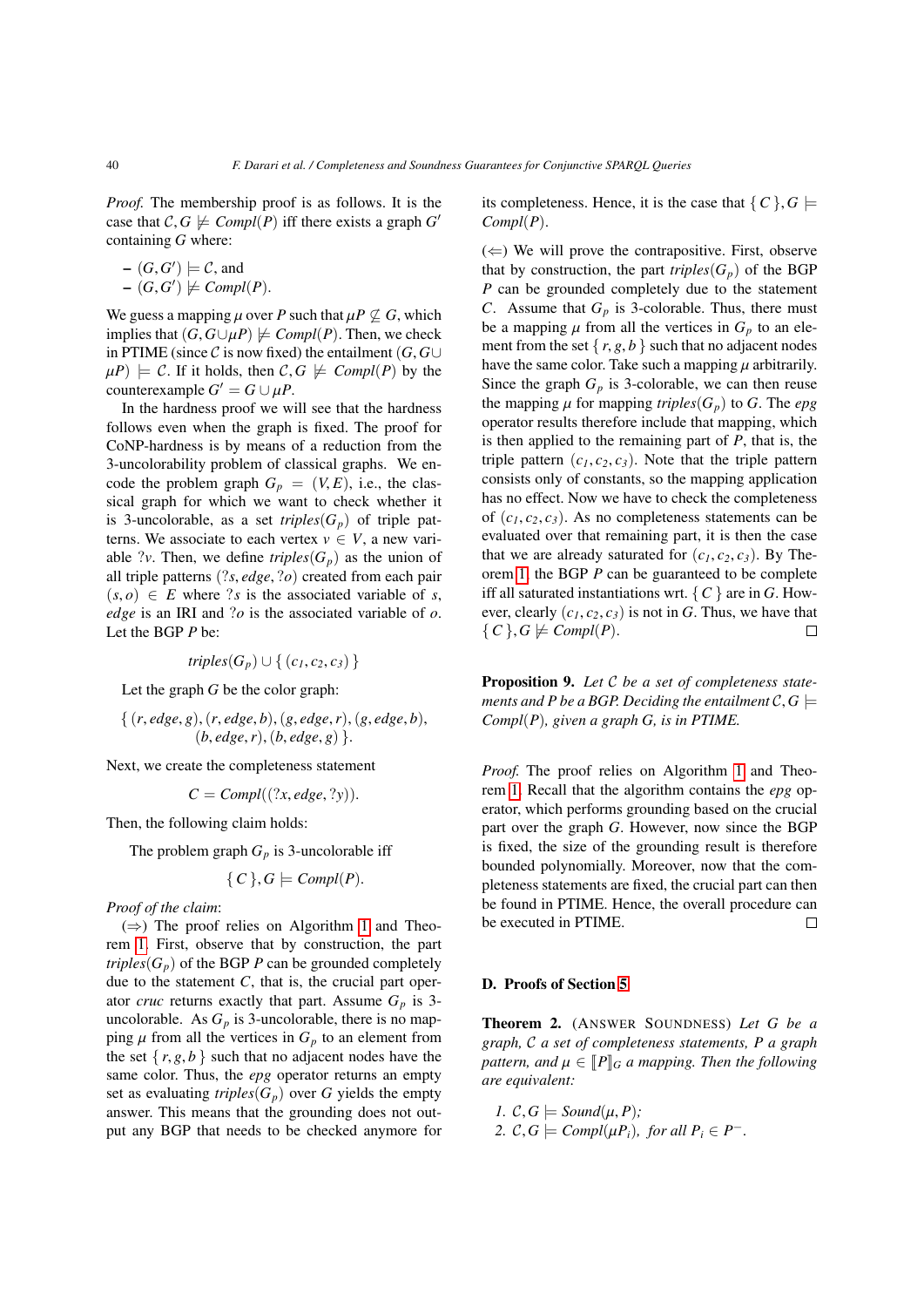$\Box$ 

*Proof.* ( $\Leftarrow$ ) Let  $\mu \in [P]_G$  be a mapping. Suppose that for all  $P_i \in P^-$ , we have  $C, G \models Compl(\mu P_i)$ . Take an extension pair  $(G, G')$  satisfying C. We will show<br>that  $U \subseteq \mathbb{P}^{\mathbb{R}}$  satisfying  $U \subseteq \mathbb{P}^{\mathbb{R}}$  and  $G \subseteq G'$  it holds that  $\mu \in [P]_{G'}$ . Since  $\mu \in [P]_G$  and  $G \subseteq G'$ , it holds<br>that  $\mu \in [P^+]_{\infty}$ . It is left to show that for all  $P \subseteq G$ that  $\mu \in [P^+]_{G'}$ . It is left to show that for all  $P_i \in P^-$  we have  $[\mu P_{i}]_{\alpha} = \emptyset$ . Take an arbitrary  $P_{i} \in P^-$ *P*<sup>−</sup>, we have  $[\mu P_i]_{G} = \emptyset$ . Take an arbitrary  $P_i \in P^-$ .<br>The inclusion  $[\mu P_i]_{G} \subset [\mu P_i]_{G}$  holds because  $\mathcal{C} \subset \Box$ The inclusion  $[\mu P_i]_{G'} \subseteq [\mu P_i]_G$  holds because  $\mathcal{C}, G \models$ *Compl*( $\mu P_i$ ). Moreover, the equality  $[\mu P_i]_G = \emptyset$  holds because  $\mu \in [P]_G$ . Hence, it is the case that  $[\mu P_i]_{G'} =$ ∅.

 $(\Rightarrow)$  We prove the contrapositive. Suppose there is a BGP  $P_w \text{ } \in P^-$  ('*w*' for witness) such that  $C$ ,  $G \not\models$ <br>Controlled by We will show that  $C \subseteq \text{ } \nvdash$  Sound(*u*, *P*) *Compl*( $\mu P_w$ ). We will show that  $C, G \not\models Sound(\mu, P)$ . Since it is the case that  $C, G \not\models Compl(\mu P_w)$ , there must be a mapping *v* such that: (*i*)  $dom(v) = var(\mu P_w)$ ;  $(iii)$   $(G, G \cup \nu \mu P_w) \models C$ ; and  $(iii)$   $\nu \mu P_w \not\subseteq G$ . This implies that  $v \notin [\![\mu P_w]\!]_G$  and  $v \in [\![\mu P_w]\!]_{G \cup \nu \mu P_w}$ . Now, we will show that  $(G, G \cup \nu P) \models \text{Sum}(G, P)$  since will show that  $(G, G \cup \nu \mu P_w) \not\models Sound(\mu, P)$ . Since  $\nu \in [\![\mu]\!]_{G \cup \nu \mu} P_w$ , it holds that  $\mu \notin [\![P]\!]_{G \cup \nu \mu} P_w$ . On the other hand it is the case that  $\mu \in [\![P]\!]_{G \cup \nu \mu} P_w$ . the other hand, it is the case that  $\mu \in [P]_G$  from our assumption. Thus,  $(G, G \cup \nu \mu P_w) \not\models Sound(\mu, P)$ .

Proposition 10. *For a set* C *of completeness statements and BGPs P and P* 0 *, it is the case that*

$$
C \models Compl(P \mid P') \quad \text{iff} \quad \tilde{P} \subseteq T_{\mathcal{C}}(\tilde{P} \cup \tilde{P}').
$$

*Proof.* ( $\Rightarrow$ ) Suppose that  $C \models Compl(P \mid P')$ . By definition of the entailment, for all  $(G, G') \models C$ , the in-<br>clusion  $\mathbb{I}(var(P), P \cup P') \mathbb{I}_{\alpha} \subset \mathbb{I}_{\alpha} P^{\parallel}$  bolds. Consider clusion  $[(\text{var}(P), P \cup P')]_{G'} \subseteq [P]_G$  holds. Consider<br>the extension pair  $(G, G')$  where  $G = T_G(\tilde{P} \cup \tilde{P}')$  and the extension pair  $(G, G')$  where  $G = T_C(\tilde{P} \cup \tilde{P}')$  and  $G' = \tilde{P} \cup \tilde{P}'$ . By construction  $(G, G') \models C$  holds. From  $G' = \tilde{P} \cup \tilde{P}'$ . By construction,  $(G, G') \models C$  holds. From our assumption, it follows that  $[(var(P), P \cup P')]_{G'} \subseteq$ <br> $\mathbb{F}P^{\mathbb{F}}$  as We define the operator  $\pi_w(u)$  by projecting the  $\llbracket P \rrbracket_G$ . We define the operator  $\pi_W(\mu)$  by projecting the mapping  $\mu$  to the variables in *W*. By construction, we have that  $\pi_{var(P)}(\tilde{u}) \in [[\langle var(P), P \cup P' \rangle]]_{G}$  where  $\tilde{u}$  is the freeze manning of the BGP  $P \cup P'$  (as defined is the freeze mapping of the BGP  $P \cup P'$  (as defined in Section [2.1\)](#page-3-2). From the set inclusion, it follows that  $\pi_{var(P)}(id) \in [P]_G$ . This implies that  $\pi_{var(P)}(id)P =$  $\tilde{P} \subseteq G = T_{\mathcal{C}}(\tilde{P} \cup \tilde{P}').$ 

(←) Assume  $\tilde{P}$  ⊆  $T_{\mathcal{C}}(\tilde{P} \cup \tilde{P}')$ . By this assumption and the prototypicality of  $\tilde{P} \cup \tilde{P}'$ , which represents any possible graph satisfying  $P \cup P'$ , it is the case that  $C \models Compl(P \mid P')$ .  $\Box$ 

Lemma 2. *Let* C *be a set of completeness statements and P a* graph pattern. Then  $C \models$  *Sound*(*P*) *provided that*  $C \models Compl(P_i \mid P^+)$  *for all*  $P_i \in P^-$ *.* 

*Proof.* Assume that for all  $P_i \in P^-$ , it is the case that  $C \models Compl(P_i \mid P^+)$ . Take any extension pair  $(G, G') \models C$  and suppose there is a mapping  $\mu \in [P]_G$ .<br>We want to show that  $\mu \in [P]_{G'}$ . By  $G \subseteq G'$  it holds We want to show that  $\mu \in [P]_{G'}$ . By  $G \subseteq G'$ , it holds<br>that  $\mu \in [P^+]_{G'}$ . Thus it is left to show that for all that  $\mu \in [P^+]_{G'}$ . Thus, it is left to show that for all  $P \in P^-$  it is the case that  $[\mu P \cdot \partial \mu - \emptyset]$  $P_i \in P^-$ , it is the case that  $[\![\mu P_i]\!]_{G'} = \emptyset$ .<br>Take any negation part  $P_i$ . By  $C \vdash$ 

Take any negation part  $P_i$ . By  $C \models \text{Compl}(P_i \mid$  $P^+$ ) and  $(G, G') \models C$ , it is the case that  $(G, G') \models$ <br>*Compl(P<sub>b</sub>*,  $|P^+$ ) Consequently by  $\mathbb{I}(var(P_1), P_1)$ *Compl*( $P_i \mid P^+$ ). Consequently, by  $[(var(P_i), P_i \cup P^+]_{\alpha} \subset [P_i]_{\alpha}$  and  $[UP_i]_{\alpha} = \emptyset$  it must be the case  $(P^+)$ <sub> $\parallel G' \subseteq \llbracket P_i \rrbracket_G$  and  $\llbracket \mu P_i \rrbracket_G = \emptyset$ , it must be the case that</sub> that  $[\![\mu P_i]\!]_{G'} = \emptyset$ . As  $P_i$  was arbitrary, it is the case that  $\mu \in [P]_{G'}$ .

Theorem 3. (PATTERN SOUNDNESS) *Let* C *be a set of completeness statements and P a graph pattern in NRF. Then the following are equivalent:*

\n- $$
C \models Sound(P);
$$
\n- $C \models CompI(P_i \mid P^+)$  for all  $P_i \in P^-$ .
\n

*Proof.*  $(\Leftarrow)$  This is a direct consequence of Lemma [2.](#page-14-1)  $(\Rightarrow)$  We give a proof by contrapositive. Suppose there is a BGP  $P_w \in P^-$  ('*w*' for witness) such that  $C \not\models$ *Compl*( $P_w$  |  $P^+$ ). By Proposition [10,](#page-14-2) it is the case that  $\tilde{P}_w \nsubseteq T_{\mathcal{C}}(\tilde{P}_w \cup \tilde{P}^+)$ . Let us prove that for the extension  $\text{pair } (G, G') = (\tilde{P}^+ \cup T_{\mathcal{C}}(\tilde{P}_w \cup \tilde{P}^+), \tilde{P}_w \cup \tilde{P}^+)$ , it is the case that  $(G, G') \models \mathcal{C}$  but  $(G, G') \models \text{Sound}(P)$ case that  $(G, G') \models C$ , but  $(G, G') \not\models Sound(P)$ .<br>By the definition of  $T_c$  it holds that  $(G, G')$ 

By the definition of  $T_c$ , it holds that  $(G, G') \models C$ .<br>
a now have to show that  $(G, G') \not\models$  Sound(*P*) By We now have to show that  $(G, G') \not\models Sound(P)$ . By<br>construction  $\tilde{id} \notin \mathbb{FPR}_{\tilde{g}}$ ,  $\vdash \mathbb{FPR}_{\tilde{g}}$ , where  $\tilde{id}$  is construction,  $id \notin [P]_{\tilde{P}_{w} \cup \tilde{P}^+} = [P]_{G'}$  where *id* is the freeze mapping wrt.  $P^+$ . We will show that  $\tilde{id} \in$  $[\![P]\!]_{\tilde{P}^+\cup T_{\mathcal{C}}(\tilde{P}_w\cup\tilde{P}^+)} = [\![P]\!]_G.$ 

By construction,  $\tilde{id} \in [P^+]_{\tilde{P}^+\cup T_C(\tilde{P}_w\cup\tilde{P}^+)}.$  Thus, it is left to show that for every BGP  $P_i \in P^-$ , it is the case  $\llbracket \tilde{id}P_i \rrbracket_{\tilde{P}^+\cup T_{\mathcal{C}}(\tilde{P}_w\cup\tilde{P}^+)} = \emptyset$ . Since, due to the nonredundancy property of NRF graph patterns, different negated patterns do not contain one another, there is no negated pattern  $P_i \neq P_w$  such that:

$$
[\![\tilde{id}P_j]\!]_{\tilde{P}^+\cup T_{\mathcal{C}}(\tilde{P}_w\cup\tilde{P}^+)}\neq\emptyset.
$$

Now, it is left to show that for the BGP *Pw*, it also holds that

$$
\llbracket \tilde{id}P_w \rrbracket_{\tilde{P}^+\cup T_{\mathcal{C}}(\tilde{P}_w\cup \tilde{P}^+)}=\emptyset.
$$

However, this follows from the minimality of negated patterns in an NRF graph pattern. Thus, we have shown that  $\tilde{id} \notin [P]_{G'}$  but  $\tilde{id} \in [P]_G$ , serving as a counterexample for  $(G, G') \models Sound(P)$ . counterexample for  $(G, G') \models Sound(P)$ .